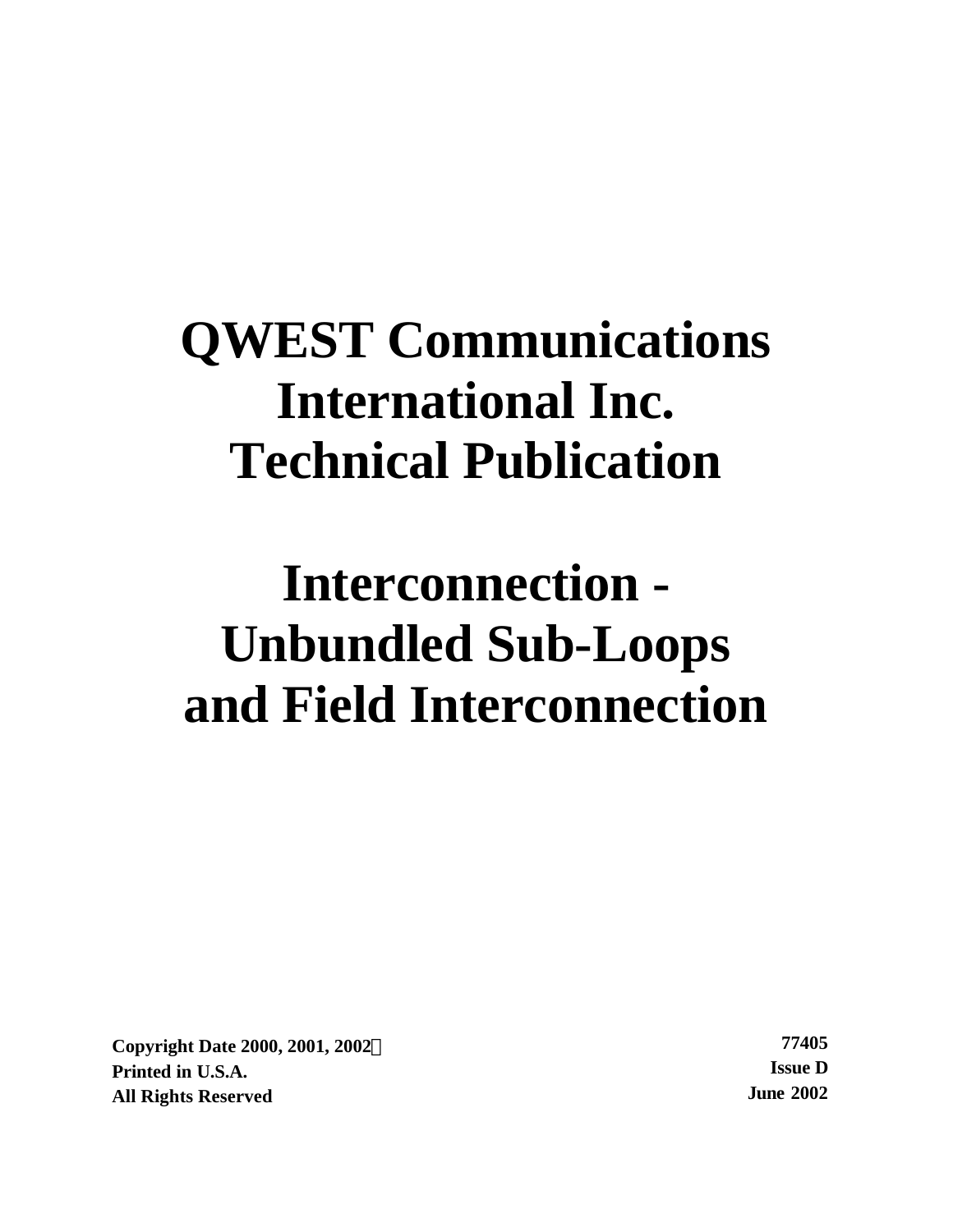# **CONTENTS**

# **Chapter and Section**

# Page

| 1. |     |                                                   | $1-1$   |
|----|-----|---------------------------------------------------|---------|
|    | 1.1 |                                                   | $1-1$   |
|    | 1.2 |                                                   | $1-1$   |
|    | 1.3 |                                                   | $1-1$   |
|    | 1.4 |                                                   | $1-1$   |
| 2. |     |                                                   | $2 - 1$ |
|    | 2.1 |                                                   | $2 - 1$ |
|    | 2.2 | High Capacity Unbundled Feeder Loop (DS1 Digital) | $2 - 2$ |
|    |     | 2.2.1                                             | $2 - 2$ |
|    |     | 2.2.2                                             | $2 - 3$ |
|    |     | 2.2.3                                             | $2 - 3$ |
|    |     | 2.2.4                                             | $2 - 3$ |
|    |     | 2.2.5                                             | $2 - 3$ |
|    | 2.3 |                                                   | $2 - 4$ |
|    |     | 2.3.1                                             | $2 - 4$ |
|    |     | 2.3.2                                             | $2 - 4$ |
|    |     | 2.3.3                                             | $2 - 4$ |
|    | 2.4 |                                                   | $2 - 5$ |
|    | 2.5 |                                                   | $2 - 5$ |
|    | 2.6 |                                                   | $2 - 5$ |
|    | 2.7 |                                                   | $2-6$   |
|    | 2.8 |                                                   | $2-6$   |
|    |     |                                                   |         |

| 3. |     |                                                                  |  |
|----|-----|------------------------------------------------------------------|--|
|    | 3.1 |                                                                  |  |
|    |     |                                                                  |  |
|    |     |                                                                  |  |
|    |     |                                                                  |  |
|    | 3.2 |                                                                  |  |
|    |     |                                                                  |  |
|    |     |                                                                  |  |
|    |     | 3.2.3 Available Network Channel Interface Codes 3-5              |  |
|    | 3.3 | Valid Network Channel/Network Channel Interface Combinations 3-6 |  |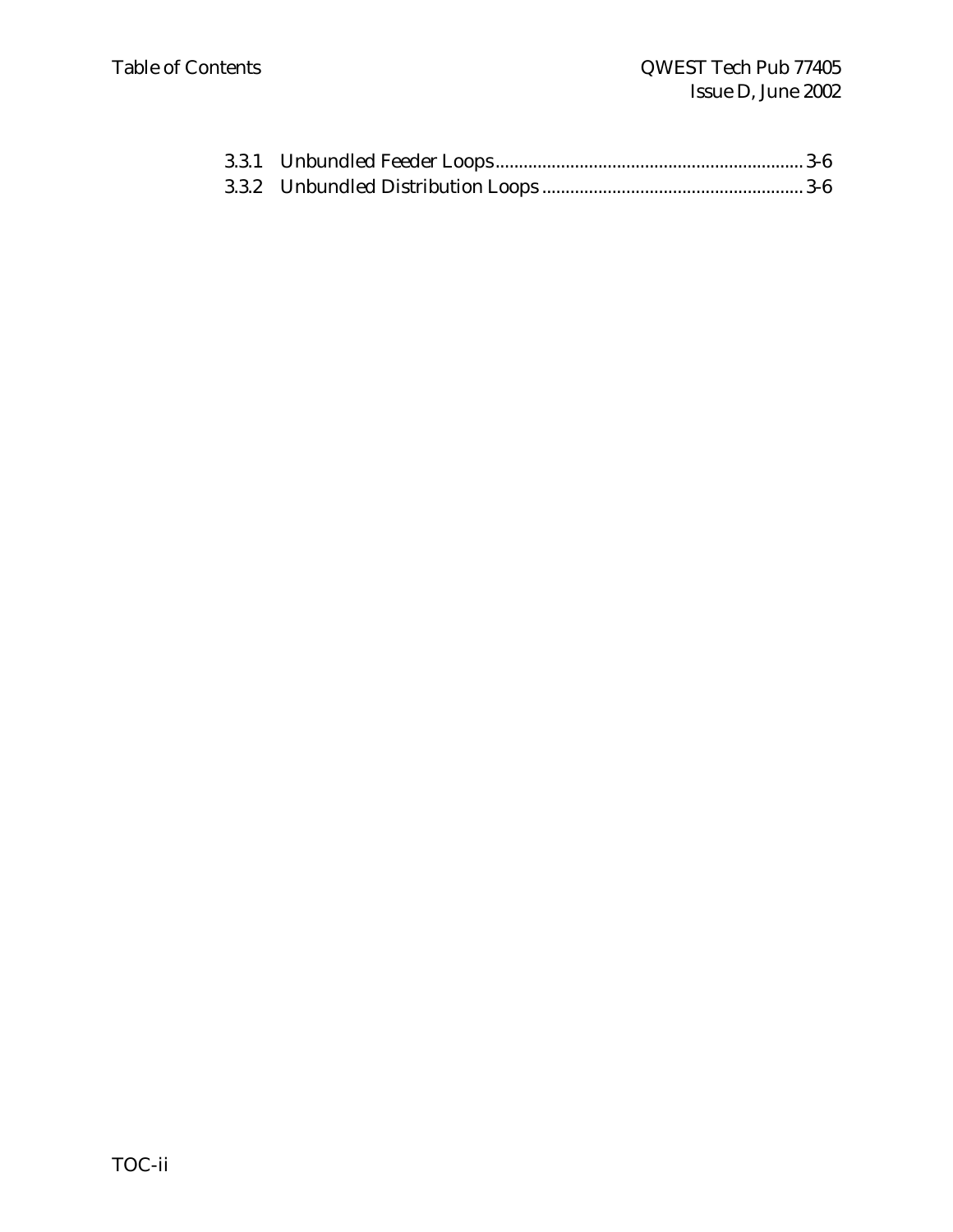# **CONTENTS (Continued)**

# **Chapter and Section Page**

| 4. |      |                                                          | $4-1$   |  |  |  |
|----|------|----------------------------------------------------------|---------|--|--|--|
|    | 4.1  |                                                          | $4 - 1$ |  |  |  |
|    | 4.2  |                                                          | $4 - 3$ |  |  |  |
|    | 4.3  | Unbundled Distribution Loop Network Interface            | $4-4$   |  |  |  |
|    | 4.4  | Cable to Feeder/Distribution Interface Description       | $4-4$   |  |  |  |
|    | 4.5  |                                                          | $4-4$   |  |  |  |
|    | 4.6  |                                                          | $4 - 5$ |  |  |  |
|    |      | 4.6.1                                                    | $4-5$   |  |  |  |
|    |      | 4.6.2                                                    | $4 - 5$ |  |  |  |
|    |      | 4.6.3                                                    | $4 - 5$ |  |  |  |
|    |      | 4.6.4                                                    | $4 - 5$ |  |  |  |
|    |      | 4.6.5                                                    | $4-6$   |  |  |  |
|    |      | 4.6.6                                                    | $4-6$   |  |  |  |
|    |      | 4.6.7                                                    | $4-6$   |  |  |  |
|    |      | 4.6.8                                                    | $4-6$   |  |  |  |
|    | 4.7  |                                                          | $4 - 8$ |  |  |  |
|    | 4.8  |                                                          | $4 - 8$ |  |  |  |
|    | 4.9  |                                                          | $4 - 8$ |  |  |  |
|    | 4.10 |                                                          | $4 - 8$ |  |  |  |
|    | 4.11 |                                                          | $4-9$   |  |  |  |
|    | 4.12 |                                                          | $4-9$   |  |  |  |
|    |      |                                                          |         |  |  |  |
| 5. |      |                                                          | $5 - 1$ |  |  |  |
|    | 5.1  |                                                          | $5 - 1$ |  |  |  |
|    | 5.2  |                                                          | $5 - 1$ |  |  |  |
| 6. |      |                                                          |         |  |  |  |
|    | 6.1  | American National Standards Institute Documents<br>$6-1$ |         |  |  |  |
|    | 6.2  |                                                          | $6-1$   |  |  |  |
|    | 6.3  |                                                          | $6-1$   |  |  |  |
|    | 6.4  | $6-1$                                                    |         |  |  |  |
|    | 6.5  |                                                          | $6-2$   |  |  |  |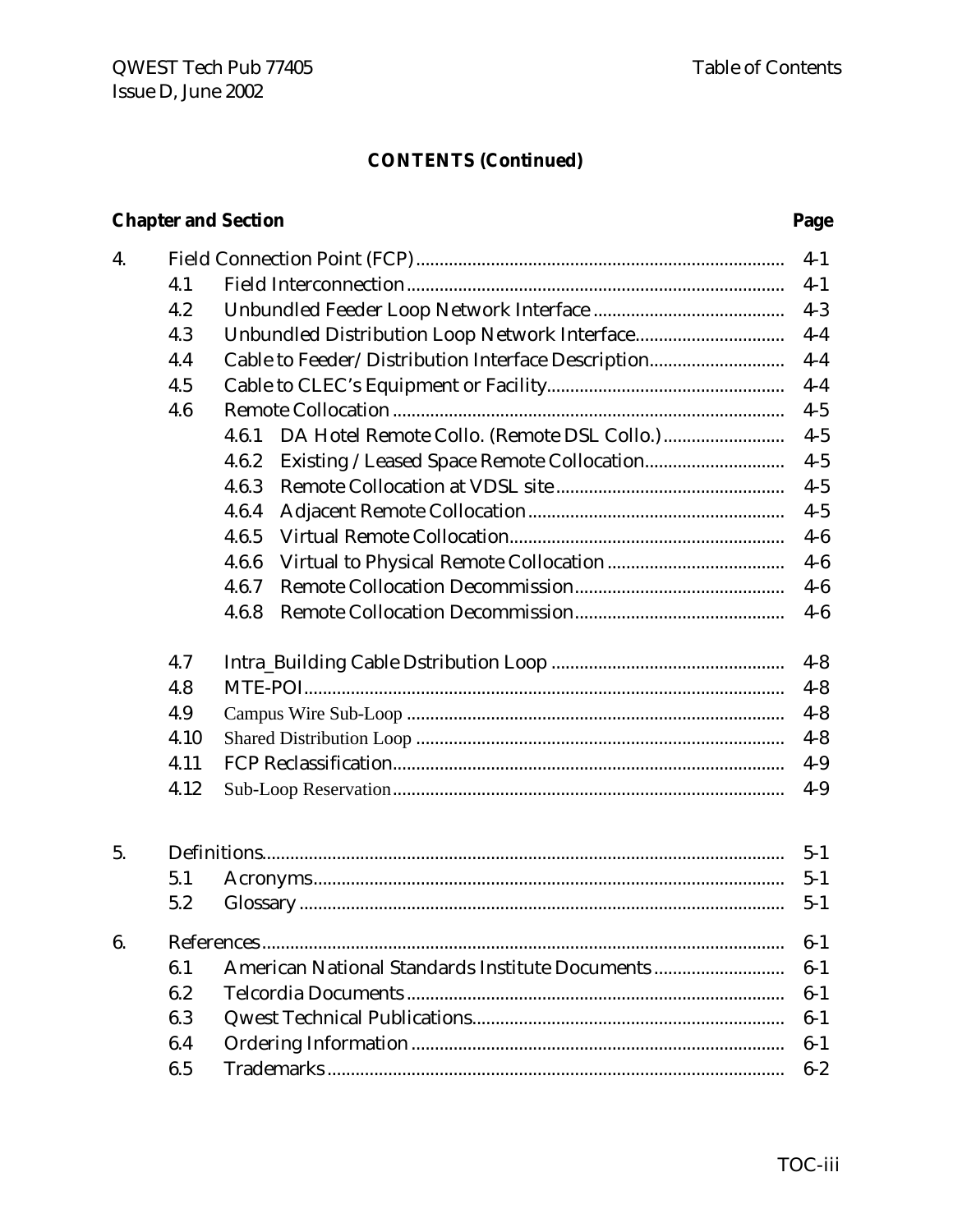# **CONTENTS (Continued)**

# **Tables Page** 3-1 Available Network Channel Codes — Unbundled Feeder Loops .................. 3-2 3-2 Available Network Channel Codes - Unbundled Distribution Loops ........... 3-2 3-3 NCI Impedance Values........................................................................................... 3-4 3-4 Available NCI Codes............................................................................................... 3-5 3-5 Valid NC/NCI Combinations - Unbundled Feeder Loops............................... 3-6 3-6 Valid NC/NCI Combinations - Unbundled Distribution Loops..................... 3-7 3-7 Valid NC/NCI Combinations - Intra-Building Cable ....................................... 3-8 4-1 NCI Codes for Non-Standard UFL Applications ............................................... 4-5 **Figures**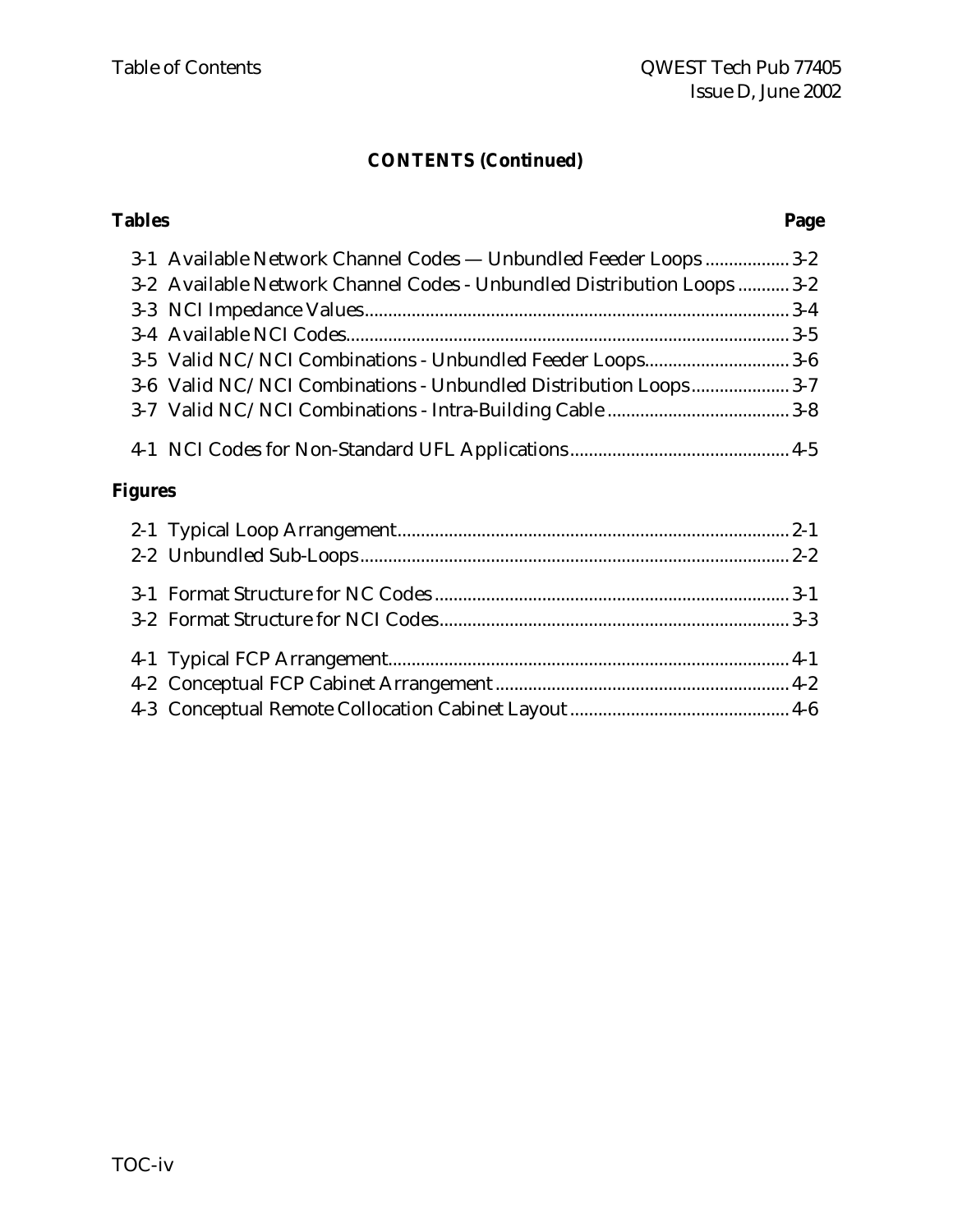# **CONTENTS**

# **Chapter and Section Page**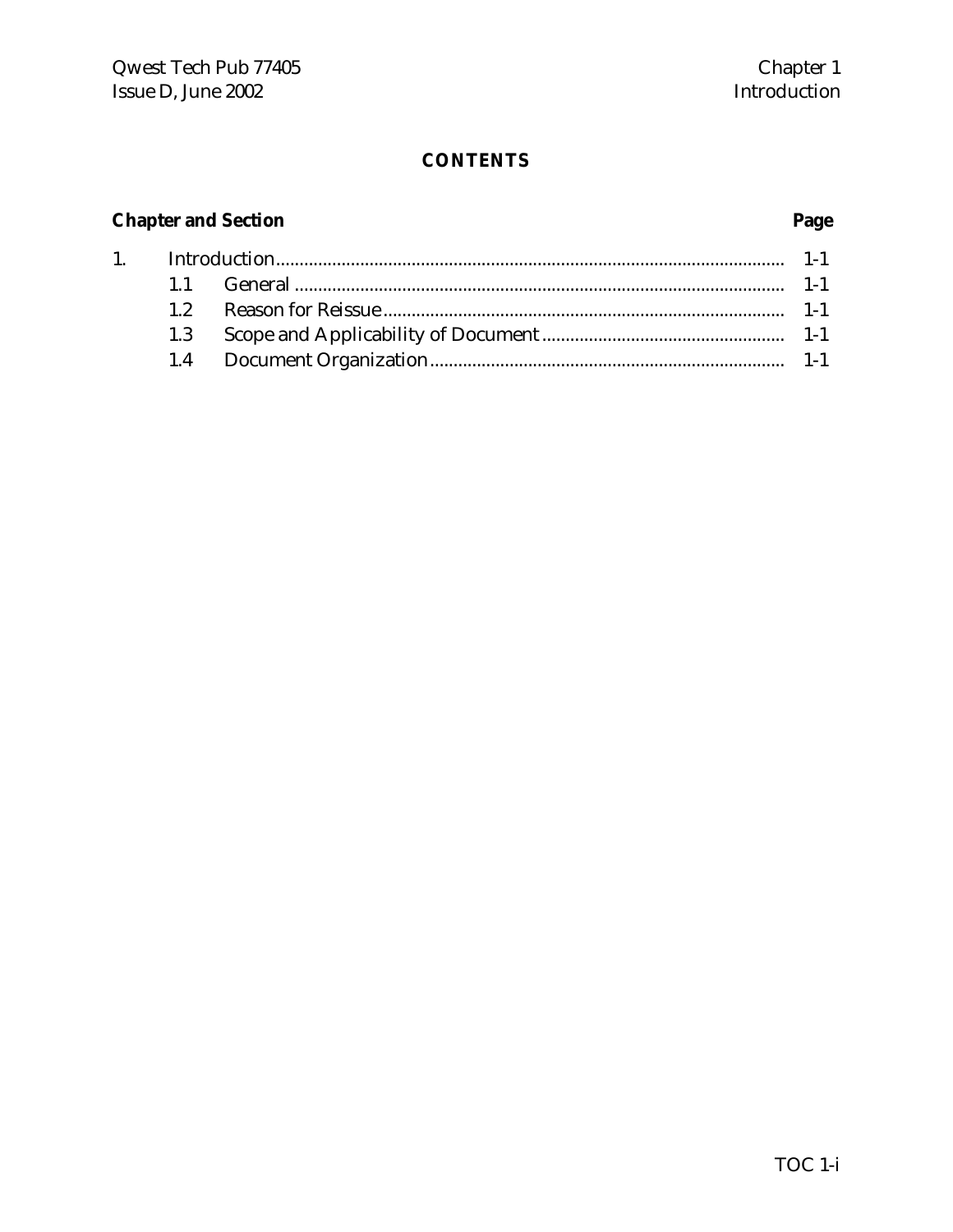# **1. Introduction**

# **1.1 General**

This publication describes Unbundled Sub-Loops and Field Interconnection. A Competitive Local Exchange Carrier (CLEC) may order Unbundled Sub-Loops from Qwest to deliver services to their customers. The CLEC may interconnect with Qwest at field locations and/or in Qwest Wire Centers to access these Sub-Loops.

CLECs collocated equipment must comply with Network Equipment Building System (NEBS) Level 1 safety standards and any statutory (local, state or federal) and/or regulatory requirements in effect at the time of equipment installation or that subsequently become effective. Qwest complies with all standards and requirements according to NEBS Level 1 and Qwest Technical Publications. Qwest shall not impose safety and engineering requirements on CLECs that are more stringent than the safety or engineering requirements Qwest imposes on its own equipment located on its Premises.

# **1.2 Reason for Reissue**

- **-** Add Campus Wire Product, sections 2.6 and 4.9.
- **-** Modify Figure 2-2 to include the Remote Terminal.
- **-** Add Shared Distribution Loop product, sections 2.7 and 4.10
- **-** Add Sub-Loop Reservation product, sections 2.8 and 4.12.
- **-** Modified Table 3-6 and created Table 3-7 to clearly identify available NC/NCI codes for the Intra-Building Cable product.
- **-** Add four wire NC/NCI code combination to Table 3-7
- **-** Modify Figure 4-1 to include the Remote Terminal.
- **-** Add description for cross connection of the Remote Terminal at the FDI, section 2.4 and 4.6.
- **-** Add Remote Virtual Collocation to Remote Physical Collocation conversion, section 4.6.6.
- **-** Add description for Remote Collocation Decommission product offering, section 4.6.7.
- **-** Add description for Remote Collocation Cancellation product offering, section 4.6.8.
- **-** Add product offering for FCP Reclassification, section 4.11.
- **-** Update the acronym list, section 5.1

# **1.3 Scope and Applicability of Document**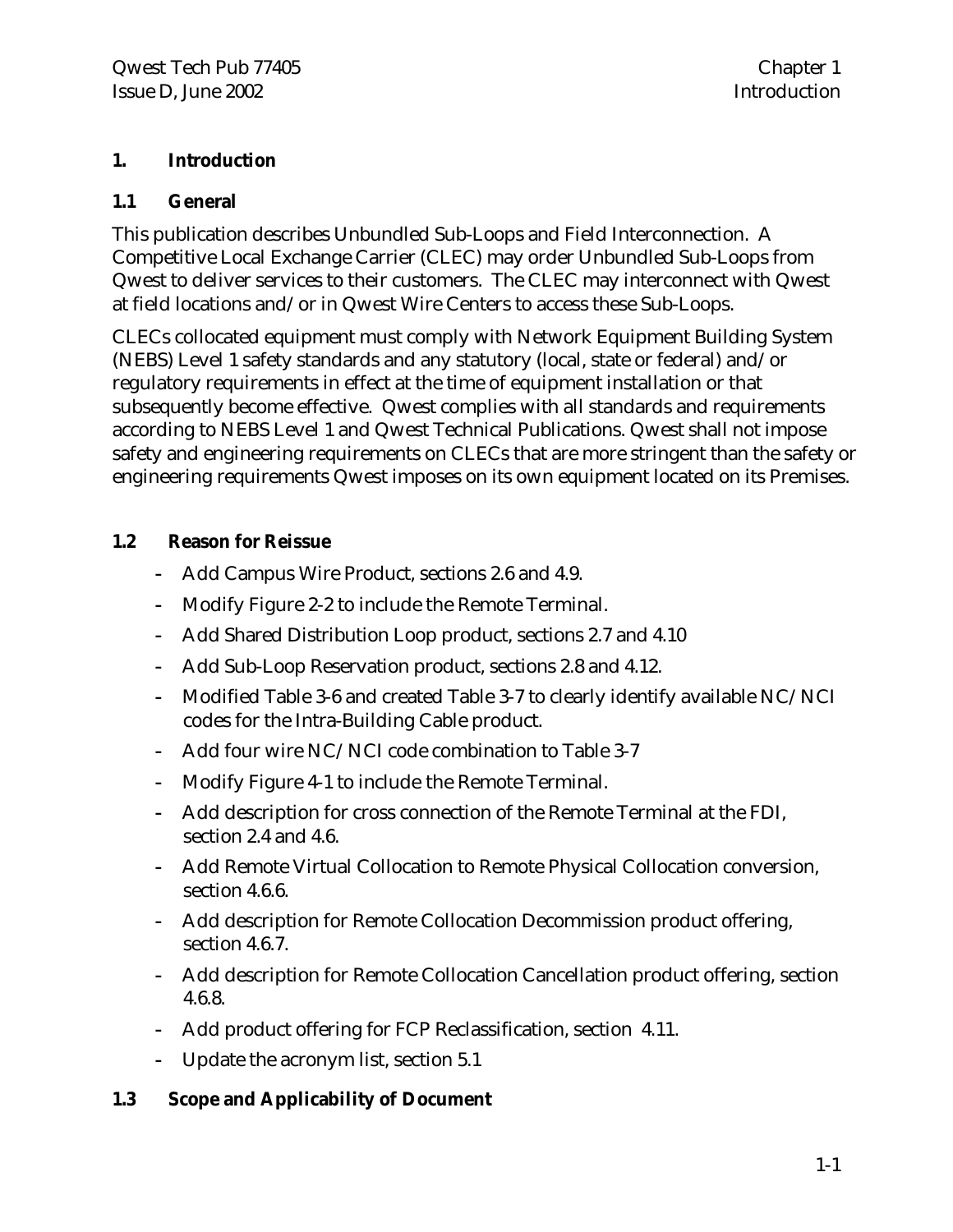This document provides technical information describing Unbundled Sub-Loops and Field Collocation. Network Channel and Network Channel Interface Codes are included for ordering Unbundled Sub-Loops. Other ordering information and administrative details are beyond the scope of this document

The products described in this publication are available to Competitive Local Exchange Carriers/Co-Providers. The products are normally sold by contract. Contracts may include information that supercedes the information in this publication.

Some aspects of products mentioned in this publication are fully described in other technical publications. A list and ordering instructions for these publications is in the References chapter.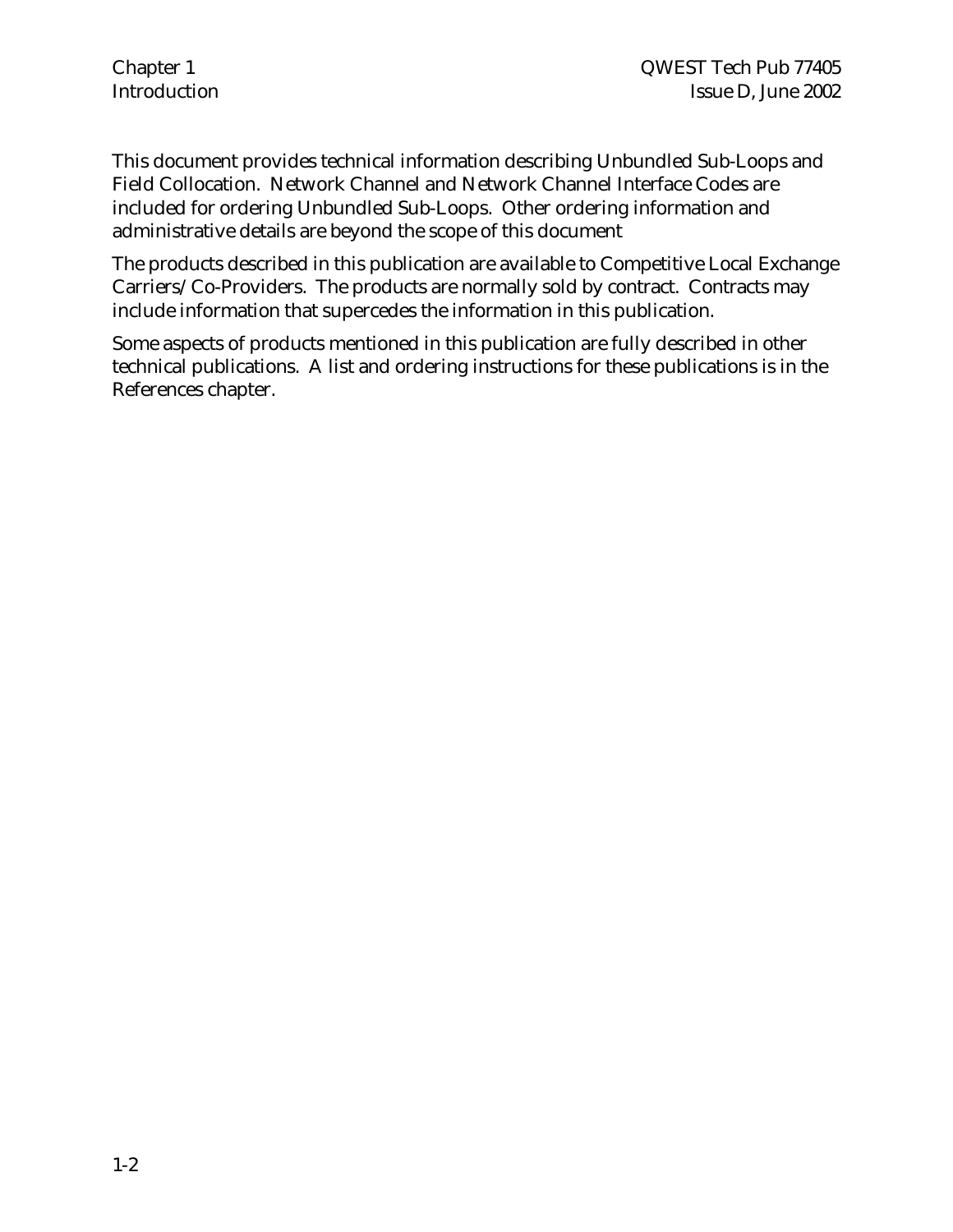# **1.4 Document Organization**

This document is organized as follows:

| <b>Chapter</b>   | <b>Contents</b>                                                                                                                      |
|------------------|--------------------------------------------------------------------------------------------------------------------------------------|
|                  | Introduction                                                                                                                         |
| $\boldsymbol{2}$ | Unbundled Sub-Loops. Description of Unbundled Sub-Loops                                                                              |
| 3                | Network Channel/Network Channel Interface Codes. General<br>description of the codes and lists of applicable codes and combinations. |
| $\overline{4}$   | Field Connection Point. Description of interconnection method at a Field<br><b>Connection Point.</b>                                 |
|                  |                                                                                                                                      |

- 5 Glossary
- 6 References and Trademarks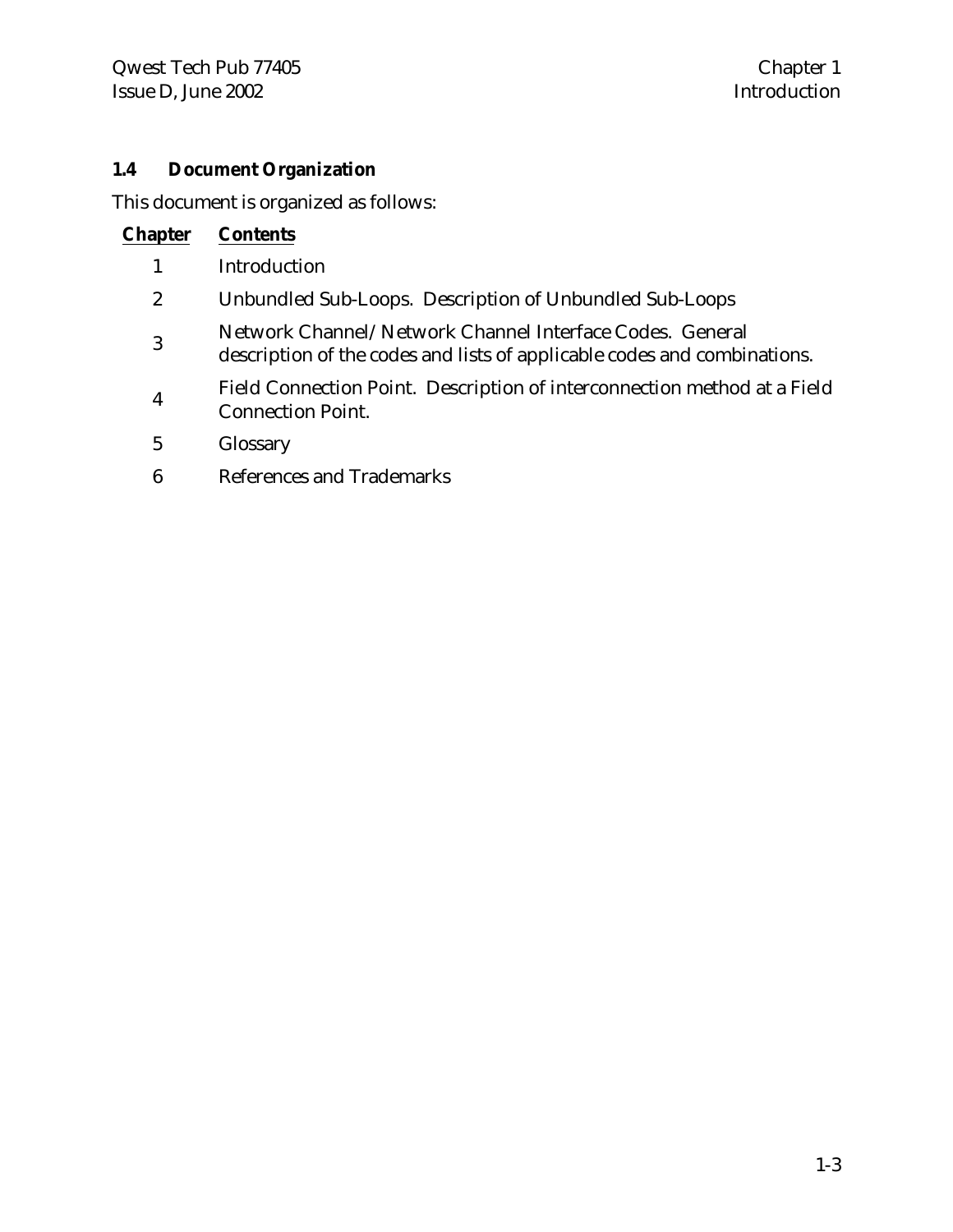# **CONTENTS**

# **Chapter and Section**

# Page

| 2. |     |                                                   | $2 - 1$ |
|----|-----|---------------------------------------------------|---------|
|    | 2.1 |                                                   | $2 - 1$ |
|    | 2.2 | High Capacity Unbundled Feeder Loop (DS1 Digital) | $2 - 2$ |
|    |     | 2.2.1                                             | $2 - 2$ |
|    |     | 2.2.2                                             | $2 - 3$ |
|    |     | 2.2.3                                             | $2 - 3$ |
|    |     | 2.2.4                                             | $2 - 3$ |
|    |     | 2.2.5                                             | $2 - 3$ |
|    | 2.3 |                                                   | $2 - 4$ |
|    |     | 2.3.1                                             | $2 - 4$ |
|    |     | 2.3.2                                             | $2 - 4$ |
|    |     |                                                   | $2 - 4$ |
|    | 2.4 |                                                   | $2 - 5$ |
|    | 2.5 |                                                   | $2 - 5$ |
|    | 2.6 |                                                   | $2 - 5$ |
|    | 2.7 |                                                   | $2 - 6$ |
|    | 2.8 |                                                   | $2 - 6$ |

# **Figures**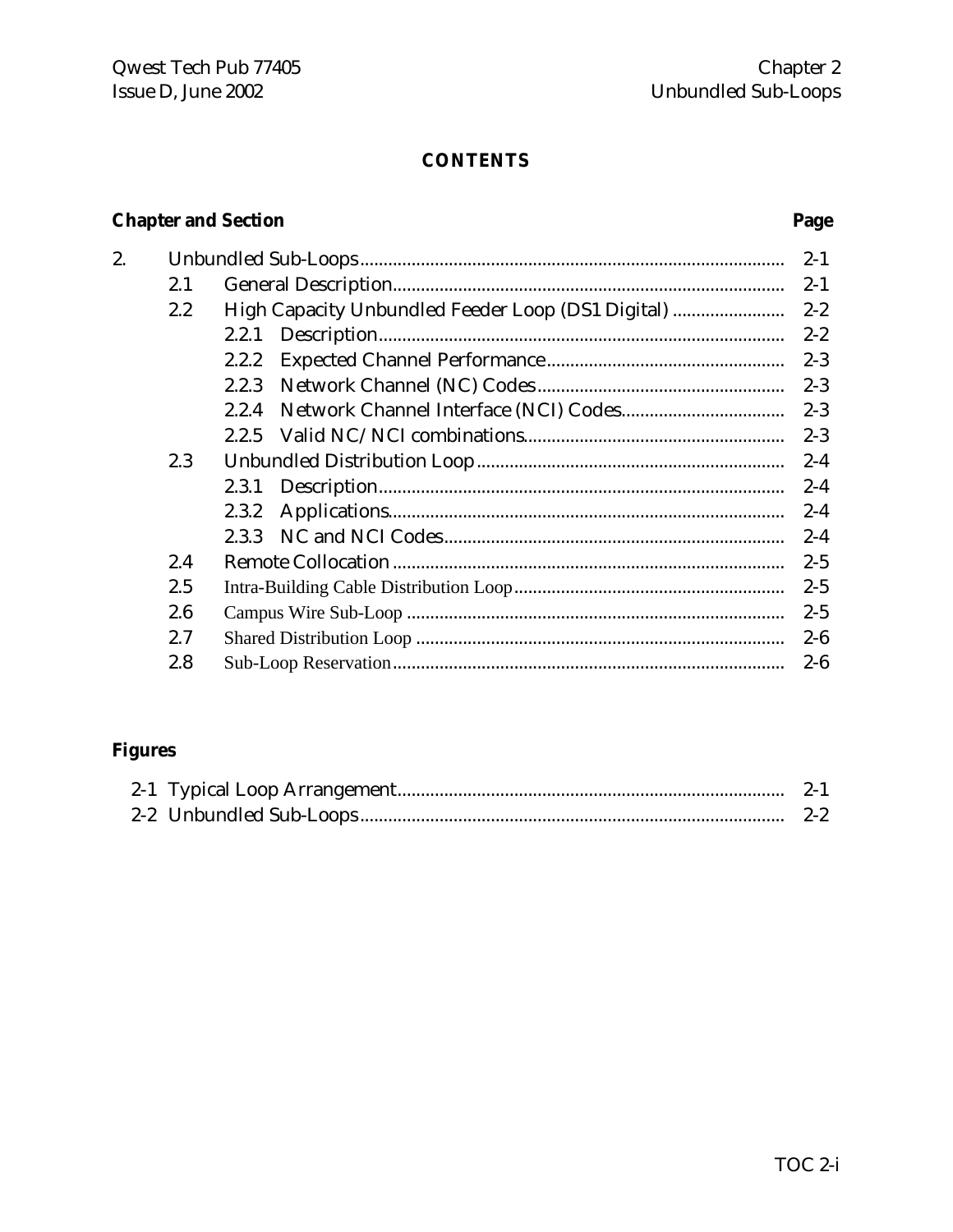# **2. Unbundled Sub-Loops**

# **2.1 General Description**

A loop is a facility the goes from a cross-connect frame in the Wire Center to a Network Interface (NI) in an End-User (i.e., a customer) premises. Figure 2-1 illustrates a typical arrangement. The cross-connect frame in the Wire Center is identified as a NI.

The Unbundled Loop has similar characteristics. Further information about Unbundled Loops may be found in Qwest PUB 77384, *Interconnection - Unbundled Loop.*



# Typical Loop Arrangement

# **Figure 2-1** Typical Loop Arrangement

The typical loop consists of two segments or portions, the feeder segment and the distribution segment. The two segments are connected together in the field at a cross-connect device called a Feeder/Distribution Interface (FDI). The FDI is sometimes called a Serving Area Interface.

The Unbundled Sub-Loop product consists to two Unbundled Network Elements (UNEs) called the Unbundled Feeder Loop (UFL) and the Unbundled Distribution Loop (UDL).

Competitive Local Exchange Carriers (CLECs) may purchase UFLs and/or UDLs to meet their needs when a full Unbundled Loop is not required. The arrangement is illustrated in Figure 2-2.

Loops that do not have an FDI to separate the Feeder and Distribution segments are not candidates for Sub-Loop Unbundling.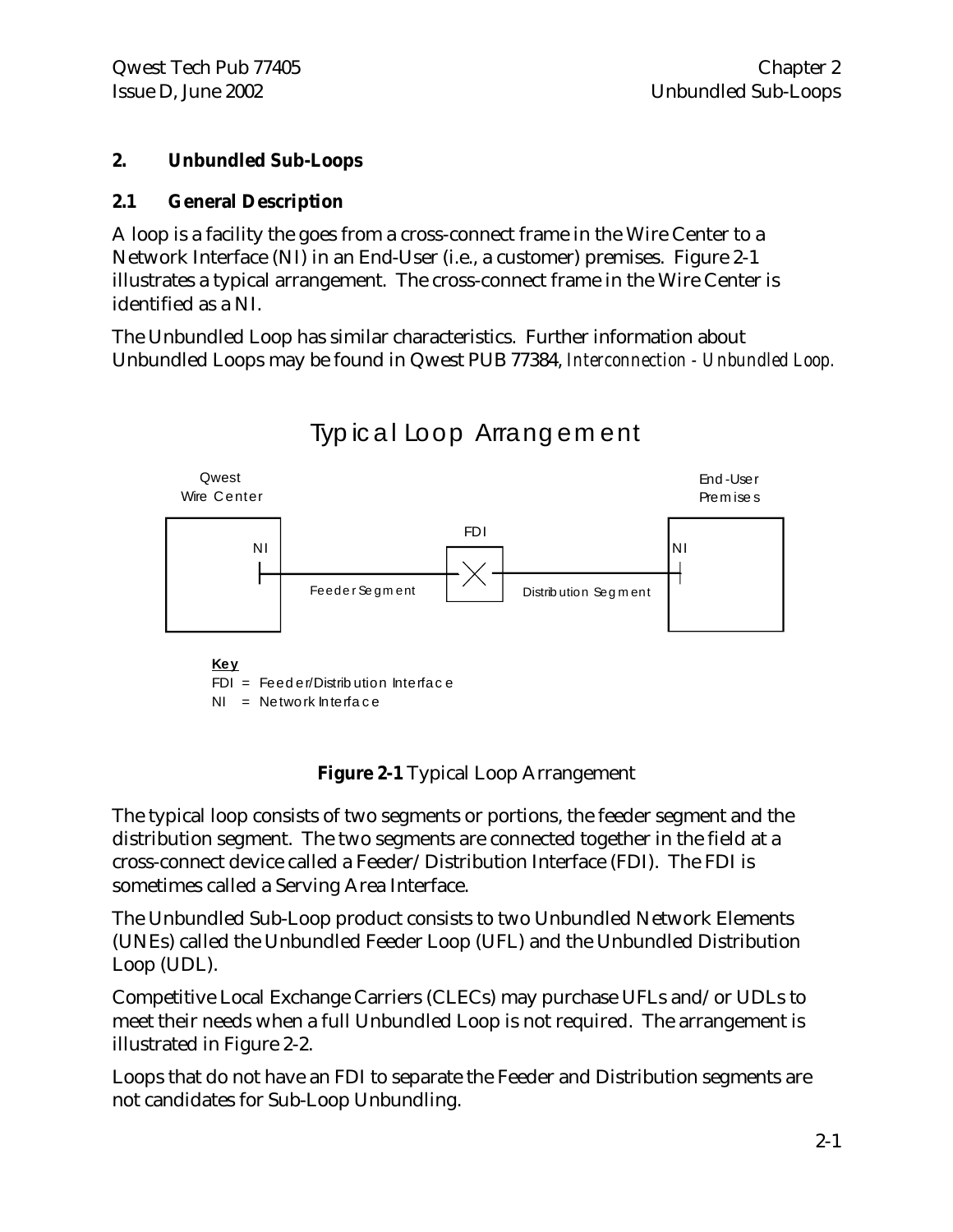# Unbundled Sub-Loop Arrangement





# **Figure 2-2** Unbundled Sub-Loops

A Remote Terminal or Field Connection Point (FCP) see section 4.1 (The FCP is a cabinet or pedestal located at or near the loop Feeder/Distribution Interface (FDI) or equivalent) is established at the FDI location to enable the CLEC to interconnect at the field location. The UFL goes from the NI in the Wire Center to the Remote Terminal or FCP at the field location. A UDL goes from the Remote Terminal or FCP to the NI at the End-User premises.

Figure 2-2 does not show the Qwest installed jumpers that are placed in the FDI to connect the two loop segments to the Remote Terminal or FCP.

The CLEC is required to collocate in the Wire Center to connect to the UFL. Further information about Collocation may be found in PUB 77386, *Interconnection and Collocation for Transport and Switched Unbundled Network Elements and Finished Services.*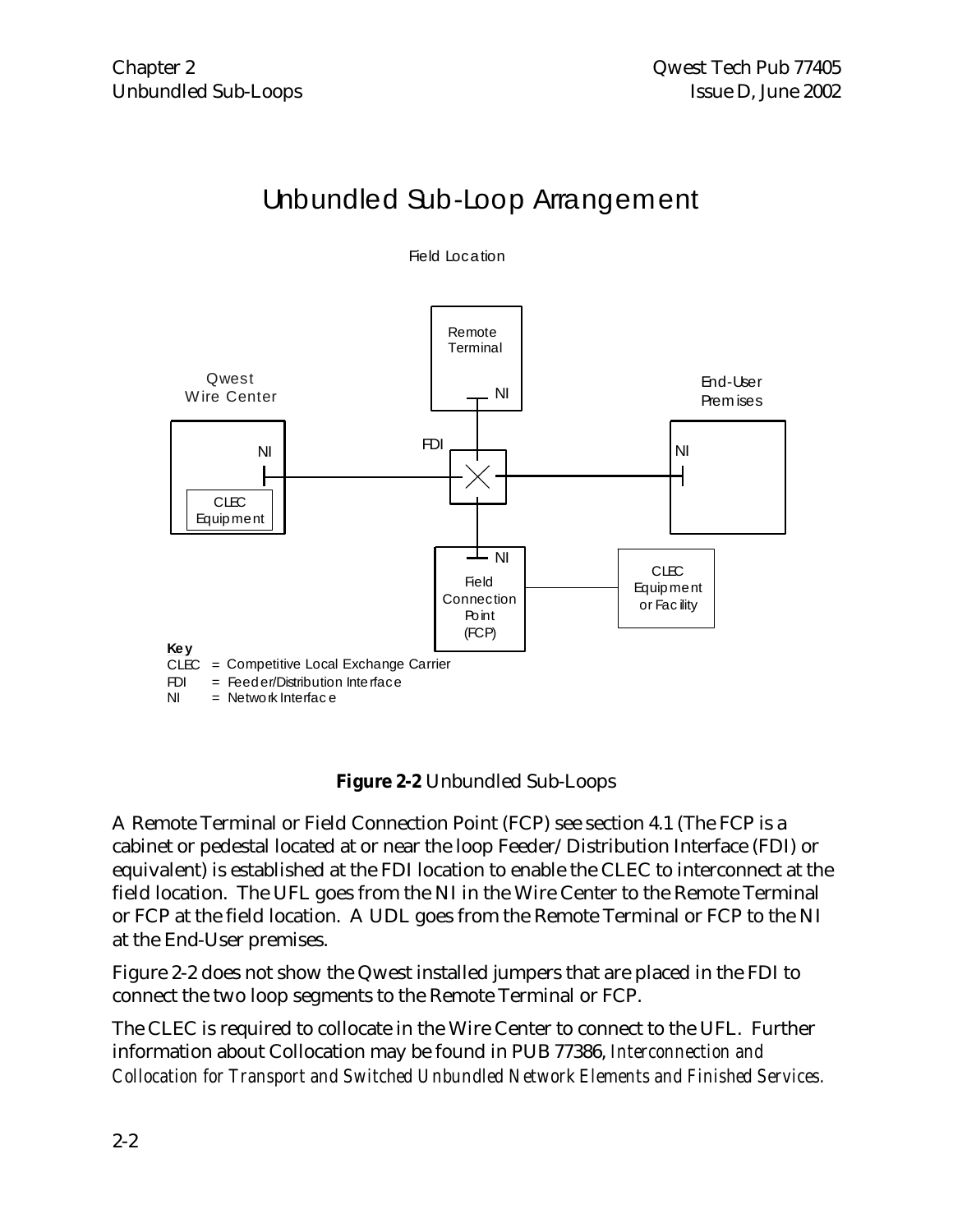For an FCP the CLEC will connect a cable from the FCP to their equipment or facility for access to either UFLs or UDLs. Information about this connection may be found in Chapter 4. The CLEC must establish a connection/presence at the FCP prior to ordering UFL or UDL elements.

NOTE: In Colorado only, during FCP construction and/or before the FCP becomes operable, a CLEC can reserve UFL, UDL and Shared Distribution loop (SDL).. A CLEC can not reserve Intrabuilding Cable and Campus Wire.

The UFL is available as a DS1 Digital facility. This UNE is described in Section 2.2. The UDL is described in Section 2.3.

# **2.2 High Capacity Unbundled Feeder Loop (DS1 Digital)**

# **2.2.1 Description**

The UFL is a transmission path between a NI in the Wire Center and the FCP in the field. The NI in the Wire Center is the DS1 InterConnection Distribution Frame (ICDF) as described in PUB 77386. The NI in the FCP is a cross-connect or similar device and is described in Chapter 4.

The UFL is a DS1 Digital loop. It transports bi-directional DS1 signals with a nominal transmission rate of 1.544 Mbit/s. DS1 Digital Loops will typically have one of the following configurations:

- Metallic-based span with High-Bit-Rate Digital Subscriber Line (HDSL) or T-1 carrier equipment.
- Channel of a fiber-based system.
- Combination of both fiber and metallic-based facilities.

The selection of transport configurations will be made by Qwest based on available technology.

The CLEC gains access to the Wire Center NI (the DS1 ICDF) by some form of Collocation as described in PUB 77386.

# **2.2.2 Expected Channel Performance**

Performance shall meet end-to-end accuracy and availability objectives stated in ANSI T1.510-1994, *Network Performance Parameters for Dedicated Digital Services.*

# **2.2.3 Network Channel (NC) Codes**

The NC codes for the UFL are listed in Table 3-1 in the following chapter. The table lists the line code and frame format in the *Description* column.

# **2.2.4 Network Channel Interface (NCI) Codes**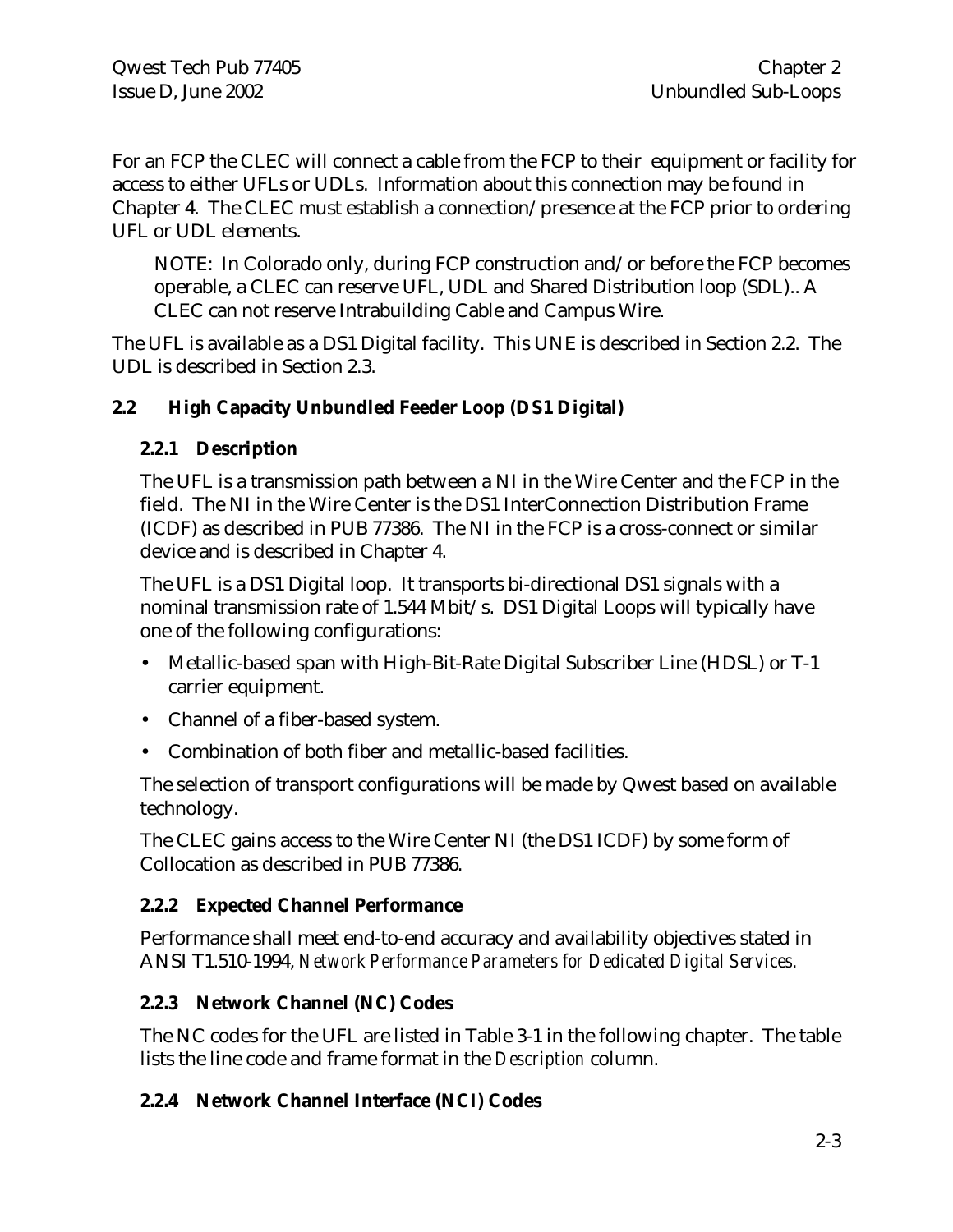There are two NCI codes that may be used with the UFL at the Central Office end: 04QB9.11 and 04QB9.11R. At the Field end, 04QE9.11 and a traditional set of 04DS9. \*\*Codes are available. These codes are identified in Table 3-4.

The "QB" codes are used at the ICDF in the Wire Center. The version with the "R" in the ninth position denotes *with Regeneration.* Further information about this subject may be found in PUB 77386.

The "QE" code is available at typical FCP sites using equipment cabinets or outside plant enclosures. The code denotes a *Field Location.* Regeneration is not available at the FCP end of the UFL. Further information about this interface is in Chapter 4.

The "DS" code would be available at environmentally suitable FCP sites such as equipment rooms, or Environmentally Controlled Vaults (EVC). Further information about this interface is in Chapter 4.

# **2.2.5 Valid NC/NCI combinations**

Valid NC and NCI code combinations may be found in Table 3-5. UFLs may be ordered using the combination of codes on a row of the table. Each line represents a particular Line Code and Frame Format of the DS1.

# **2.3 Unbundled Distribution Loop**

# **2.3.1 Description**

The UDL provides transport between the FCP and the End-User's premises as illustrated in Figure 2-2.

An UDL is normally a metallic cable facility. Loops that are not at least partly metallic can not be segmented into Feeder and Distribution portions. However, there may be exceptions.

These loops may have bridged tap, loading and mixed gauged cables. The loops are suitable for most analog voice applications.

If Qwest loop does not meet the CLEC's requirements for non-standard (i.e., nonanalog voice) applications; the CLEC has the option of requesting Qwest unload an available loop and remove bridged tap. The CLEC must clearly specify the type of conditioning that needs to occur. Such special conditioning could include load coil removal and specific bridged tap removal.

Alternatively, the CLEC may order a finished private line transport service.

Chapters 4 and 5 of PUB 77384 describe the analog transmission parameters of a full Unbundled Loop. The transmission parameters of the distribution segment used with the UDL should be improved over the full loop parameters. However, the actual limits may vary almost as much as the ranges listed in PUB 77384.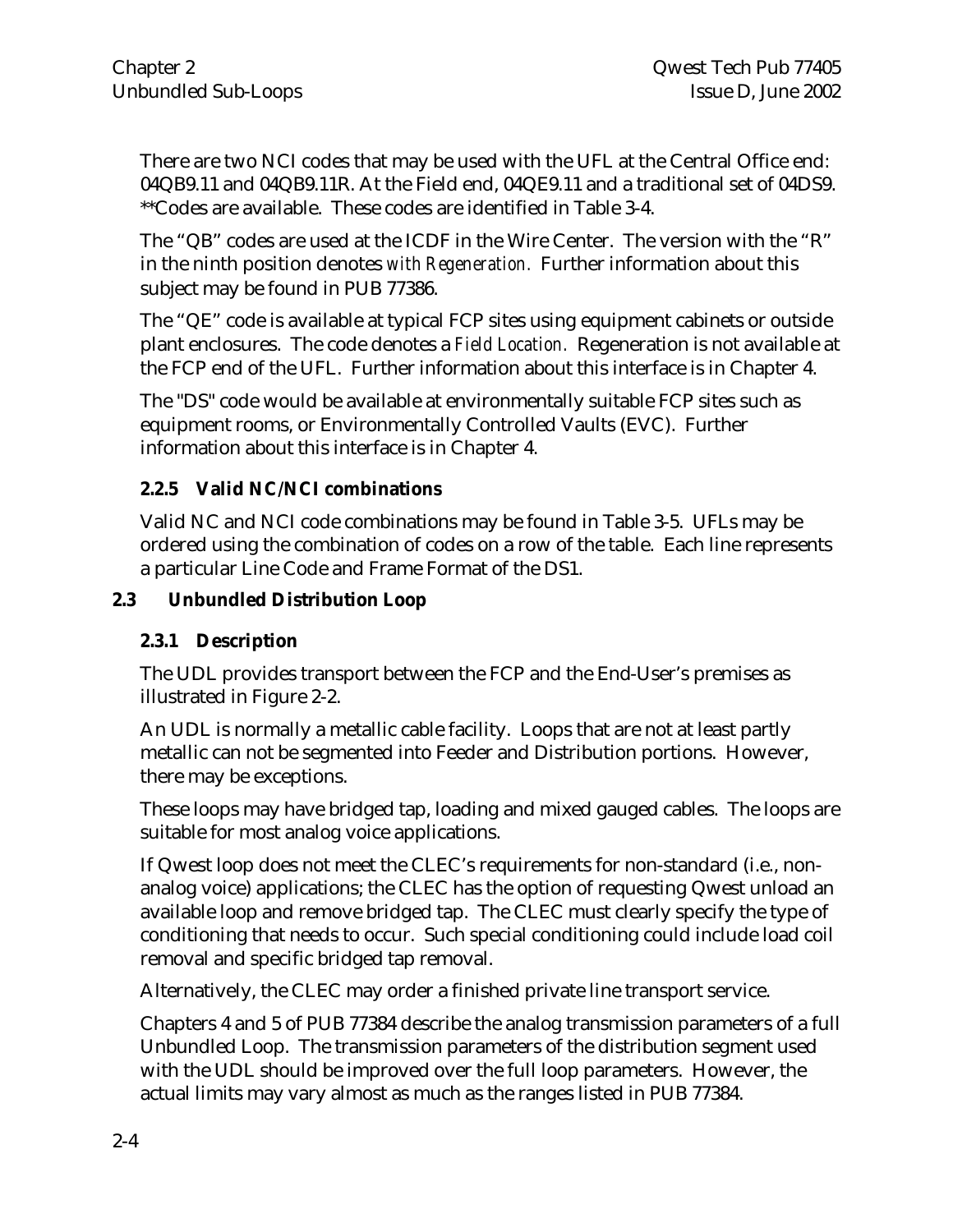# **2.3.2 Applications**

Many types of services may be transported on a metallic loop facility. While the primary application may be analog voice channels, certain analog (with bandwidth greater than 300 to 3000 Hz) or digital applications may successfully operate on the metallic pairs. The CLEC has the responsibility to evaluate the capabilities of the loop for their application. However, no service may be placed on the pair that interferes with other services normally expected to appear on loop cables.

Qwest reserves the right to identify CLEC services that interfere with other network services and disconnect them if necessary. In these situations, Qwest will notify the CLEC.

# **2.3.3 NC and NCI Codes**

Table 3-2 lists the NC codes available with UDL. Table 3-4 lists the NCI Protocol Codes and their options for use with UDL. The full NCI codes and their compatible NC codes are listed in Table 3-6. This includes codes for Intra-Building Distribution Loop, also known as Inside Wire (IW)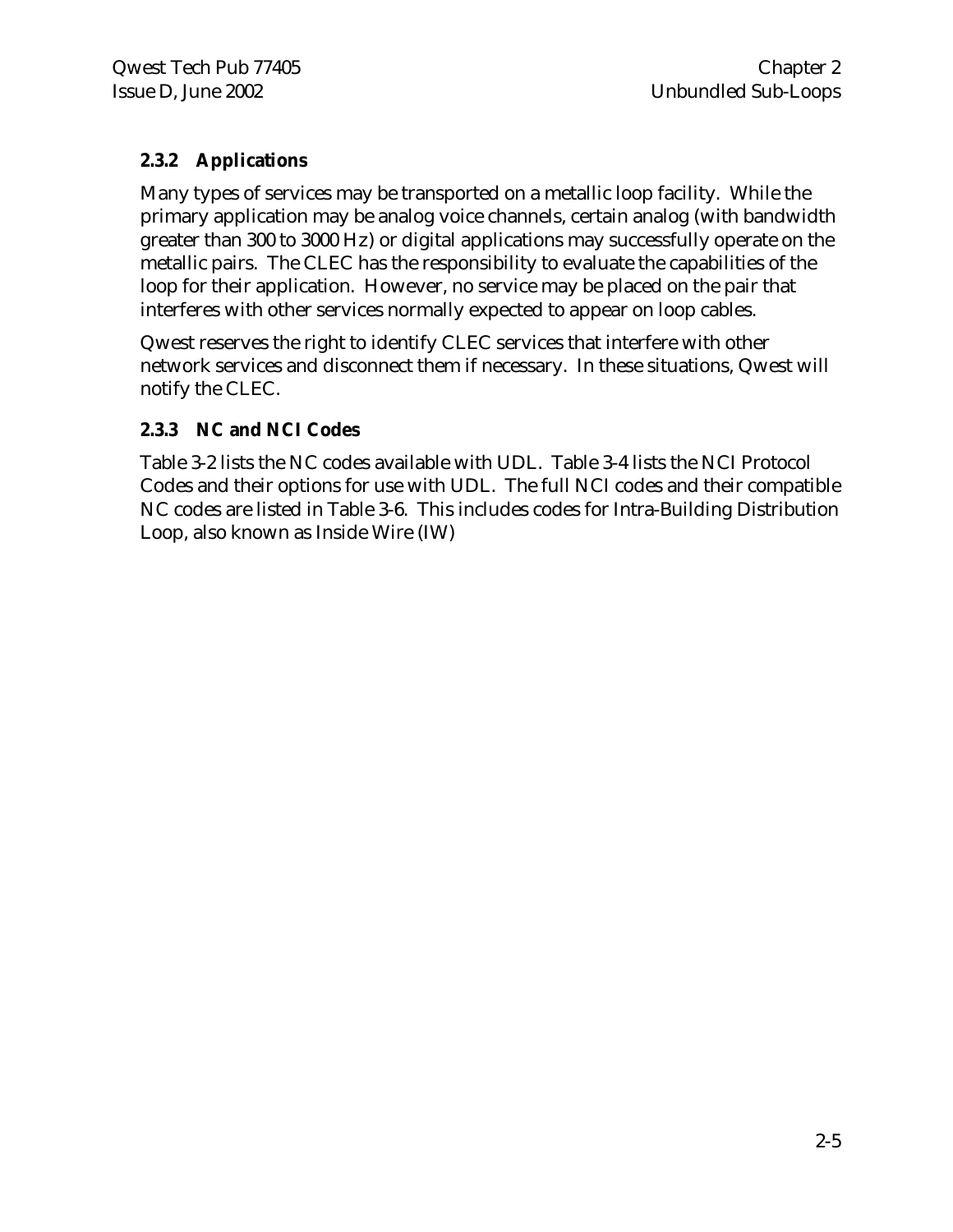# **2.4 Remote Collocation**

Remote Collocation allows CLECs to physically and virtually collocate in a Qwest Remote Premises that is located at a distance from a Qwest Wire Center/Central Office building. Such Remote Premises include controlled environmental vaults, controlled environmental huts, cabinets, pedestals and other remote terminals. Remote Collocation would be used only to access Unbundled Network Elements (UNEs), at Qwest's owned or leased Outside Plant premises. For this Technical Publication the UNEs in focus are Unbundled Sub-Loops.

Remote Collocation can also be used as a means of establishing Local Interconnection Service (LIS). For further information on LIS see the "Local Interconnection Service" technical publication (tech pub # 77398).

There are several types of Remote Collocation which include; Distribution Area (DA) Hotel Remote Collocation (Remote DSL Collocation), Remote Collocation at a VDSL site, Adjacent Remote Collocation, and Virtual Remote Collocation. See section **4.6** for addition details on Remote Collocation.

Remote Terminals (RT), such as a Qwest DSLAM Hotel, are cross connected by Qwest at the FDI to the UFL and UDL. The NI's for this arrangement are at the CO and RT for the UFL sub loop, and at the RT and the end user premises for the UDL or SDL subloops, see Figure 2-2 and Figure 4-1.

Remote Collocation is currently offered in all remote sites. Each site will have to be evaluated to determine if the CLEC's equipment meets all of the technical requirements for a specific site. Although a CLEC can collocate at remote VDSL premises, the CLEC can only place equipment that will not interfere with Qwest deployed equipment.

Adjacent Remote Collocation is also permitted. Adjacent Remote Collocation allows CLECs to physically collocate equipment in or on a non-contiguous Qwest property adjacent to a Qwest Remote Premises (i.e. Remote Terminal, FDI or CEV) for the purpose of interconnecting with Qwest to purchase sub-loop elements. Before a CLEC can order Adjacent Remote Collocation, the associated remote premises must first be unable to fulfill the space requirements of the CLEC.

# **2.5 Intra-Building Cable Distribution Loop**

The Intra-Building Cable Distribution Loop is a 2 wire or 4 wire facility that extends from a building terminal or other accessible terminal that services one building on a property to the endusers network interface device (NID). Intra-Building Cable Distribution is also known as Inside Wire (IW) by the industry.

A CLEC obtains access to this Sub-Loop Unbundled Element at the established Multi-Tenant Environment-POI (MTE-POI) arrangement. See section 4.8 for information on MTE-POI.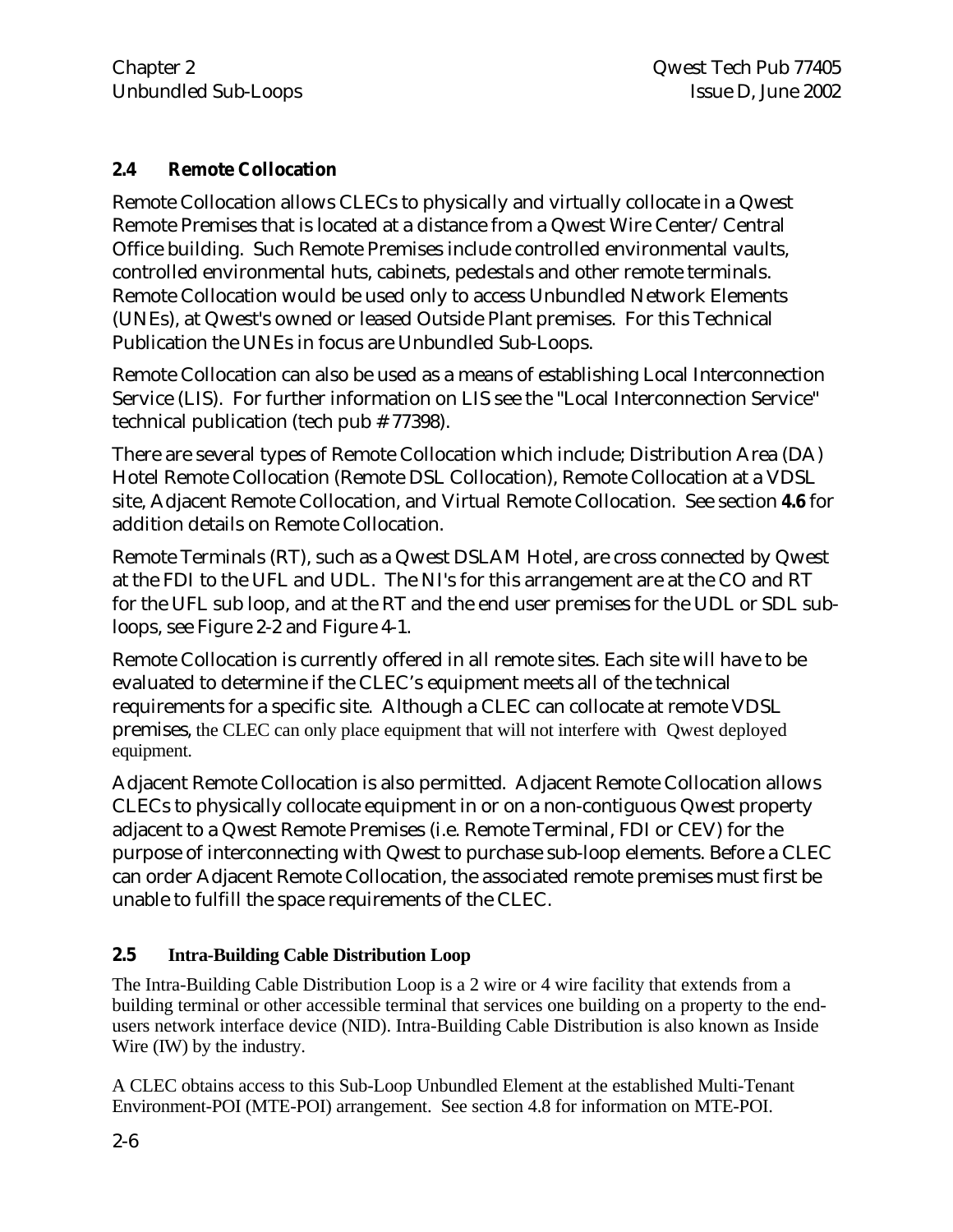#### **2.6 Campus Wire Sub-Loop**

When a FDI and the associated sub-loops to all the end users exist on the same property/campus, the sub-loops are termed as Campus Wire Sub-loops, and can be order as such. Existing NC/NCI codes will be used for the Campus Wire Sub-Loop.

The Campus Wire Sub-Loop is a 2 wire or 4 wire, Loaded or Non-Loaded facility that extends from an established FCP that serves a campus environment to the end-users network interface device (NID) on that property/campus.

#### **2.7 Shared Distribution Loop**

Shared Distribution Loop provides a CLEC with the opportunity to offer advanced data services simultaneously with an existing end user's analog, voice-grade service (POTS (Plain Old Telephone Service)) on a single metallic distribution loop by using the frequency range above the voice band.

To access the Distribution Loop and provide a Shared Distribution Loop the CLEC must utilize a POTS splitter at a Remote Collocation premises or when a FCP is utilized at the CLEC's equipment location . A POTS splitter separates the voice and data traffic and allows the distribution loop to be used for simultaneous data transmission and POTS service. Shared Distribution Loop requires that the POTS service be provided to the end user by QWEST. See table 3-6 for applicable Shared Distribution Loop NC/NCI codes.

For information on Shared Loop products see the *Interconnection - Shared Loop* technical publication (Tech. Pub # 77406).

# **2.8 Sub-Loop Reservation**

The Sub-Loop Reservation product offering is available in Colorado only.

Sub-Loop Reservation allows a CLEC to reserve spare sub-loop elements while their associated FCP is under construction. A CLEC can only reserve a maximum of 20% of the available spare facilities. See chapter 3 for the applicable NC/NCI codes and see chapter 4 for additional information regarding FCPs.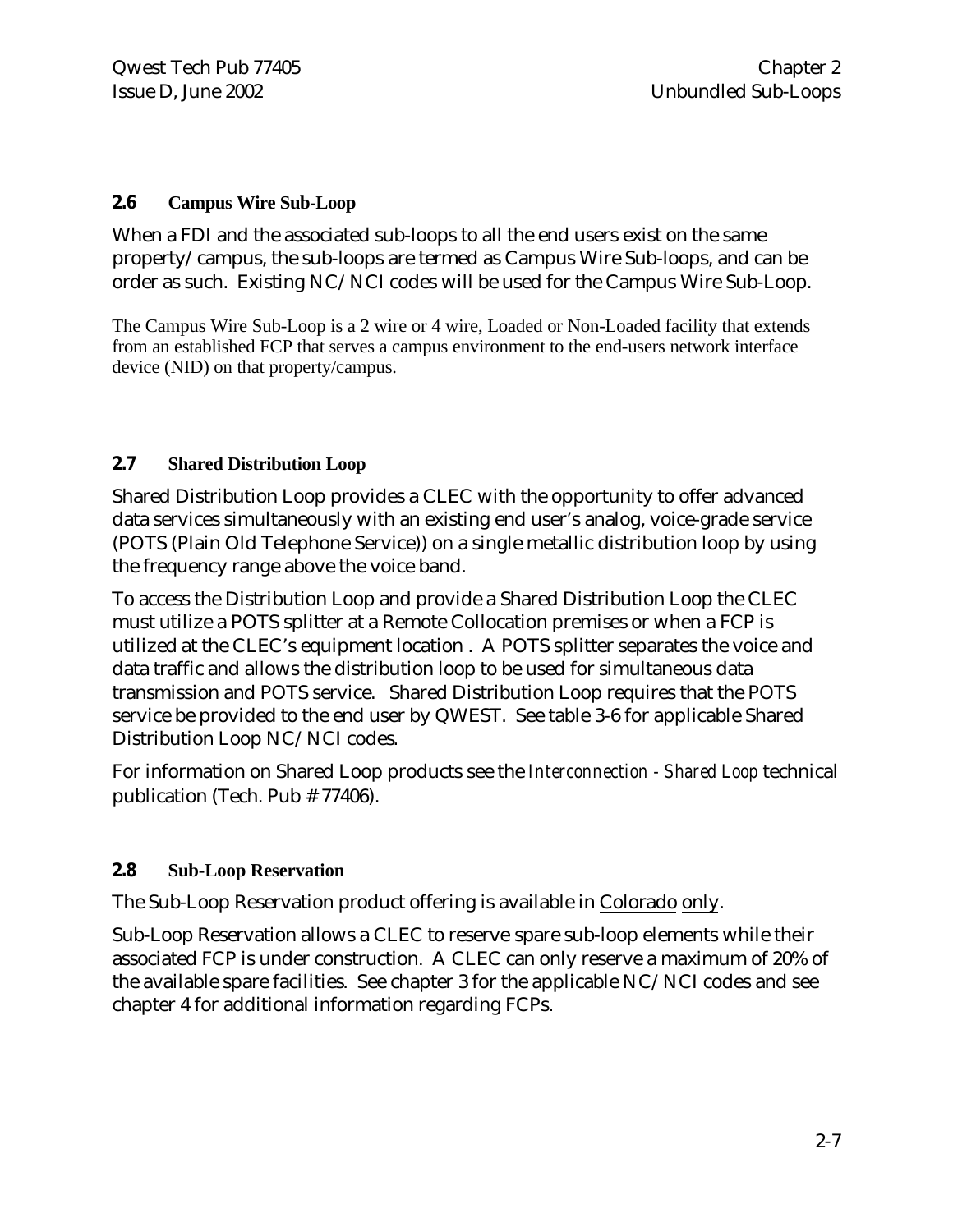# **CONTENTS**

# **Chapter and Section Page**

| 3. |     |     |                                                                 |  |
|----|-----|-----|-----------------------------------------------------------------|--|
|    | 3.1 |     |                                                                 |  |
|    |     |     |                                                                 |  |
|    |     | 312 |                                                                 |  |
|    |     |     |                                                                 |  |
|    | 3.2 |     |                                                                 |  |
|    |     |     |                                                                 |  |
|    |     |     |                                                                 |  |
|    |     |     | 3.2.3 Available Network Channel Interface Codes3-5              |  |
|    | 3.3 |     | Valid Network Channel/Network Channel Interface Combinations3-6 |  |
|    |     |     |                                                                 |  |
|    |     |     |                                                                 |  |
|    |     |     |                                                                 |  |

# **Figures**

# **Tables**

| 3-1 Available Network Channel Codes — Unbundled Feeder Loops  3-2       |  |
|-------------------------------------------------------------------------|--|
| 3-2 Available Network Channel Codes - Unbundled Distribution Loops  3-2 |  |
|                                                                         |  |
|                                                                         |  |
|                                                                         |  |
|                                                                         |  |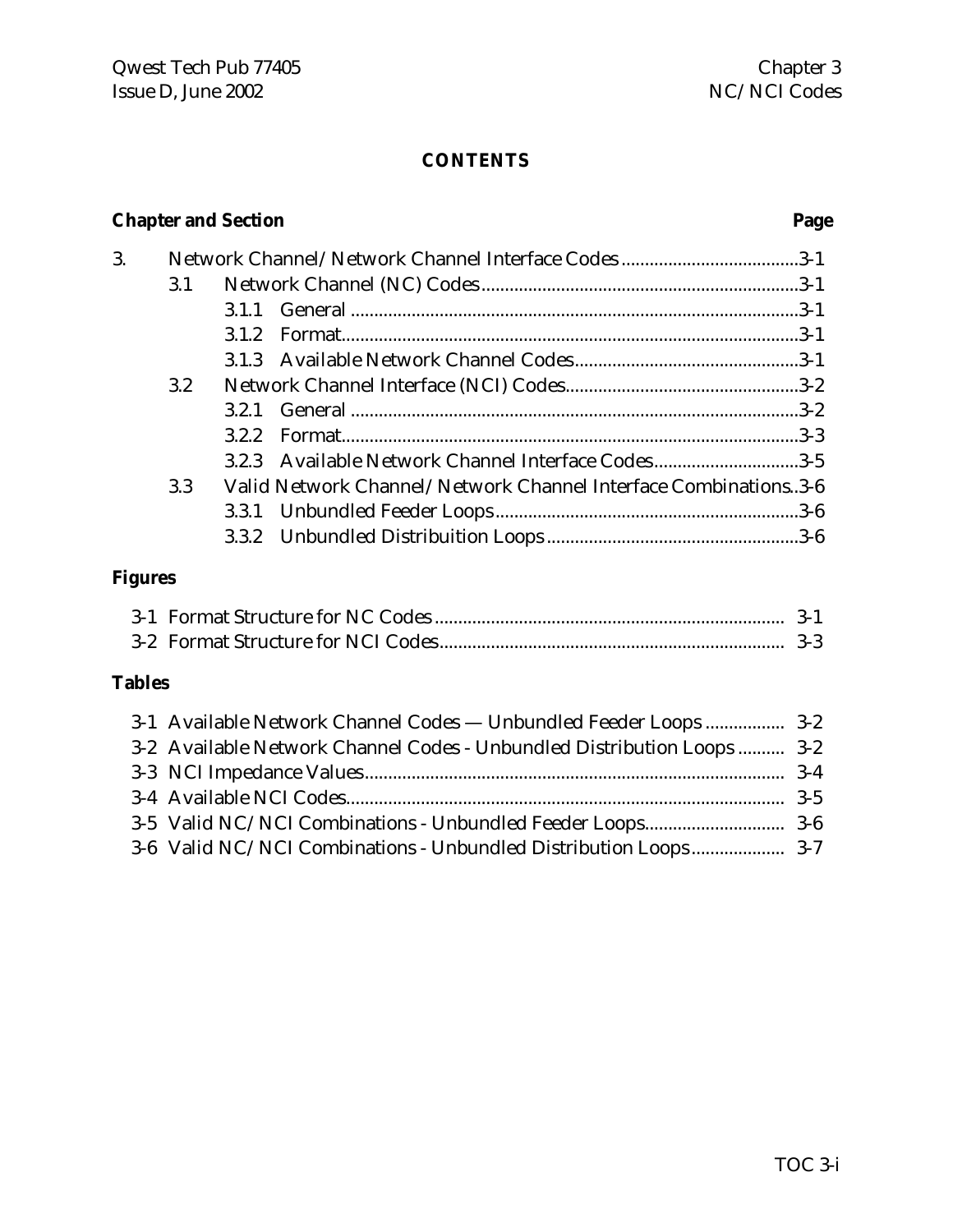# **3. Network Channel/Network Channel Interface Codes**

# **3.1 Network Channel (NC) Codes**

#### **3.1.1 General**

Network Channel (NC) codes are a part of the Bellcore COMMON LANGUAGE® code set. The NC code is used to identify a channel used with the service. This section identifies the available channels and their NC codes.

# **3.1.2 Format**

A NC code is a four-character code with two data elements:

Channel Code Optional Feature Code

The format is illustrated in Figure 3-1.

| Data Element       | Channel Code |              | <b>Optional Feature Code</b> |
|--------------------|--------------|--------------|------------------------------|
| Character Position |              |              |                              |
| Character Key      |              | $X \cap r -$ | X ∩r -                       |

**Network Channel Code**

 $X =$  Alphanumeric

 $-$  = Hyphen

**Figure 3-1** Format Structure for NC Codes

The **Channel Code** (character positions 1 and 2) is a two-character alpha or alphanumeric code that describes the channel service in an abbreviated form. The channel code will frequently, but not always, be specified as the service code of the special service circuits or the transmission grade of the message trunk circuit. The NC channel code field is always filled.

The **Optional Feature Code** (character positions 3 and 4) is a two-character alpha or alphanumeric or hyphen code that represents the option codes available for each channel code. Varying combinations of this code will allow the customer to enhance the technical performance of the requested channel, or to further identify the type of service. It is also used to specify options such as conditioning, effective 4-wire, multiplexing, etc. The NC optional code field is always filled.

Further information about NC Codes may be found in ANSI T1.223-1997, *Information Interchange — Structure and Representation of Network Channel (NC) and*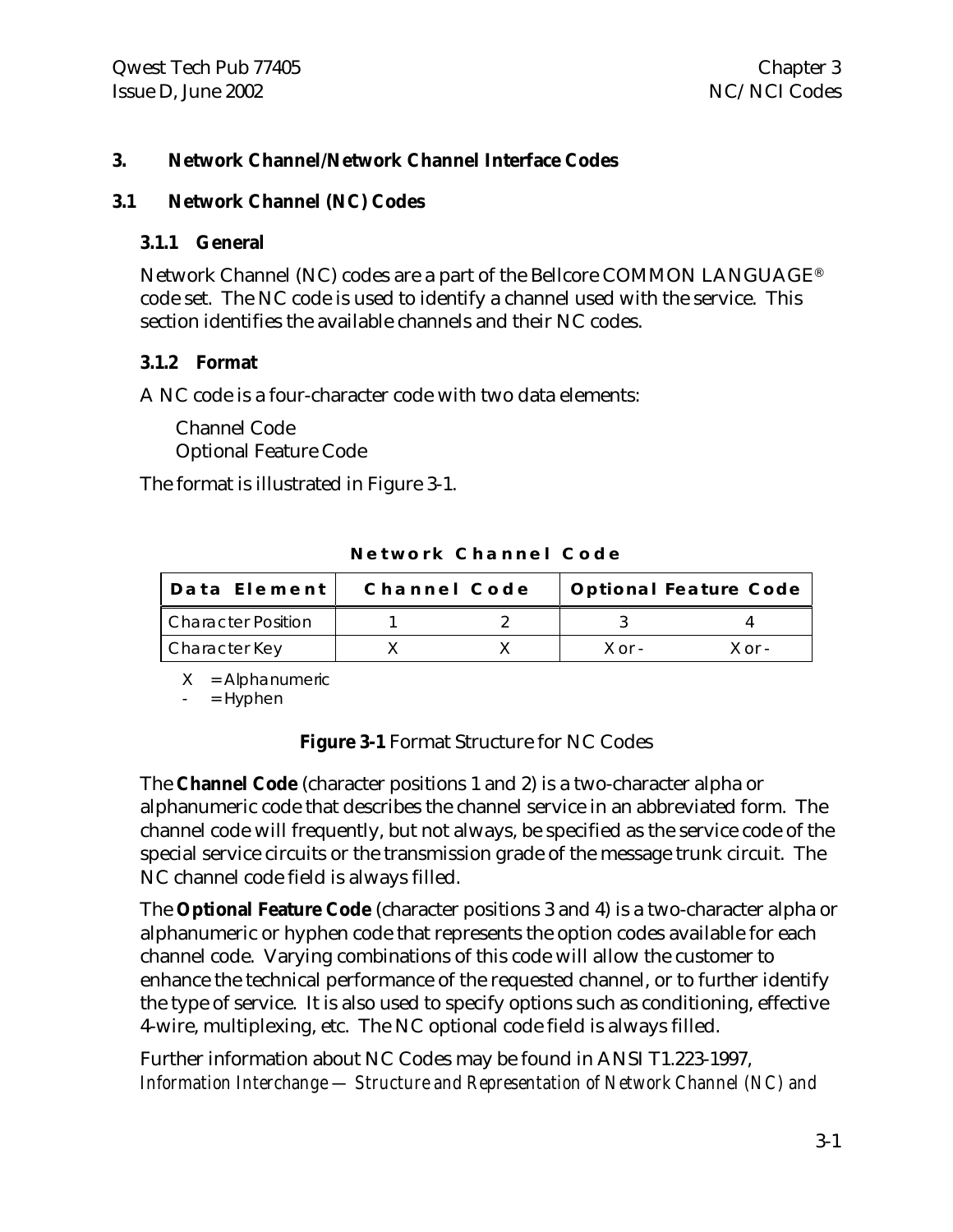*Network Channel Interface (NCI) Codes for the North American Telecommunications System.*

# **3.1.3 Available Network Channel Codes**

Tables 3-1 and 3-2 list the available Network Channel (NC) codes for Unbundled Feeder Loops and Unbundled Distribution Loops, respectively.

| <b>Network</b><br><b>Channel Code</b> | Description *<br>(Options) |
|---------------------------------------|----------------------------|
| $HC -$                                | SF and AMI                 |
| $HCD-$                                | ANSI ESF and AMI           |
| $HCE-$                                | ANSI ESF and B8ZS          |
| $HCF-$                                | Non-ANSI ESF and AMI       |
| $HCG-$                                | Non-ANSI ESF and B8ZS      |
| HCJ-<br>$\star\star$                  | Free Framing and B8ZS      |
| $HCZ-$                                | SF and B8ZS                |

# **Table 3-1** Available Network Channel Codes — Unbundled Feeder Loops

\* The Channel Code of HC (high-capacity) represents a DS1 which provides for the transmission rate of 1.544 Mb/s.

\*\* May not be supported in some locations.

**Key**

- AMI = Alternate Mark Inversion
- ANSI = American National Standards Institute
- B8ZS = Bipolar with 8 Zero Substitution
- ESF = Extended Superframe
- SF = Superframe

# **Table 3-2** Available Network Channel Codes - Unbundled Distribution Loops

| <b>Network</b><br><b>Channel Code</b> | Description                                                                                                        |
|---------------------------------------|--------------------------------------------------------------------------------------------------------------------|
| $1 X -$                               | Dedicated Facility without equipment                                                                               |
| 1 X - N                               | Dedicated Facility without equipment. Contains no loading coils                                                    |
| LXBN                                  | Dedicated Facility without equipment, building wiring. Contains no<br>loading coils                                |
| $\mathsf{U}$ A - -                    | Line Sharing Service: xDSL capable facility shared with an existing<br>Plain Old Telephone Service. Per FCC 99-355 |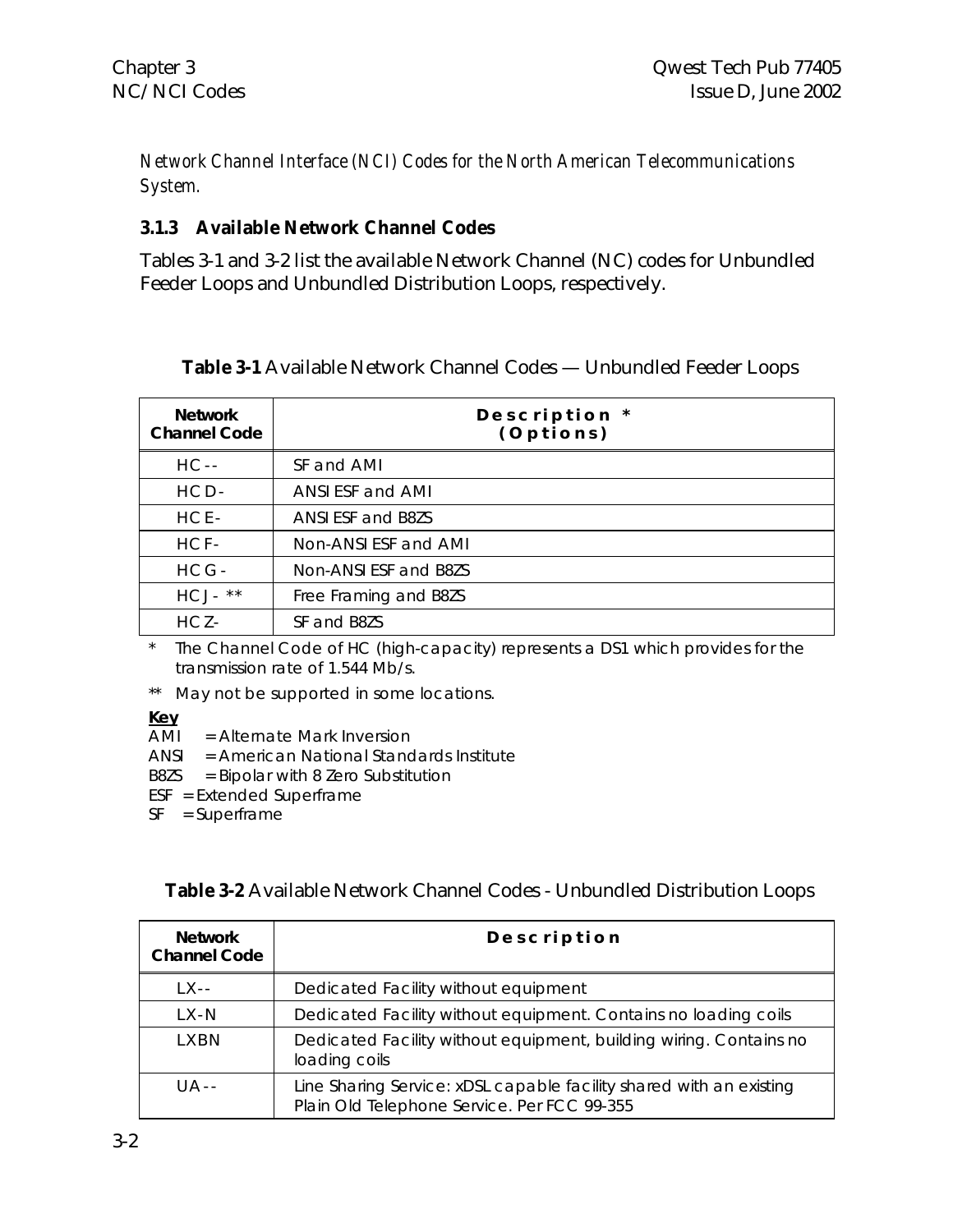# **3.2 Network Channel Interface (NCI) Codes**

#### **3.2.1 General**

Network Channel Interface (NCI) codes are a part of the COMMON LANGUAGE® code set. The NCI code is used to identify a network interface of a service in our mechanized systems.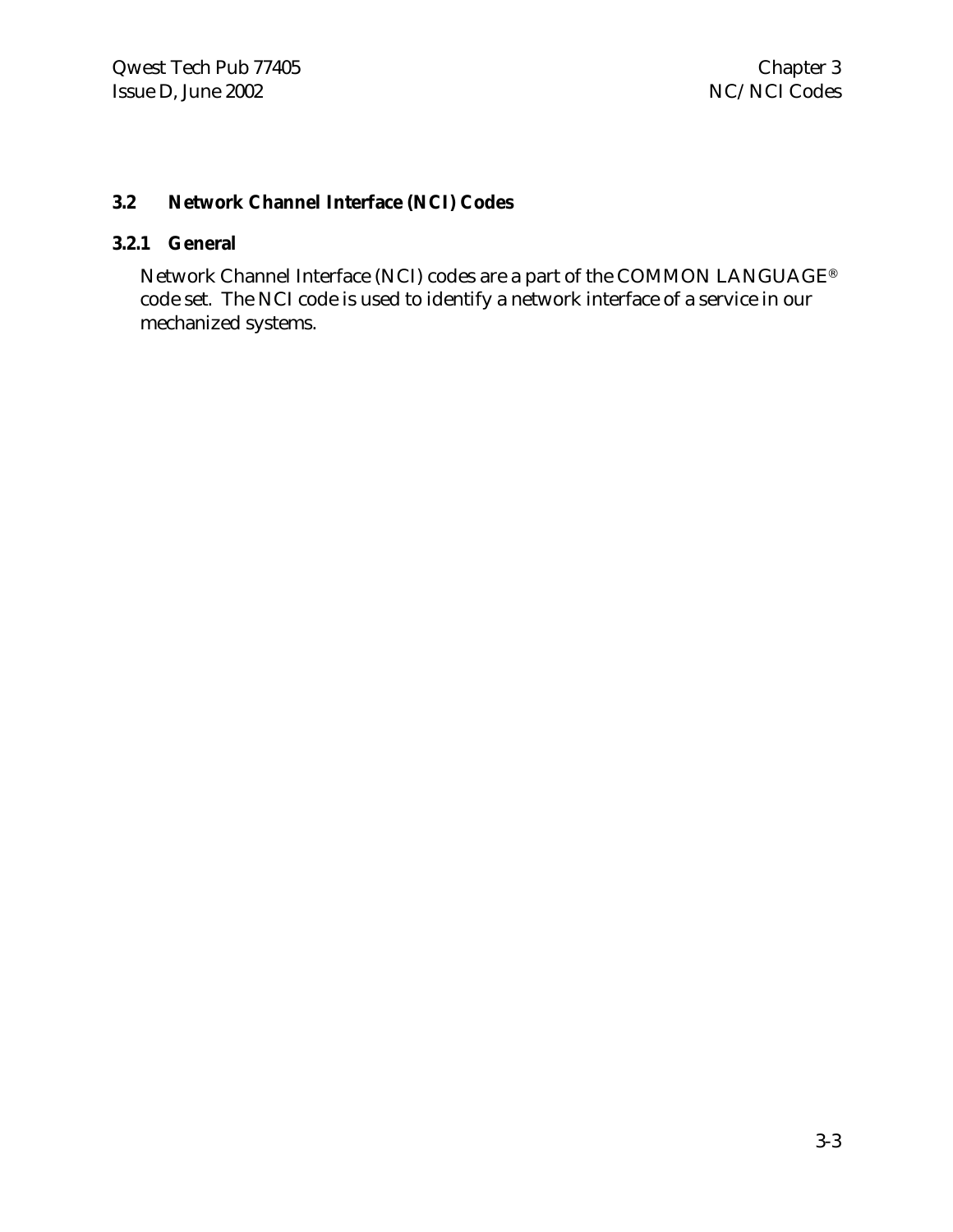# **3.2.2 Format**

An NCI code is a maximum twelve-character code that consists of five (5) data elements:

Total Conductors Protocol Impedance Protocol Options Transmission Level Point(s) (TLP)

The first three fields are required; the last two are optional. The format is illustrated in Figure 3-2. The TLP fields are not used with Unbundled Sub-Loops.

|   | <b>Total Conductors</b> |   | Protocol |   | D |        | <b>Protocol Options</b> |   | D         | <b>TLP Level</b> |        |
|---|-------------------------|---|----------|---|---|--------|-------------------------|---|-----------|------------------|--------|
|   |                         |   |          | m | e |        |                         |   | e         |                  | R      |
|   |                         |   |          | р |   |        |                         |   |           |                  | e      |
|   |                         |   |          | e |   |        |                         |   |           | a                | C      |
|   |                         |   |          | d | m |        |                         |   | m         | n                | e      |
|   |                         |   |          | a | e |        |                         |   |           | ς                |        |
|   |                         |   |          | n |   |        |                         |   |           | m                |        |
|   |                         |   |          | с | e |        |                         |   | e         |                  | e      |
|   |                         |   |          | e |   |        |                         |   |           |                  |        |
|   | ◠                       | 3 | 4        | 5 | 6 |        | 8                       | 9 | 10        | 11               | 12     |
| N | N                       | A | Α        | Χ |   | v<br>⋏ | Χ                       | Χ | $\bullet$ | X or -           | X or - |

**Network Channel Interface Code**

 $A = Alpha$ 

N = Numeric

 $X =$  Alphanumeric

• = Delimiter (normally a period)

 $=$  Hyphen

# **Figure 3-2** Format Structure for NCI Codes

**Total Conductors** (character positions 1 and 2) is a two-character numeric code that represents the total number of physical conductors (e.g., wires or fibers) required at the interface.

**Protocol** (character position 3 and 4) is a two-character alpha code that defines requirements for the interface regarding signaling/transmission.

**Impedance** (character position 5) is a one-character alpha or numeric code representing the nominal reference impedance that will terminate the channel for the purpose of evaluating transmission performance. Values are listed in Table 3-3.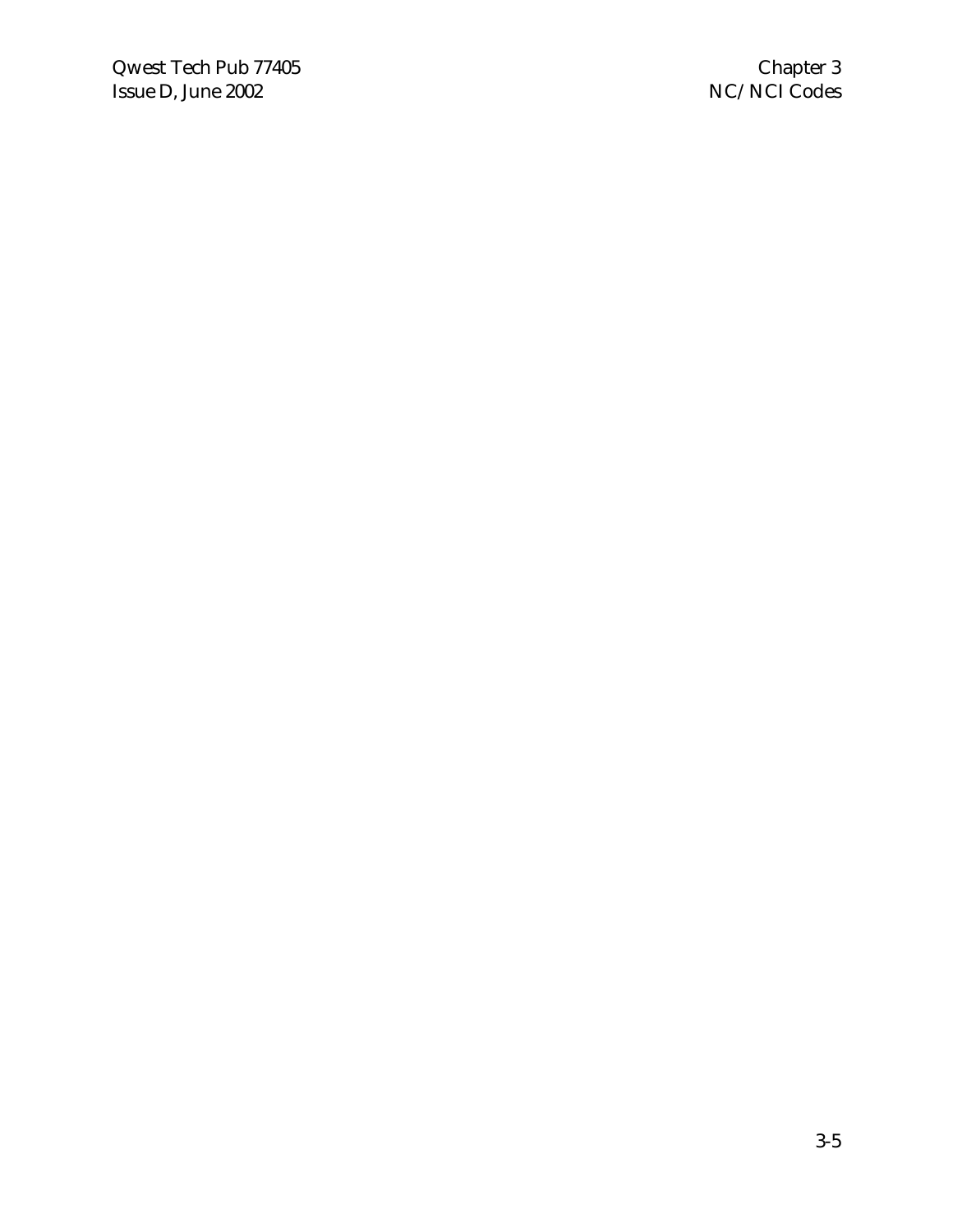| Impedance in Ohms<br>(Character Position 5) |      |            |      |  |
|---------------------------------------------|------|------------|------|--|
| Data Value                                  | Code | Data Value | Code |  |
| 600                                         |      | 100        |      |  |
| 900                                         | ? ∗  | Multiple   | M    |  |
| 135                                         |      |            |      |  |

# **Table 3-3** NCI Impedance Values

\* Except for interface code 04DD3, the impedance character 3, when used with a 4-wire voice-frequency path at the POT, denotes a historical customer (IC) provided transmission termination rather than a 900 ohm impedance. Such terminations were provided by customers in accordance with FCC Docket No. 20099 settlement Agreement and by Automatic Transmission Test and Control Circuit used in the previous provisioning process.

**Protocol Options** (character positions 7, 8, and 9) is a one to three-character alpha, numeric, or alphanumeric code that describes additional features (e.g., bit rate or bandwidth) on the Protocol to be used. It is an optional field that is always left justified.

**Transmission Level Point(s)** (character positions 8 through 12) is assigned one or two-character alpha code corresponding to a value for Transmission Level Point(s) (TLPs) from either the Exchange Carrier/service provider or customer end. TLPs may not be specified for services described in this publication.

Further information about NCI Codes may be found in ANSI T1.223-1997.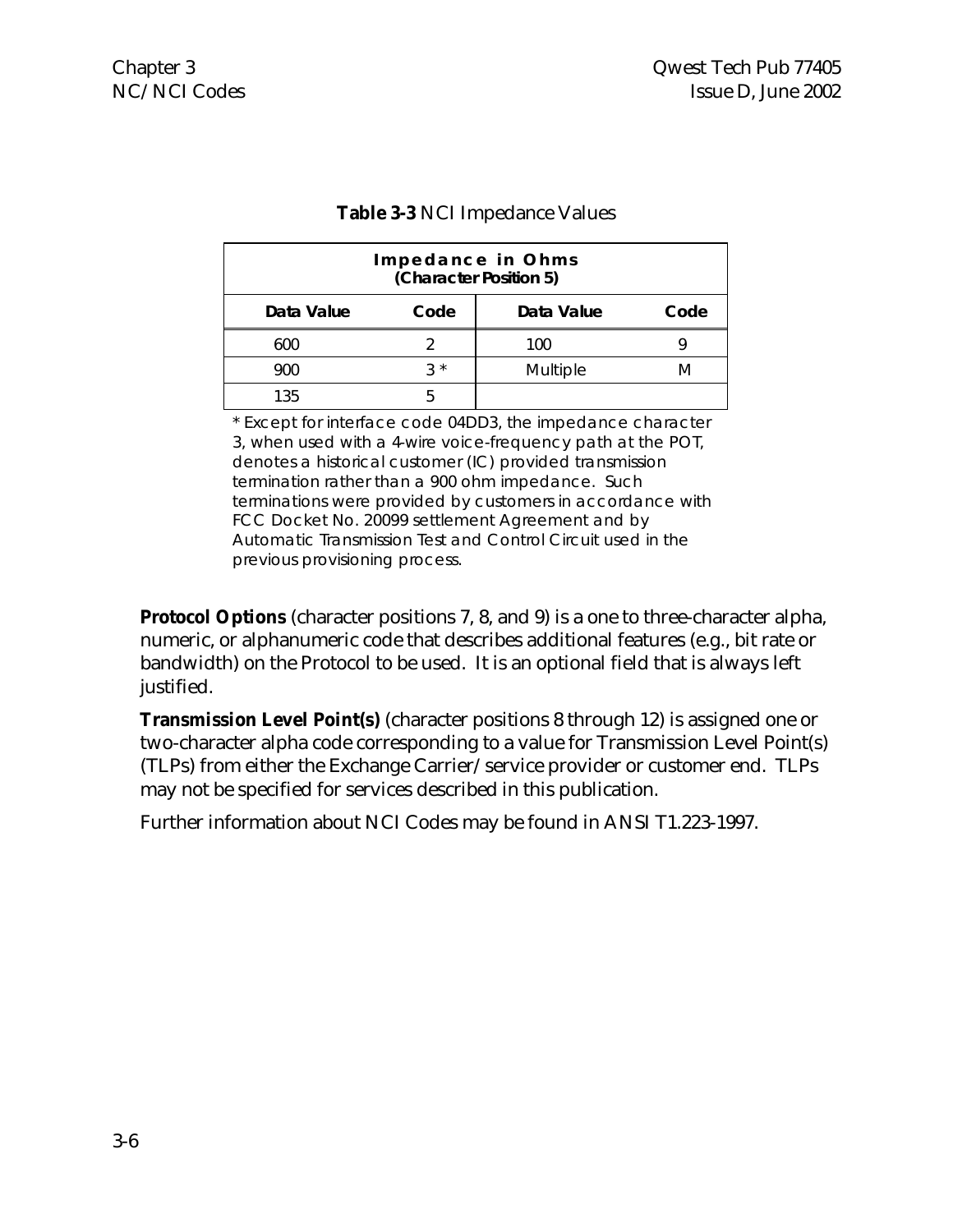# **3.2.3 Available Network Channel Interface Codes**

Table 3-4 lists the NCI codes valid for Unbundled Feeder and Distribution Loops.

| Protocol        |                 |                                                                                                                       |
|-----------------|-----------------|-----------------------------------------------------------------------------------------------------------------------|
| Code            | Option          | Definition                                                                                                            |
| 3 <sub>4</sub>  | 789             |                                                                                                                       |
| <b>DU</b>       |                 | <b>Digital Access Interface</b>                                                                                       |
|                 | 001             | Spectrum Management Class 1 Signal per ANSI T1.417                                                                    |
|                 | 002             | Spectrum Management Class 2 Signal per ANSI T1.417                                                                    |
|                 | 003             | Spectrum Management Class 3 Signal per ANSI T1.417                                                                    |
|                 | 004             | Spectrum Management Class 4 Signal per ANSI T1.417                                                                    |
|                 | 005             | Spectrum Management Class 5 Signal per ANSI T1.417                                                                    |
|                 | 006             | Spectrum Management Class 6 Signal per ANSI T1.417                                                                    |
|                 | 007             | Spectrum Management Class 7 Signal per ANSI T1.417                                                                    |
|                 | 008             | Spectrum Management Class 8 Signal per ANSI T1.417                                                                    |
|                 | 009             | Spectrum Management Class 9 Signal per ANSI T1.417                                                                    |
|                 | LS <sub>5</sub> | Loop Start, voiceband Signal and a High Frequency Portion with<br>Spectrum Management Class 5, Signal per ANSI T1.417 |
| <b>NO</b>       |                 | Voice Band Transmission with No Signaling Provided by Qwest                                                           |
| $\overline{OB}$ |                 | Central Office Manual Cross-Connect Termination with No Sub-rating<br>Capability                                      |
|                 | 11              | DS1 to DS1; This Code May or May Not Meet DS1 Signal Levels as<br>Specified by GR-342-CORE                            |
|                 | 11R             | With regeneration                                                                                                     |
| QE              |                 | Field Location Manual Cross-Connect Termination with no Sub-rating<br>Capability                                      |
|                 | 001             | Spectrum Management Class 1 Signal per ANSI T1.417                                                                    |
|                 | 002             | Spectrum Management Class 2 Signal per ANSI T1.417                                                                    |
|                 | 003             | Spectrum Management Class 3 Signal per ANSI T1.417                                                                    |
|                 | 004             | Spectrum Management Class 4 Signal per ANSI T1.417                                                                    |
|                 | 005             | Spectrum Management Class 5 Signal per ANSI T1.417                                                                    |
|                 | 006             | Spectrum Management Class 6 Signal per ANSI T1.417                                                                    |
|                 | 007             | Spectrum Management Class 7 Signal per ANSI T1.417                                                                    |
|                 | 008             | Spectrum Management Class 8 Signal per ANSI T1.417                                                                    |
|                 | 009             | Spectrum Management Class 9 Signal per ANSI T1.417                                                                    |
|                 | 11              | DS1 to DS1: This Code May or May Not Meet DS1 Signal Levels as                                                        |

# **Table 3-4** Available NCI Codes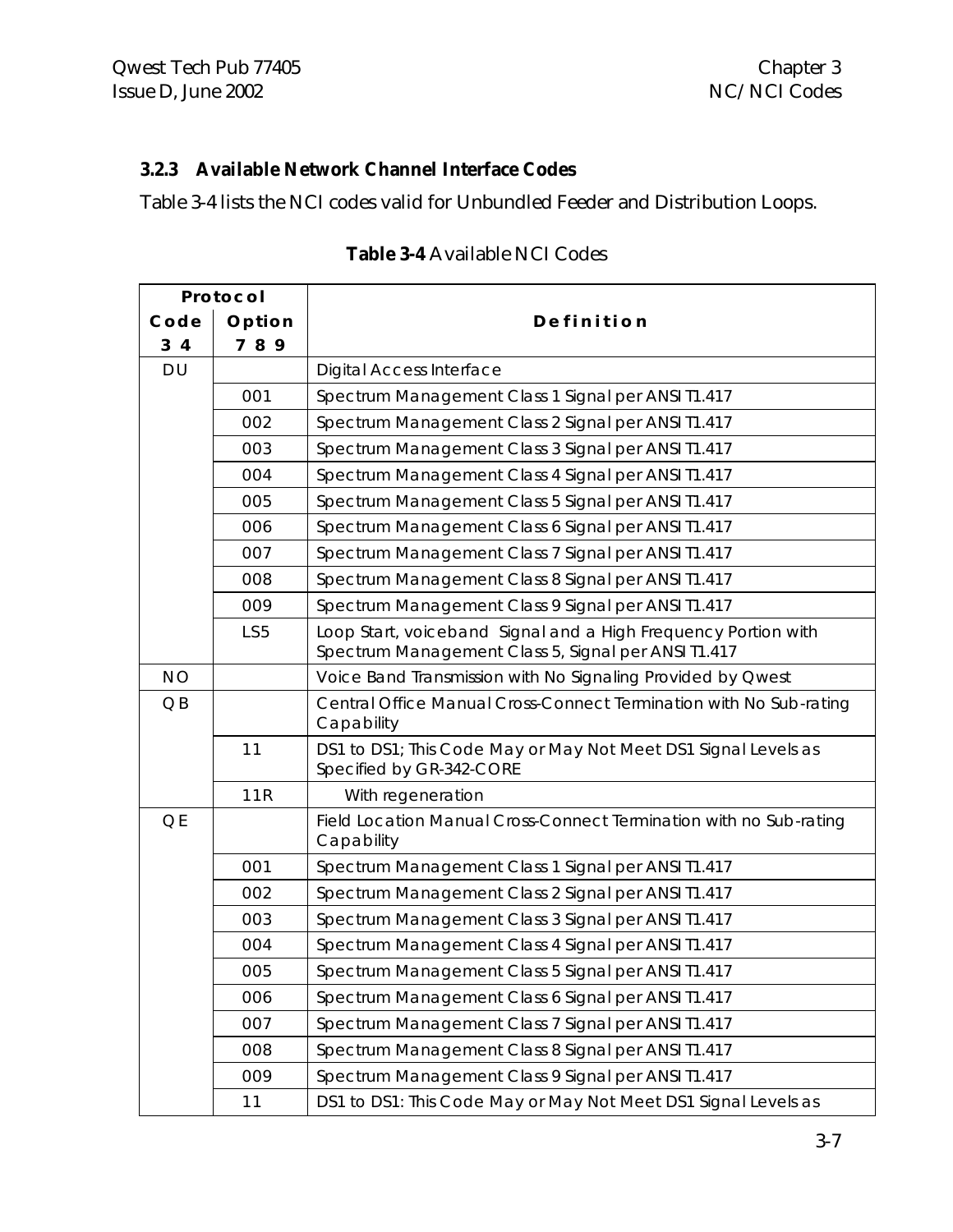|    |     | specified by GR-342-CORE. For Qwest applications, the signal will<br>meet DSX-1 template requirements per ANSI Standard T1.102   |
|----|-----|----------------------------------------------------------------------------------------------------------------------------------|
| OR |     | Line sharing, customer provides the non-Central Office based splitter<br>function. This NCI represents two Points of Termination |
|    | L05 | Loop Start Signaling and Spectrum Management Class 5 per ANSI<br>T1 417                                                          |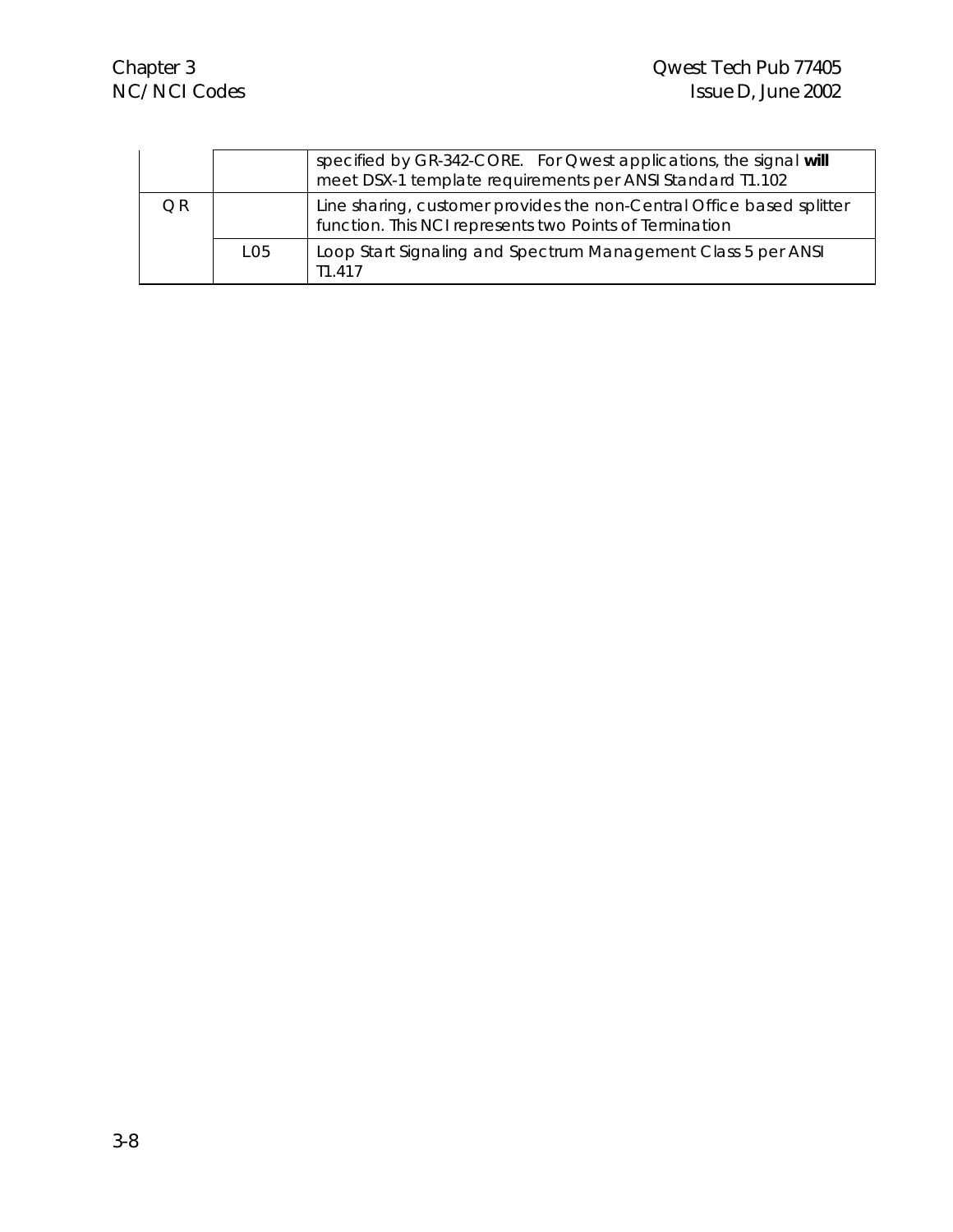#### **3.3 Valid Network Channel/Network Channel Interface Combinations**

This section describes valid combinations of NC and NCI codes.

#### **3.3.1 Unbundled Feeder Loops**

Section 2.2 described the Unbundled Feeder Loops. Table 3-5 lists valid combinations of NC and NCI codes. Within the same row; any Wire Center End code is compatible with any FCP End code.

| <b>Network</b>      | Frame Format            | Network Channel Interface Codes |                       |  |
|---------------------|-------------------------|---------------------------------|-----------------------|--|
| <b>Channel Code</b> | and<br>Line Code        | Wire Center End                 | FCP or RT End         |  |
| $HC -$              | SF and AMI              | 04QB9.11<br>04QB9.11R           | 04QE9.11<br>04DS9.15  |  |
| HCD-                | ANSI ESF and AMI        | 04QB9.11<br>04QB9.11R           | 04QE9.11<br>04DS9.1K  |  |
| $HCE-$              | ANSI ESF and B8ZS       | 04QB9.11<br>04 Q B 9.11 R       | 04QE9.11<br>04DS9.1S  |  |
| HCF-                | Non-ANSI ESF and AMI    | 04QB9.11<br>04QB9.11R           | 04QE9.11<br>04DS9.15K |  |
| HCG-                | Non-ANSI ESF and B8ZS   | 04QB9.11<br>04 Q B 9 . 11 R     | 04QE9.11<br>04DS9.15S |  |
| HCJ-                | Free Framing and B8ZS * | 04QB9.11<br>04QB9.11R           | 04QE9.11<br>04DS9.15J |  |
| HCZ-                | SF and B8ZS             | 04QB9.11<br>04QB9.11R           | 04QE9.11<br>04DS9.15B |  |

#### **Table 3-5** Valid NC/NCI Combinations - Unbundled Feeder Loops

\* May not be supported in some locations.

**Key**

- AMI = Alternate Mark Inversion
- ANSI = American National Standards Institute
- B8ZS = Bipolar with 8 Zero Substitution
- ESF = Extended Superframe
- FCP = Field Connection Point
- SF = Superframe

# **3.3.2 Unbundled Distribution Loops**

Section 2.3 described the Unbundled Distribution Loops including Intra-Building Distribution Loop. Table 3-6 lists valid combinations of NC and NCI codes. Within the same row; any Wire Center End code is compatible with any FCP End code.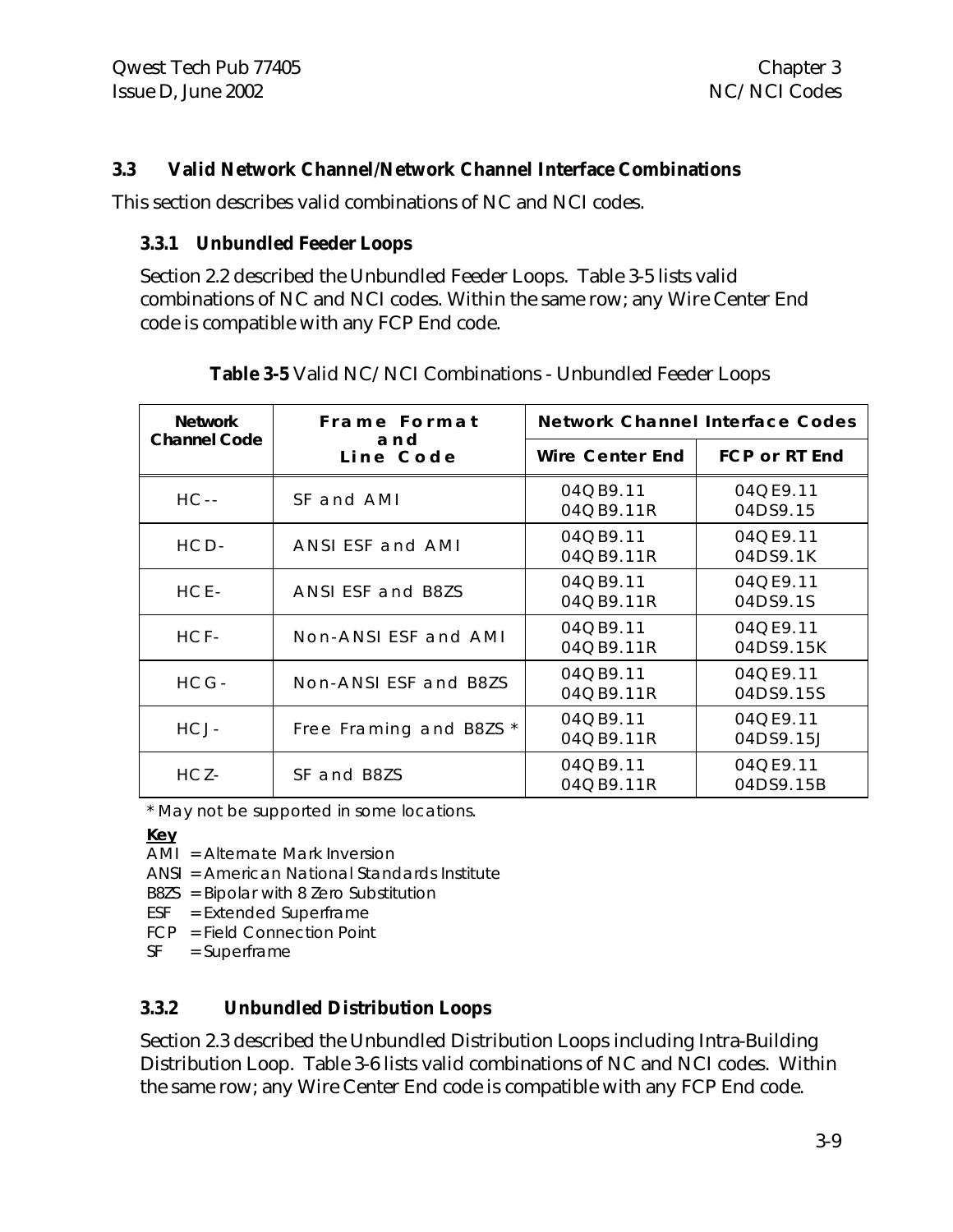| Network         | <b>NCI Code</b>                             |               |                                                                                                                                    |  |
|-----------------|---------------------------------------------|---------------|------------------------------------------------------------------------------------------------------------------------------------|--|
| Channel<br>Code | End-User<br>Qwest<br>RT or FCP-<br>ΝI<br>ΝI |               | Description                                                                                                                        |  |
| $LX -$          | 02NO2                                       | 02QD2.OO<br>F | Distribution Loop, No Signaling; Transmission Only                                                                                 |  |
| $LX -$          | 04NO2                                       | 04QD2.OO<br>F | Distribution Loop, No Signaling; Transmission Only                                                                                 |  |
| $LX - N$        | 02DU5.001                                   | 02QE5.001     | Distribution Loop, without loading coils, Spectrum<br>Management Class 1 per ANSI T1.417                                           |  |
| $LX - N$        | 02DU5.002                                   | 02QE5.002     | Distribution Loop, without loading coils, Spectrum<br>Management Class 2 per ANSI T1.417                                           |  |
| $LX - N$        | 02DU5.003                                   | 02QE5.003     | Distribution Loop, without loading coils, Spectrum<br>Management Class 3 per ANSI T1.417                                           |  |
| $LX - N$        | 02DU5.004                                   | 02QE5.004     | Distribution Loop, without loading coils, Spectrum<br>Management Class 4 per ANSI T1.417                                           |  |
| $LX - N$        | 02DU9.005                                   | 02QE9.005     | Distribution Loop, without loading coils, Spectrum<br>Management Class 5 per ANSI T1.417                                           |  |
| $LX - N$        | 02DU9.006                                   | 02QE9.006     | Distribution Loop, without loading coils, Spectrum<br>Management Class 6 per ANSI T1.417                                           |  |
| $LX-N$          | 02DU5.007                                   | 02QE5.007     | Distribution Loop, without loading coils, Spectrum<br>Management Class 7 per ANSI T1.417                                           |  |
| $LX - N$        | 02DU5.008                                   | 02QE5.008     | Distribution Loop, without loading coils, Spectrum<br>Management Class 8 per ANSI T1.417                                           |  |
| $LX - N$        | 02DU9.009                                   | 02QE9.009     | Distribution Loop, without loading coils, Spectrum<br>Management Class 9 per ANSI T1.417                                           |  |
| $LX - N$        | 02DUM.LS5                                   | 02QE9.005     | Distribution Loop, without loading coils Spectrum<br>Management Class 5 per ANSI T1.417 and one<br><b>POTS Channel</b>             |  |
| $U$ A - -       | 02DUM.LS5                                   | 04QRM.L05     | Line Shared distribution Loop, Customer Provided<br>Splitter, Spectrum Management Class 5 per ANSI<br>T1.417 and one POTS Channel. |  |

# **Table 3-6** Valid NC/NCI Combinations - Unbundled Distribution Loops

#### **KEY**

FCP = Field Connection Point

NI = Network Interface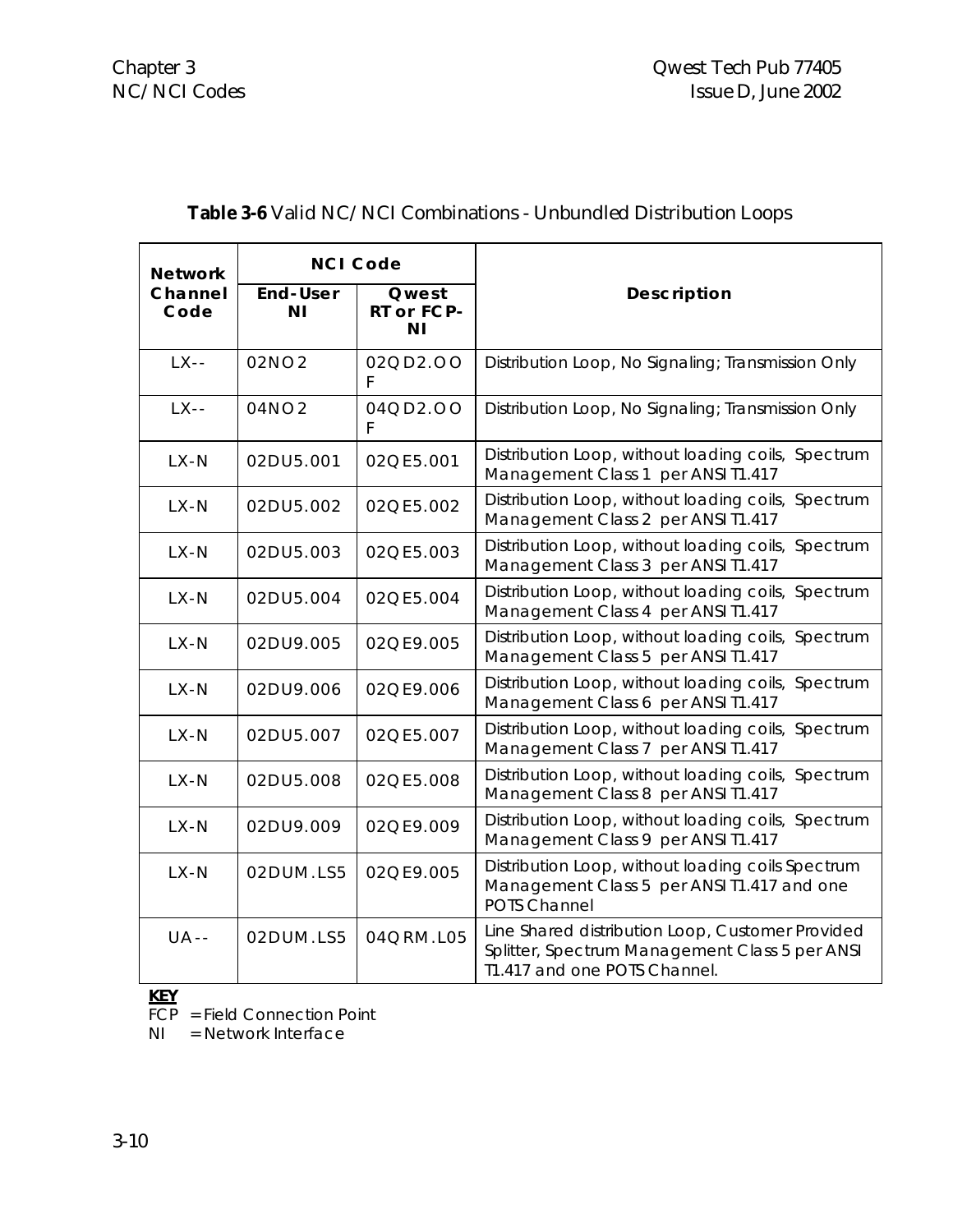| Network         |                | <b>NCI Code</b>                       |                                                                                                          |
|-----------------|----------------|---------------------------------------|----------------------------------------------------------------------------------------------------------|
| Channel<br>Code | End-User<br>ΝI | Qwest<br>RT or FCP-<br>N <sub>1</sub> | Description                                                                                              |
| <b>LXBN</b>     | 02NO2          | 02QD2.OO<br>F                         | Sub-Loop, Intra-Building Cable, No Signaling;<br><b>Transmission Only</b>                                |
| <b>LXBN</b>     | 04NO2          | 04QD2.OO<br>F                         | Sub-Loop, Intra-Building Cable, No Signaling;<br><b>Transmission Only</b>                                |
| <b>LXBN</b>     | 02DU5.001      | 02QE5.001                             | Sub-Loop, Intra-Building Cable, without loading<br>coils, Spectrum Management Class 1 per ANSI<br>T1.417 |
| <b>LXBN</b>     | 02DU5.002      | 02QE5.002                             | Sub-Loop, Intra-Building Cable, without loading<br>coils, Spectrum Management Class 2 per ANSI<br>T1.417 |
| <b>LXBN</b>     | 02DU5.003      | 02QE5.003                             | Sub-Loop, Intra-Building Cable, without loading<br>coils, Spectrum Management Class 3 per ANSI<br>T1.417 |
| <b>LXBN</b>     | 02DU5.004      | 02QE5.004                             | Sub-Loop, Intra-Building Cable, without loading<br>coils, Spectrum Management Class 4 per ANSI<br>T1.417 |
| <b>LXBN</b>     | 02DU9.005      | 02OE9.005                             | Sub-Loop, Intra-Building Cable, without loading<br>coils, Spectrum Management Class 5 per ANSI<br>T1.417 |
| <b>LXBN</b>     | 02DU9.006      | 02QE9.006                             | Sub-Loop, Intra-Building Cable, without loading<br>coils, Spectrum Management Class 6 per ANSI<br>T1.417 |
| <b>LXBN</b>     | 02DU5.007      | 02QE5.007                             | Sub-Loop, Intra-Building Cable, without loading<br>coils, Spectrum Management Class 7 per ANSI<br>T1.417 |
| <b>LXBN</b>     | 02DU5.008      | 02QE5.008                             | Sub-Loop, Intra-Building Cable, without loading<br>coils, Spectrum Management Class 8 per ANSI<br>T1.417 |
| <b>LXBN</b>     | 02DU9.009      | 02QE9.009                             | Sub-Loop, Intra-Building Cable, without loading<br>coils, Spectrum Management Class 9 per ANSI<br>T1.417 |

# **Table 3-7** Valid NC/NCI Combinations - Intra-Building Cable Loop

#### **KEY**

 $\overline{FCP}$  = Field Connection Point

NI = Network Interface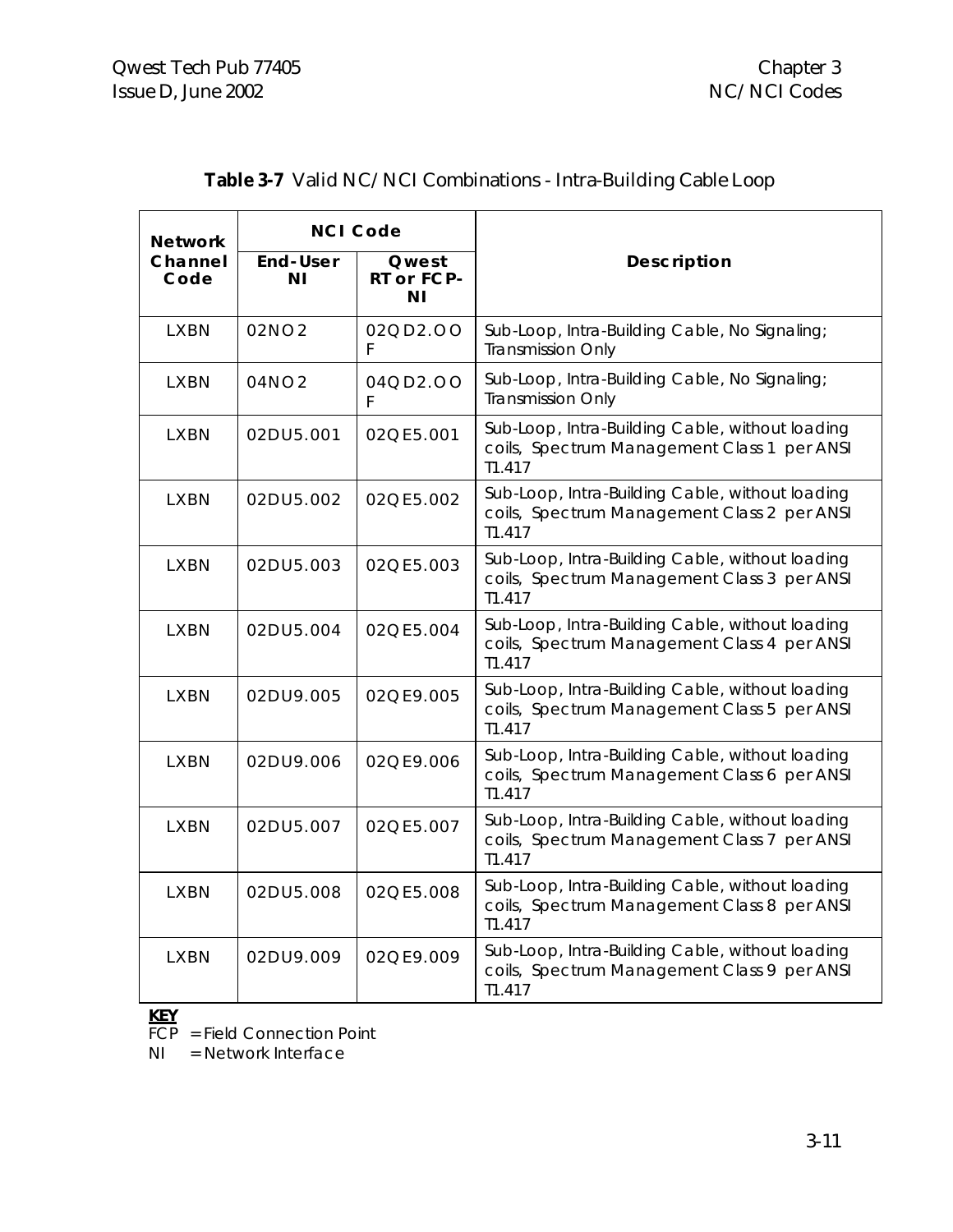# **CONTENTS**

# **Chapter and Section Page**

| 4. |      |                                                    | $4-1$   |
|----|------|----------------------------------------------------|---------|
|    | 4.1  |                                                    | $4-1$   |
|    | 4.2  |                                                    | $4-3$   |
|    | 4.3  |                                                    | $4-4$   |
|    | 4.4  | Cable to Feeder/Distribution Interface Description | $4-4$   |
|    | 4.5  |                                                    | $4-4$   |
|    | 4.6  |                                                    | $4 - 5$ |
|    |      | 4.6.1                                              | $4 - 5$ |
|    |      | 4.6.2                                              | $4 - 5$ |
|    |      | 4.6.3                                              | $4 - 5$ |
|    |      | 4.6.4                                              | $4 - 5$ |
|    |      | 4.6.5                                              | $4-6$   |
|    |      | 4.6.6                                              | $4-6$   |
|    |      | 4.6.7                                              | $4-6$   |
|    |      | 4.6.8                                              | $4-6$   |
|    | 4.7  |                                                    | $4 - 8$ |
|    | 4.8  |                                                    | $4 - 8$ |
|    | 4.9  |                                                    | $4 - 8$ |
|    | 4.10 |                                                    | $4 - 8$ |
|    | 4.11 |                                                    | $4-9$   |
|    | 4.12 |                                                    | $4-9$   |

# **Figures**

# **Tables**

|  |  | $4 - 5$ |  |  |
|--|--|---------|--|--|
|--|--|---------|--|--|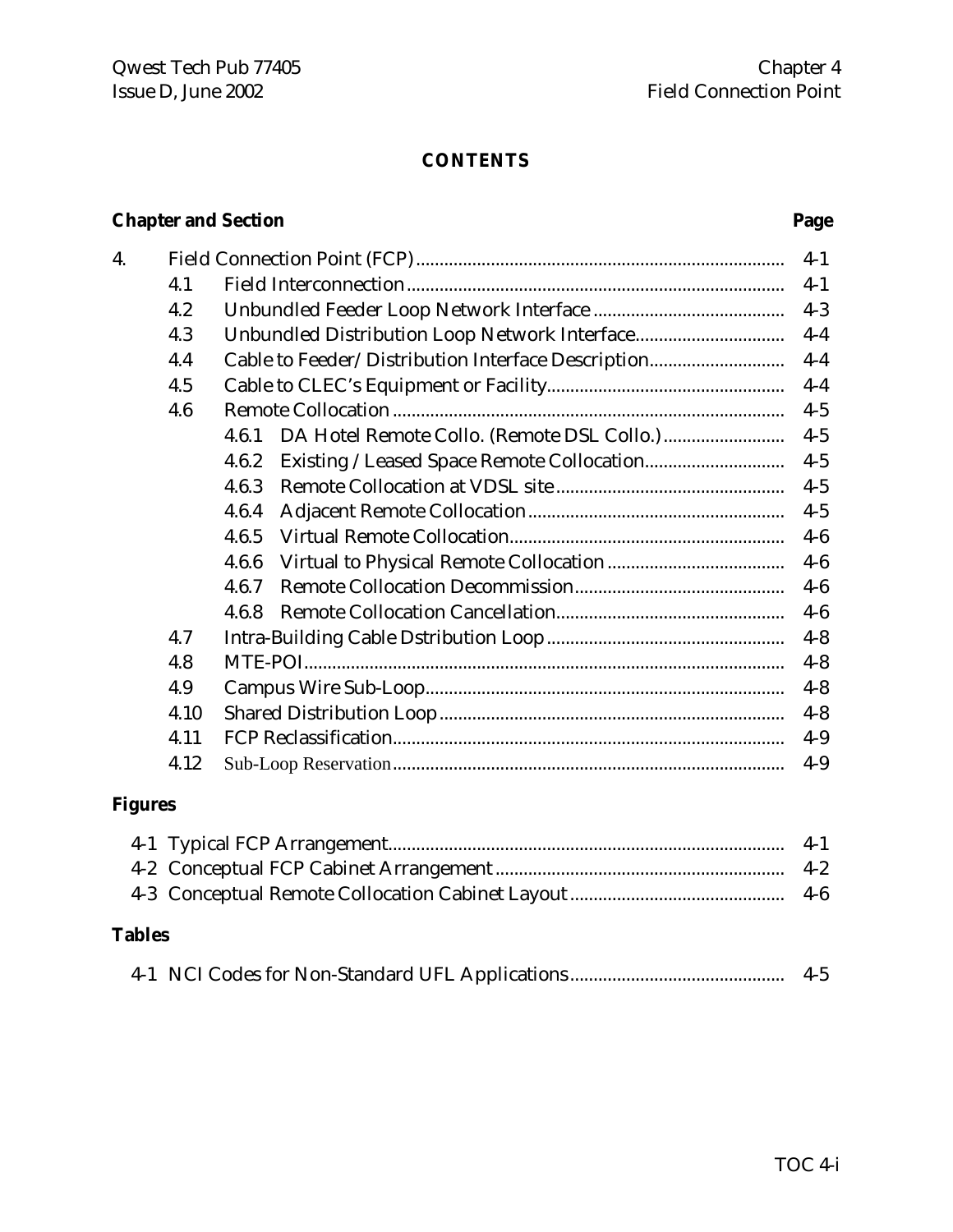# **4. Field Connection Point (FCP)**

# **4.1 Field Interconnection**

Competitive Local Exchange Carriers (CLECs) may interconnect with Qwest at several locations. This chapter describes the Point of Interconnection (POI) and Network Interface (NI) used in the field away from a Qwest Wire Center. This POI or NI is called the Field Connection Point (FCP) or Cross Connect Collocation.

The FCP is a cabinet or pedestal located at or near the loop Feeder/Distribution Interface (FDI) or equivalent. There may be some circumstances where more than one such enclosure may be required.

The FDI provides access to a loop and permits field access to Unbundled Feeder Loops (UFLs) Unbundled Distribution Loops (UDLs) and Shared Distribution Loops (SDL) as described in Chapter 2. The FDI is sometimes known as a Serving Area Interface (SAI).

Figure 4-1 illustrates a typical arrangement. In this illustration, the UFL and UDL are shown separately with FDI jumpers in place. The figure also shows a CLEC's equipment or facility connected to the FCP by a CLEC-provided cable.

The FCP may be shared by multiple CLECs.

Figure 4-2 illustrates a conceptual FCP cabinet and the connections with the CLEC's equipment.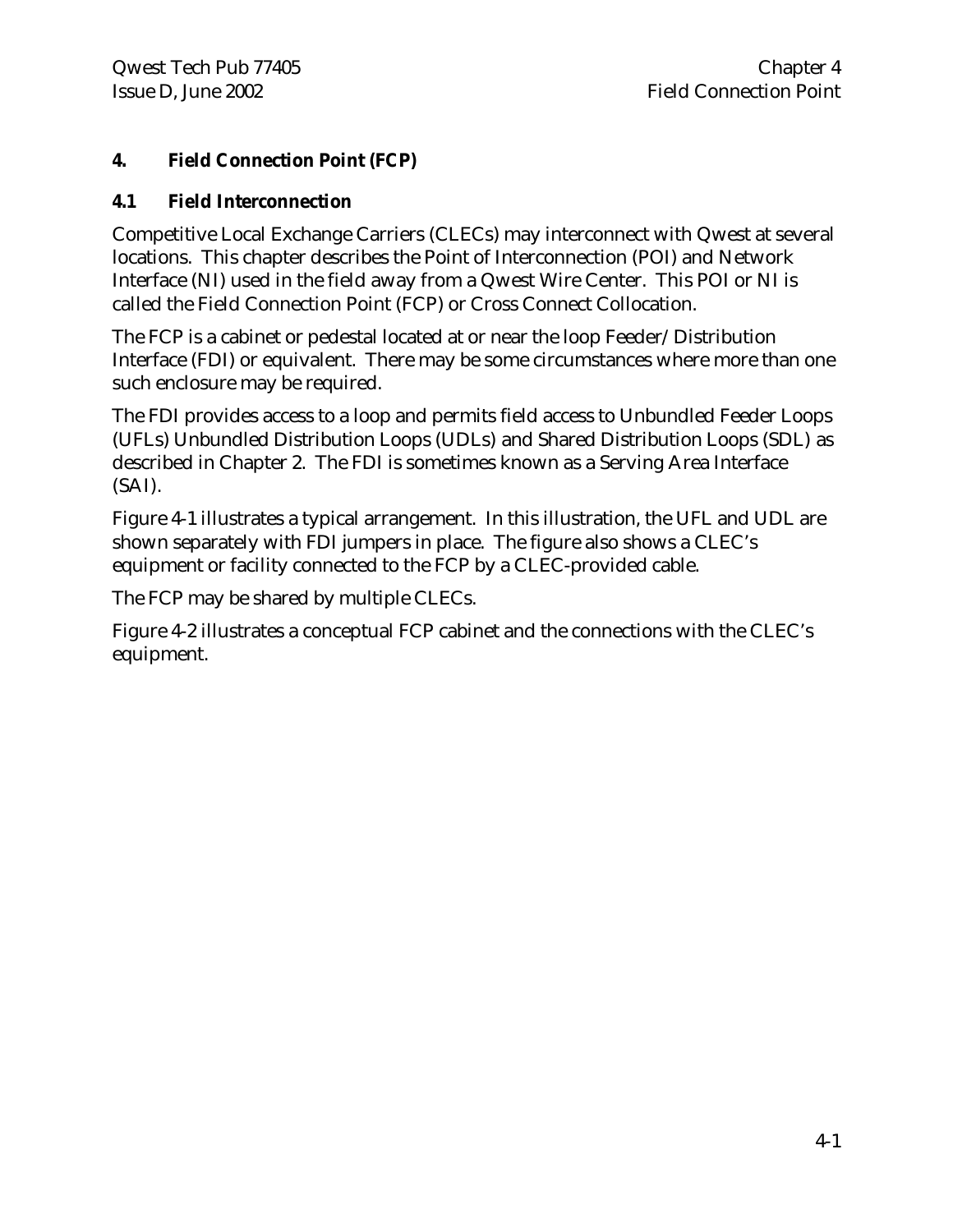# Field Connection Point (FCP) and Remote Terminal Arrangements



- 
- RT = Remote Terminal<br>SDL = Shared Distribution
- SDL = Shared Distribution Loop<br>UDL = Unbundled Distribution Lo = Unbundled Distribution Loop
- UFL = Unbundled Feeder Loop

**Figure 4-1** Typical RT and FCP Arrangement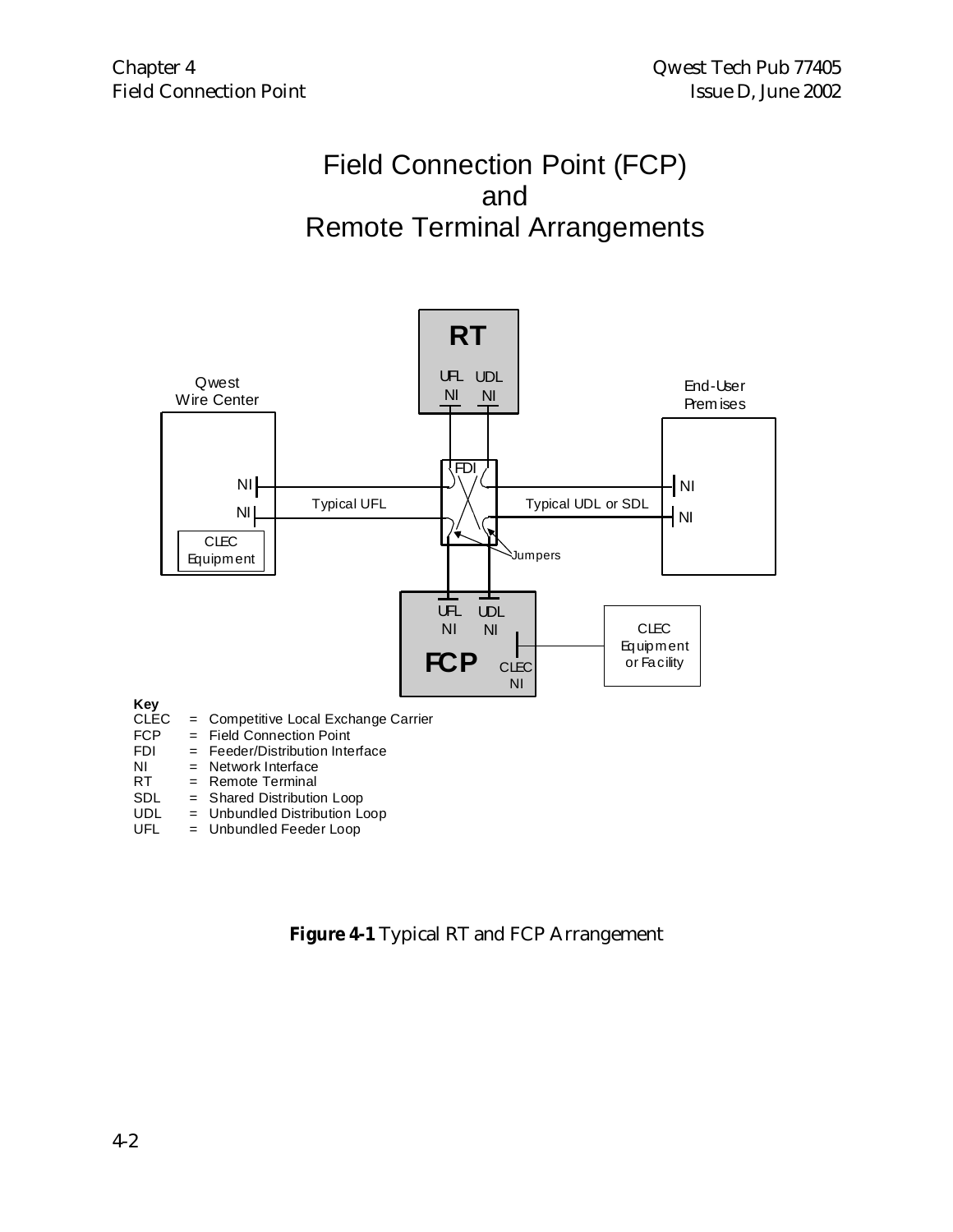

Note: Splices normally use one of several types of commonly avail able connector modules.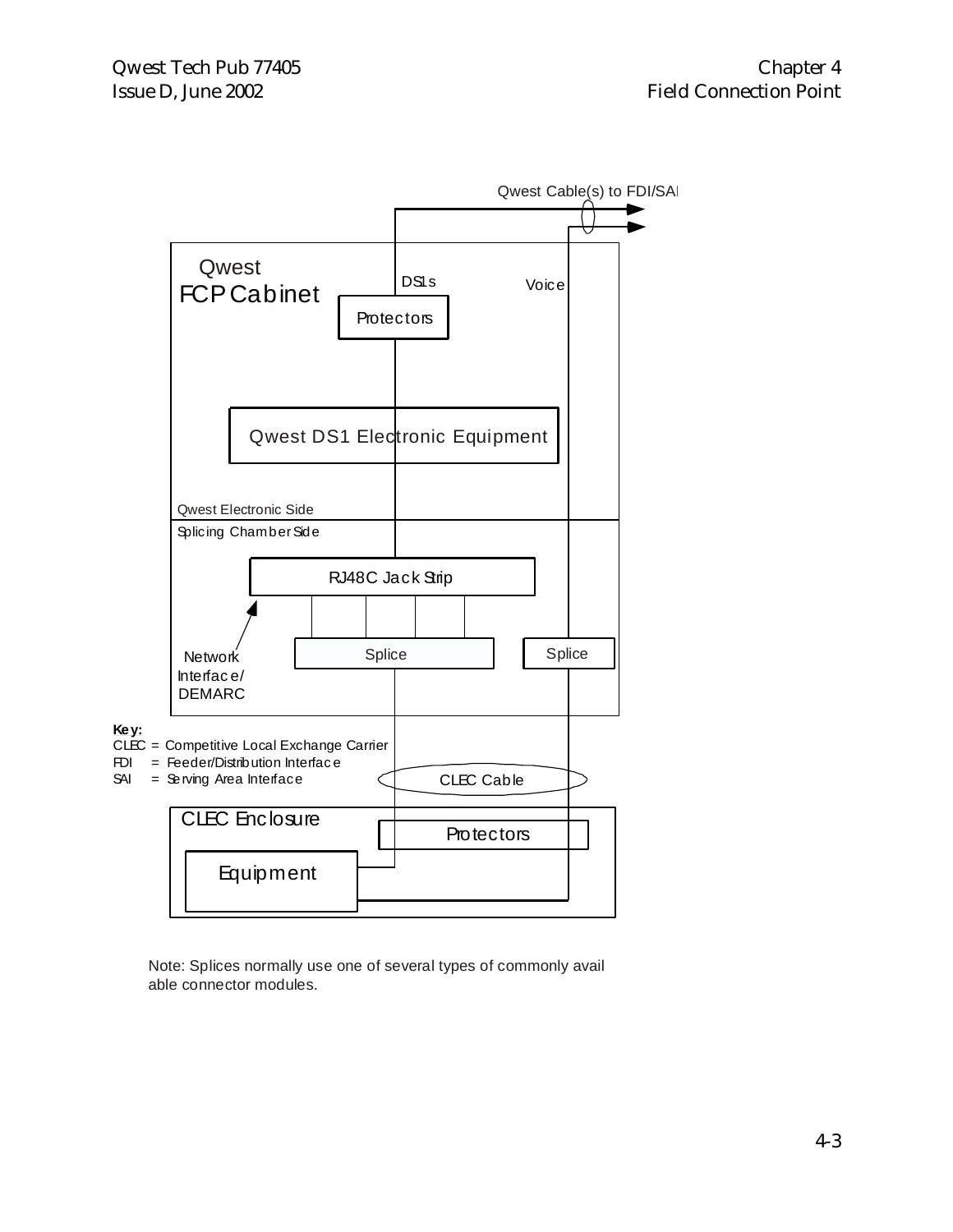# **Figure 4-2** Conceptual FCP Cabinet Arrangement

The figure illustrates both DS1 and analog voice paths through the cabinet. The cabinet is divided with separate space for Qwest electronic equipment, for the splices and RJ48C DS1 jacks. Both Qwest and the CLEC will provide protectors to protect their own equipment.

The size and configuration of the cabinet may vary depending on the specific application. Additional information about the FCP and interconnection may be specified for a specific site as provided in individual contracts between Qwest and CLEC.

# **4.2 Unbundled Feeder Loop Network Interface**

For interfaces where the space is not environmentally controlled, the DS1 UFL will be terminated on a RJ48C jack (receptacle) in an FCP as illustrated in Figure 4-2. The jack provides test access at the NI.

The signal presented to the CLEC at the NI will be a non-powered DS1 signal. This applies for all methods of transport used to deliver the DS1 to the FCP NI. All Qwest transport equipment employed in moving a UFL signal from the Central Office to the FCP, for example; High-Bit Rate Digital Subscriber Line (HDSL), T-1 Carrier or optically based equipment shall be on the network side of the NI.

The signal at the NI is represented by the Network Channel Interface (NCI) code 04QE9.11 which has the accepted definition: *Field Location Manual Cross-Connect Termination with no Sub-rating Capability, DS1-to-DS1; this code may or may not meet DS1 Signal Levels as specified by GR-342-CORE*. For Qwest installations, the signal will always meet DSX-1 templated signals as specified in ANSI Standard T1.102. See Chapter 3 for information on NCI codes.

The NI is similar to the 04QB9.11 NI described in PUB 77386. The primary difference is that the FCP NI is located in the field and not in a Wire Center (central office). The type of cross-connect may be physically different. Chapters 8 and 15 of PUB 77386 should be consulted for further information concerning the 04QB9.11 NCI and related design issues.

This NI **IS NOT** related to the DS1 NI defined by the NCI code of the form *04DU9*. The NCI code of the form *04DU9* applies only to NIs at End-User (EU) locations. Further information about this NI may be found in PUB 77375, *1.544 Mbit/s Channel Interfaces.*

The "QE" NI is more closely related to the NCI of the form *04DS9*, but it employs mechanical interfaces that are typical of EU installations. The signal at the Qwest interface will be a DSX-1 templated signal as described in GR-342-CORE or ANSI T1.102-1993, *Digital Hierarchy - Electrical Interfaces*.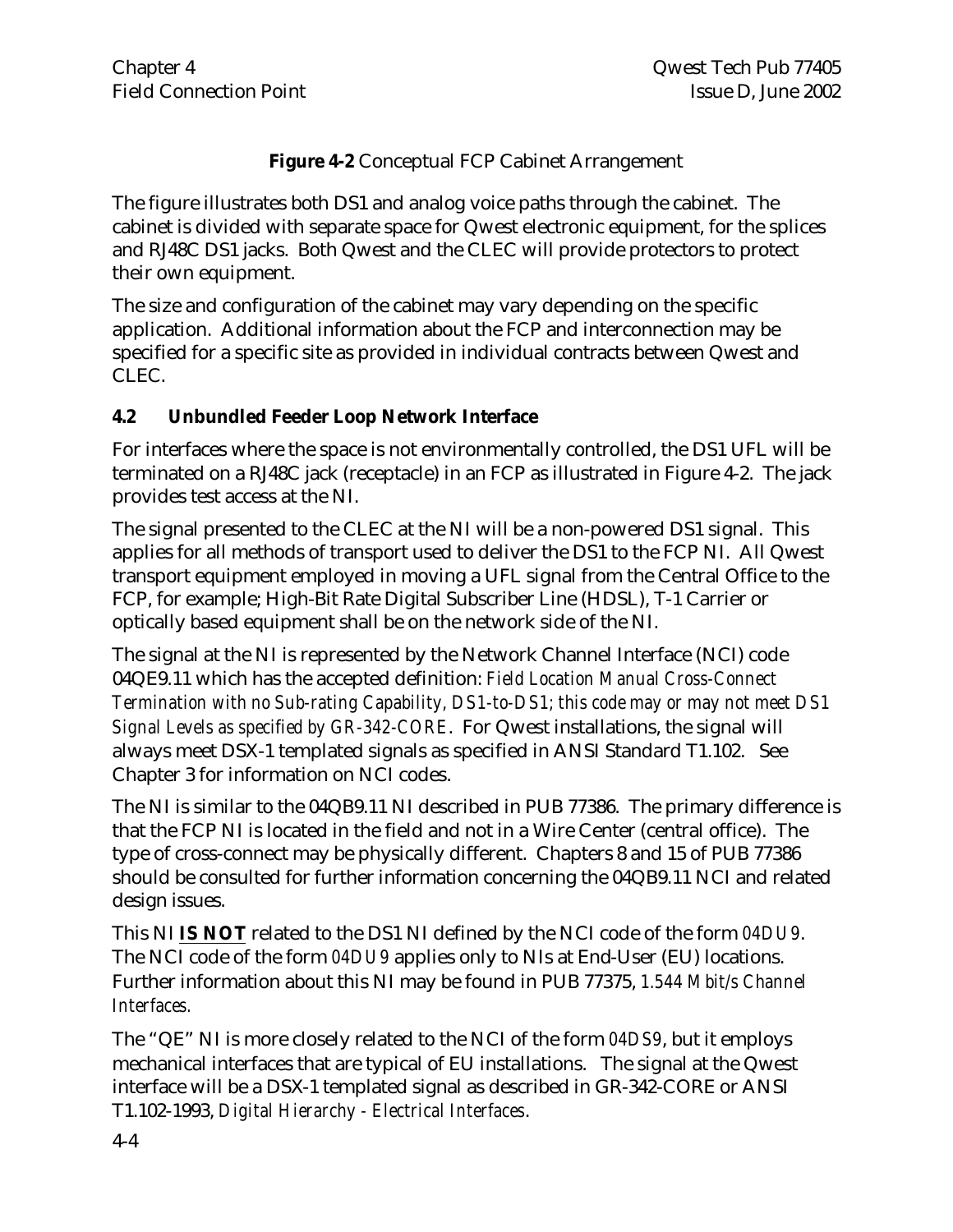The CLEC shall provide equipment (as required) to transport the DS1 within their network. The CLEC shall determine any needs for equipment beyond the Qwest NI.

Some factors critical to the analysis include:

- The cable between the FDI and the FCP NI is 24-gauge cable. See Section 4.4 for additional information.
- The NI cross-connect presents a standard DSX-1 templated signal.
- The type and gauge of cable provided by the CLEC to connect their equipment to the FDP NI must be considered.
- The capabilities of the CLEC's equipment must be considered.

Qwest will provide design information (e.g., cable length and gauge) from the last piece of electronic equipment if requested by the CLEC.

The design of these DS1 NIs may require some joint design work or exchange of information between the CLEC and Qwest if manual Line Buildout (LBO) options must be set on the CLEC's respective equipment.

For interfaces where the FCP space is environmentally controlled, the DS1 UFL will be terminated using a traditional DSX-1 interface. Examples of environmentally controlled space include Environmentally Controlled Vaults (ECV), Environmentally Controlled Cabinets (ECC) and most equipment rooms. The signal at this type of NI is represented by the Network Channel Interface (NCI) code of the family 04DS9. The signal and the mechanical interface shall comply with ANSI Standard T1.102. Further information about this NI may be found in PUB 77375, *1.544 Mbit/s Channel Interfaces.*

# **4.3 Unbundled Distribution Loop Network Interface**

The NI for the UDL will be a splice located in the FCP. The splice will typically use modular connectors. NCI codes for this NI are in Chapter 3.

# **4.4 Cable to Feeder/Distribution Interface Description**

The cable(s) between the FDI and the FCP is a 24 gauge copper cable. This cable is normally less than 40 feet long. The length is dependent on the relative locations of the FDI and FCP. Actual lengths can be obtained from Qwest if needed.

Pairs for UFL are available in 100 pair multiples. These will be subdivided into two 50-pair groups for the purposes of DS1 transmit and receive. Qwest will assign these two 50-pair groups to non-adjacent binder groups within the cable whenever possible. The CLEC should maintain this non-adjacent binder group integrity in their cable or facility.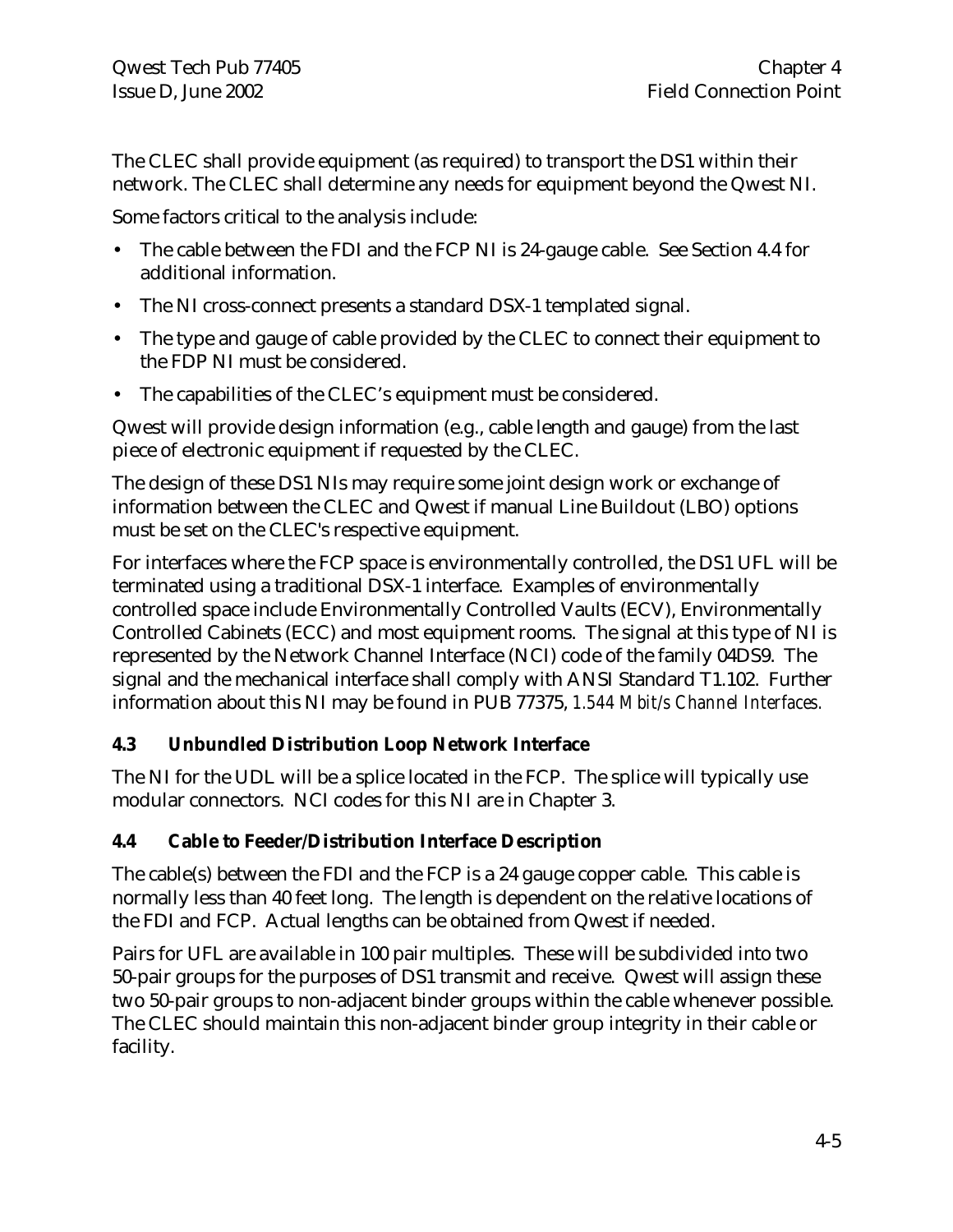Pairs for UDL are also available in 100 pair multiples. Qwest will assign these pairs using normal engineering principles. Some binder groups in the cable(s) may be reserved for UFL applications.

UFL pairs will be terminated on the cross-connect device described in Section 4.2.

UDL pairs will be spliced directly to the cable provided by the CLEC to connect to their equipment or facility.

The UFL and UDL connections in the FCP must be ordered and connections made prior to ordering any UFL or UDL elements. Qwest will provide cable and pair information to be used when ordering UFLs and UDLs.

# **4.5 Cable to CLEC's Equipment or Facility**

The CLEC must provide electrical protection for the network at their equipment location. These protectors must meet industry standards and be designed to prevent foreign voltages and sneak current from entering the Qwest loop network. Qwest reserves the right to inspect these protector installations.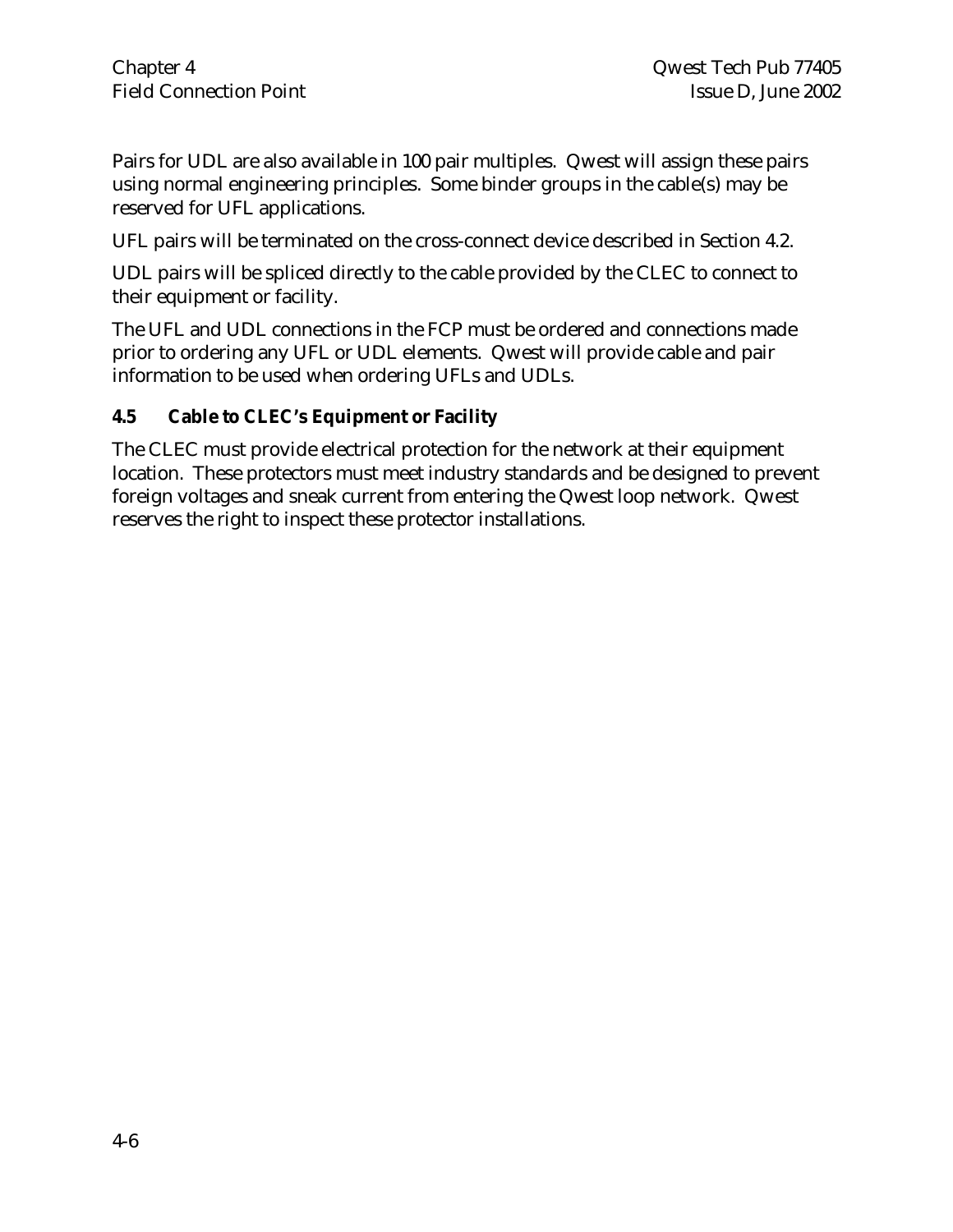# **4.6 Remote Collocation**

Remote Collocation allows CLECs to physically and virtually collocate in a Qwest Remote Premises that is at a distance from a Qwest Wire Center/Central Office building. Such Remote Premises include controlled environmental vaults, controlled environmental huts, cabinets, pedestals and other remote terminals.

Remote Terminals (RT), such as a Qwest DSLAM Hotel, are cross-connected by Qwest at the FDI to the UFL and UDL. The NI's for this arrangement are at the CO and RT for the UFL sub loop, and at the RT and the end user premises for the UDL or SDL subloops, see Figure 4-1.

Remote Collocation allows CLECs to place their equipment in Qwest's outside plant, where space is available. The primary purpose of interconnecting with Qwest in this manner is to access Unbundled Sub-Loop Elements. Upon request, Qwest will perform a feasibility study to determine if space is available at the specific Remote Collocation Premises. Remote Collocation can also be used as a means of establishing Local Interconnection Services (LIS). For further information on LIS, see the "Local Interconnection Service" technical publication (tech pub # 77398).

# **4.6.1 Distribution Area (DA) Hotel Remote Collocation (Remote DSL Collocation)**

This type of Remote Collocation offers space in a remote cabinet, known as a DA Hotel. DA Hotel Remote Collocation provides space at the Qwest remote premises for a CLEC to provision collocation (e.g. advance services). DA Hotel Remote Collocation allows CLECs and Qwest to proactively provision space at a Qwest outside plant structure. The DA Hotel Remote premises includes access to space, power, heat dissipation, and terminations for feeder and distribution facilities. Figure 4-3 illustrates a conceptual layout for a DA Hotel Remote Cabinet.

# **4.6.2 Existing Space Remote Collocation**

This type of Remote Collocation takes place when CLECs wish to Remotely Collocate in existing space at a Qwest remote premises. Exiting Space involves the assessment of existing outside plant infrastructure. Any equipment placed by a CLEC must meet the requirements of the particular Remote Site, (e.g., space, protection, available terminations, heat dissipation requirements, etc).

# **4.6.3 Remote Collocation at Very-high-data-rate Digital Subscriber (VDSL) premises**

Where Qwest has deployed VDSL, and there is available and sufficient space at the Qwest remote VDSL premises, Qwest will provide space such that a requesting CLEC can collocate its data (i.e. xDSL) and/or POTS equipment at the specified remote premises. However, the CLEC can only place equipment that will not interfere with the Qwest's VDSL equipment.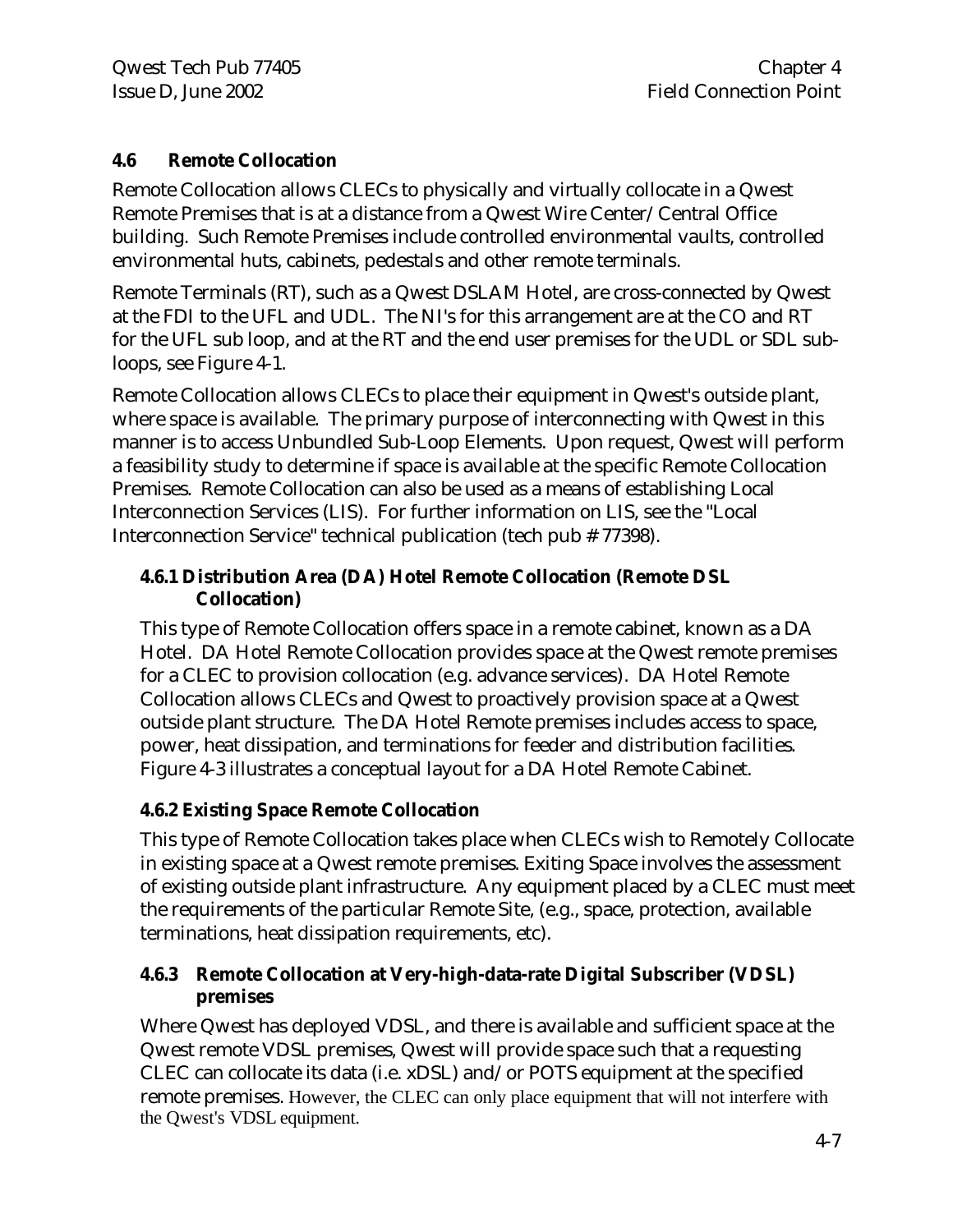# **4.6.4 Adjacent Remote Collocation**

Adjacent Remote Collocation allows CLECs to physically collocate equipment in or on a non-contiguous Qwest property adjacent to a Qwest Remote Premises (i.e. Remote Terminal, FDI or CEV) for the purpose of interconnecting with Qwest to purchase sub-loop elements. However, before a CLEC can order Adjacent Remote Collocation, the associated remote premises must first be unable to fulfill the space requirements of the CLEC.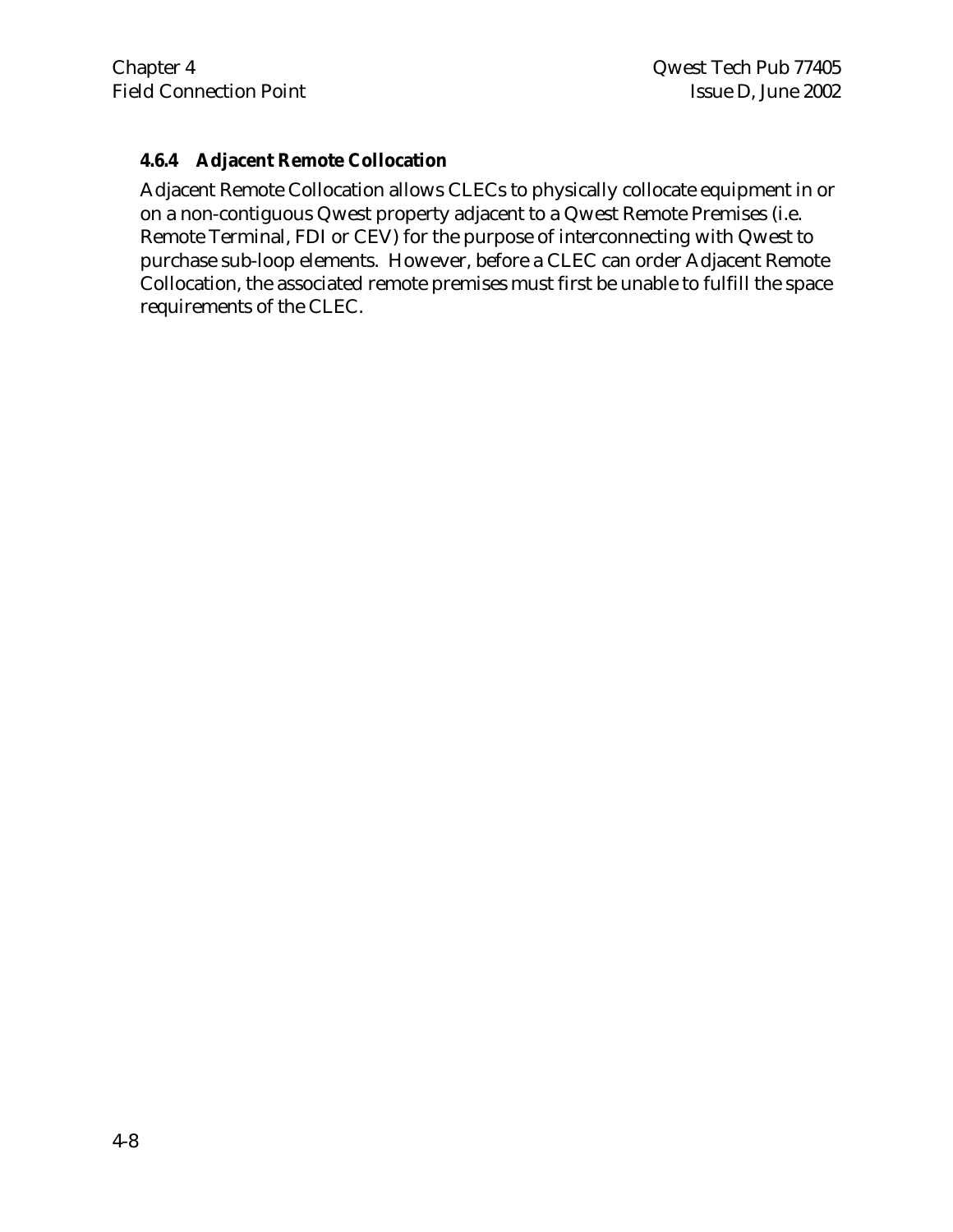# **4.6.5 Virtual Remote Collocation**

Virtual Remote Collocation allows the CLEC to designate and provide the basic equipment, also known as, Interconnector Designated Equipment (IDE) to QWEST. Qwest installs, maintains, and repairs the CLEC equipment at the remote premises under the intervals negotiated with the CLEC.

The CLEC is responsible for obtaining and providing to QWEST any administrative codes (e.g., COMMON LANGUAGE® codes) for all IDE.

CLEC's virtually collocated equipment must comply with Bellcore Network Equipment Building System (NEBS) Level 1 safety standards and any statutory (local, state or federal) and/or regulatory requirements in effect at the time of equipment installation or that subsequently become effective. CLEC shall provide Qwest interface specifications (e.g., electrical, functional, physical and software) of CLEC's virtual collocated equipment. Such safety and engineering standards shall apply to CLEC equipment only to the degree that they apply to Qwest equipment located in Qwest's Premises.

# **4.6.6 Virtual Remote Collocation to Physical Remote Collocation Conversion**

Existing Virtual Remote Collocation arrangements may be converted to Physical Remote Collocation under certain conditions. All equipment located in the associated shelf at the Remote Premises must belong to the CLEC. This conversion option is not available if any other equipment in the associated shelf at the Remote Premises belongs to Qwest or another CLEC. Existing NC and NCI codes may be used, see chapter 3 for available NC/NCI codes.

NOTE: Virtual Remote Collocation may be converted to an existing or new Physical Remote Collocation shelf at the Remote Premises.

# **4.6.7 Decommission of Remote Collocation**

Remote Collocation Decommissioning allows a CLEC to deactivate an existing Physical or Virtual Remote Collocation site. This process accommodates for the removal of the CLECs physical or virtual equipment from that site.

Standard Decommissioning is offered for Physical Remote Collocation and for Virtual Remote Collocation. Decommissioning of other forms of Remote Collocation (i.e. Adjacent Remote Collocation) will be handled on an Individual Case Basis.

# **4.6.8 Cancellation of Remote Collocation**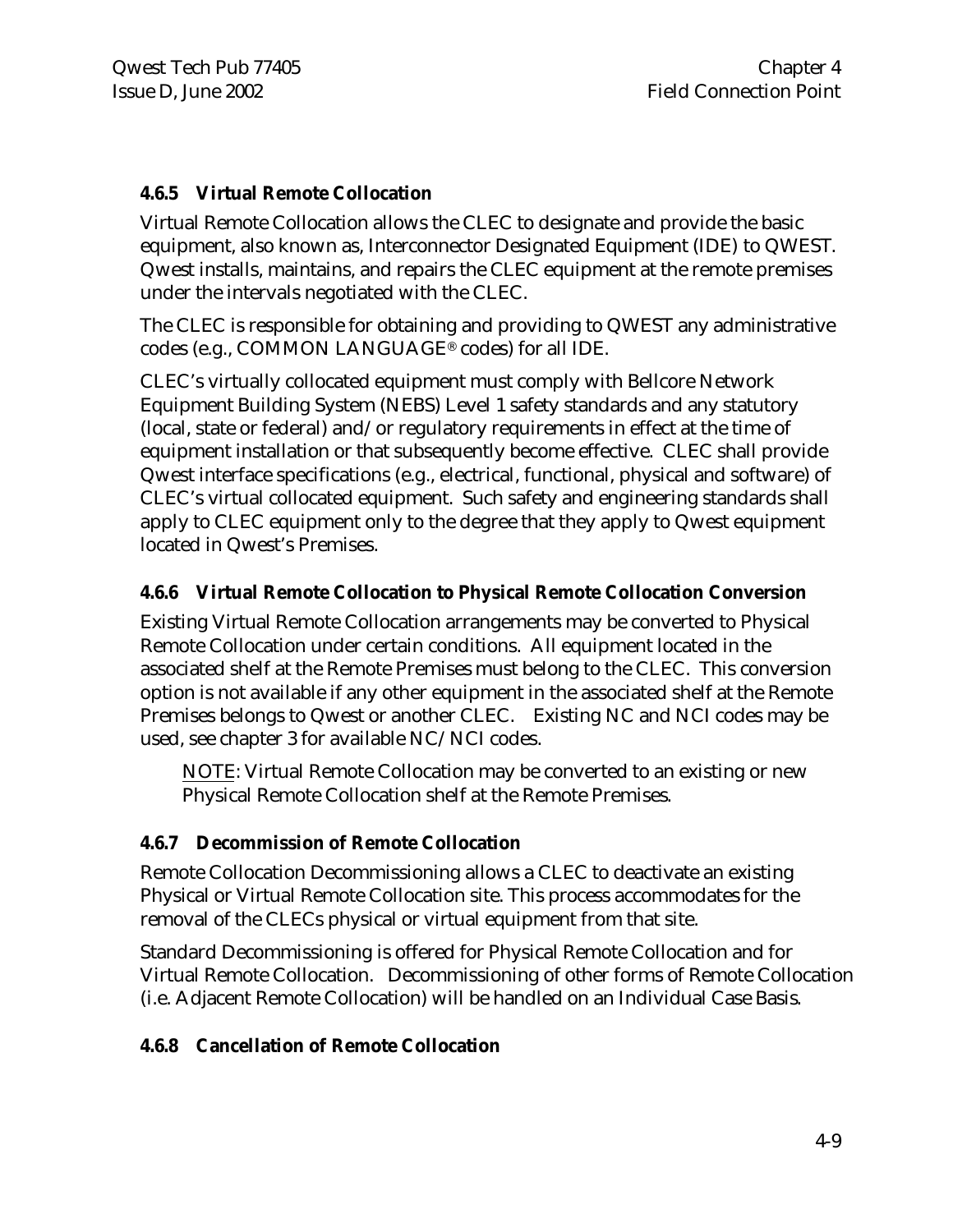This product provision allows a CLEC to cancel their Physical or Virtual Remote Collocation order at any time prior to notification that service is available (the job is in progress and not yet complete).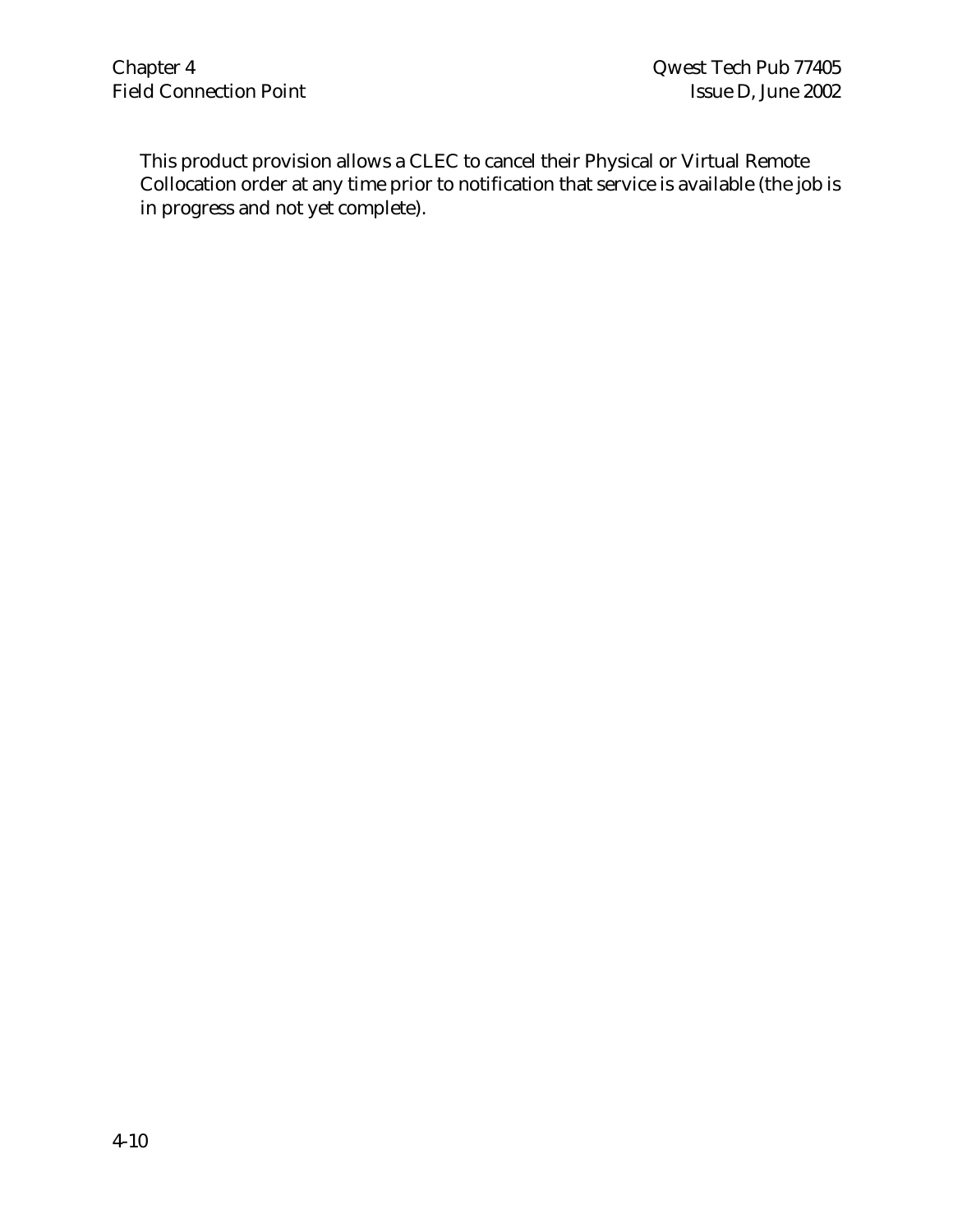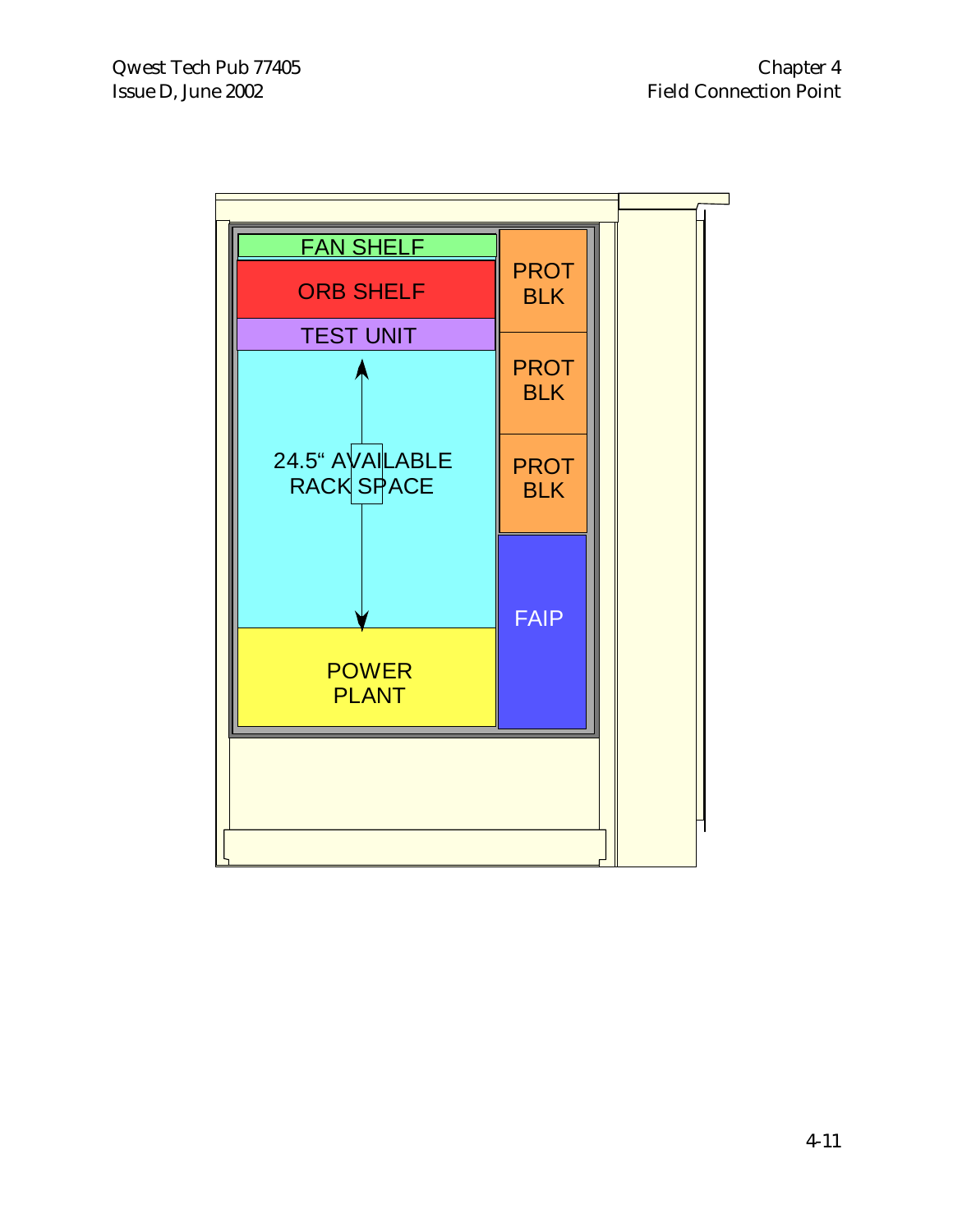# Figure 4-3 Conceptual Remote Collocation Cabinet Layout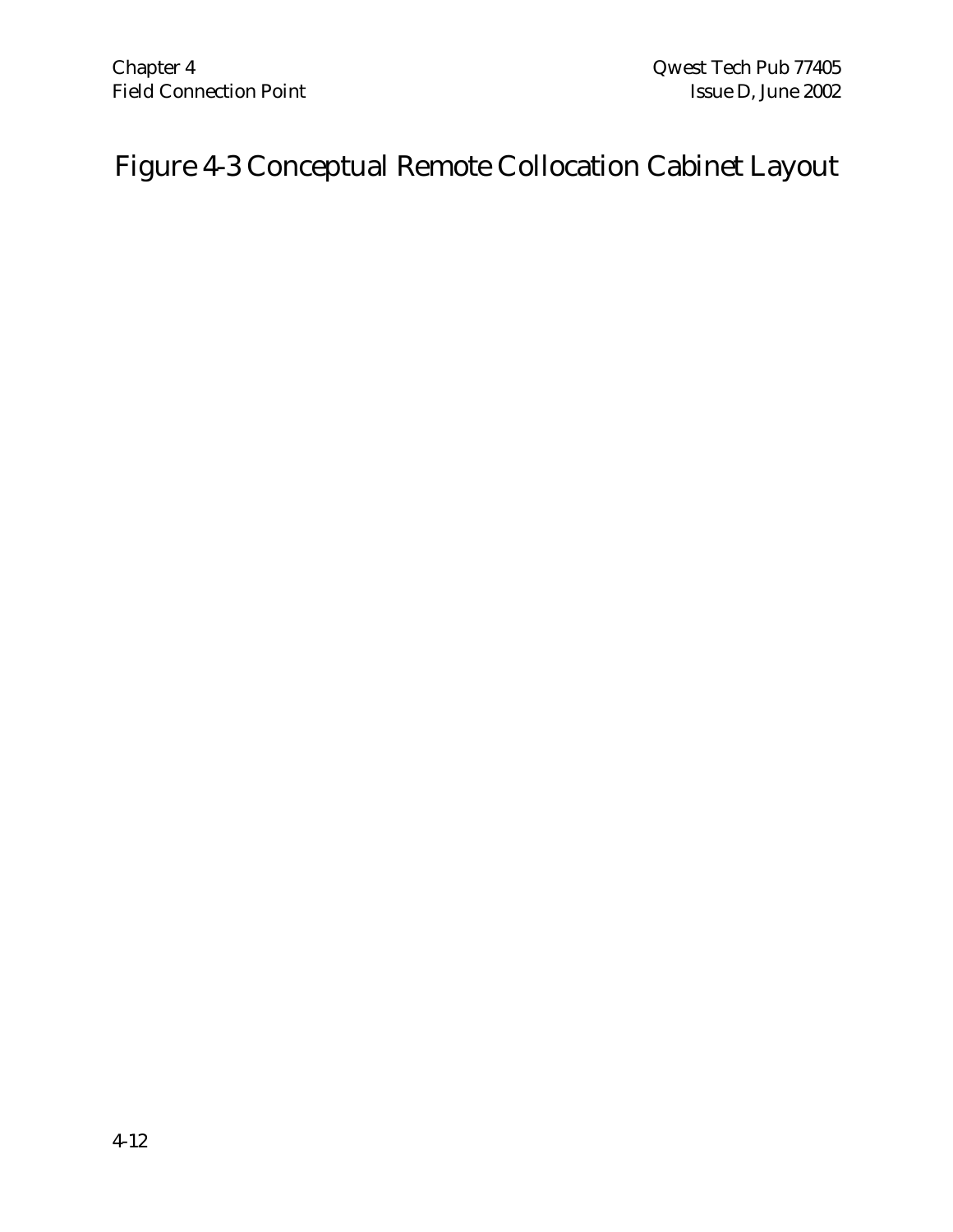# **4.7 Intra-Building Cable Distribution Loop**

The Intra-Building Cable Distribution Loop is a 2 wire or 4 wire facility that extends from a building terminal or other accessible terminal that services one building on a property to the endusers network interface device (NID). Intra-Building Cable Distribution is also known as Inside Wire (IW) by the industry (i.e. Telcordia).

A CLEC obtains access to this Sub-Loop Unbundled Elements at the established Multi-Tenant Environment-POI (MTE-POI) arrangement.

#### **4.8 Multi-Tenant Environment (MTE) POI**

A MTE-POI is a network interface (NI), and demarcation point, that occurs when a CLEC obtains access to the Unbundled Distribution Loop or Intra-Building Cable Loop from a MTE Terminal. The CLEC must create the cross-connect field at the building terminal that will allow the CLEC to connect its facilities to Qwest's Sub-loops. This demarcation point and NI between CLEC and Qwest's facilities is known as the MTE-POI. Existing NC/NCI codes will apply for the MTE-POI network interfaces.

The CLEC is responsible for working with the MTE building owner to determine where to terminate its facilities within the MTE.

Access to Distribution Loops or Intra-building Cable Loops at an MTE Terminal within a non-Qwest owned MTE is done through a MTE-POI. Remote Collocation is not necessary because a CLEC can access the Sub-loop without placing facilities in a Qwest Premises.

# **4.9 Campus Wire**

When a FDI and the associated sub-loops to all the end users exist on the same property/campus, the sub-loops are termed as Campus Wire Sub-loops, and can be ordered as such. Existing NC/NCI codes will be used for the Campus Wire Sub-Loop.

The Campus Wire Sub-Loop is a 2 wire or 4 wire, Loaded or Non-Loaded facility that extends from an established FCP that serves a campus environment to the end-users network interface device (NID) on that property/campus.

#### **4.10 Shared Distribution Loop**

Shared Distribution Loop provides a CLEC with the opportunity to offer advanced data services simultaneously with an existing end user's analog, voice-grade service (POTS (Plain Old Telephone Service)) on a single metallic distribution loop by using the frequency range above the voice band.

To access the Distribution Loop and provide a Shared Distribution Loop the CLEC must utilize a POTS splitter at a Remote Collocation premises or when FCP is utilized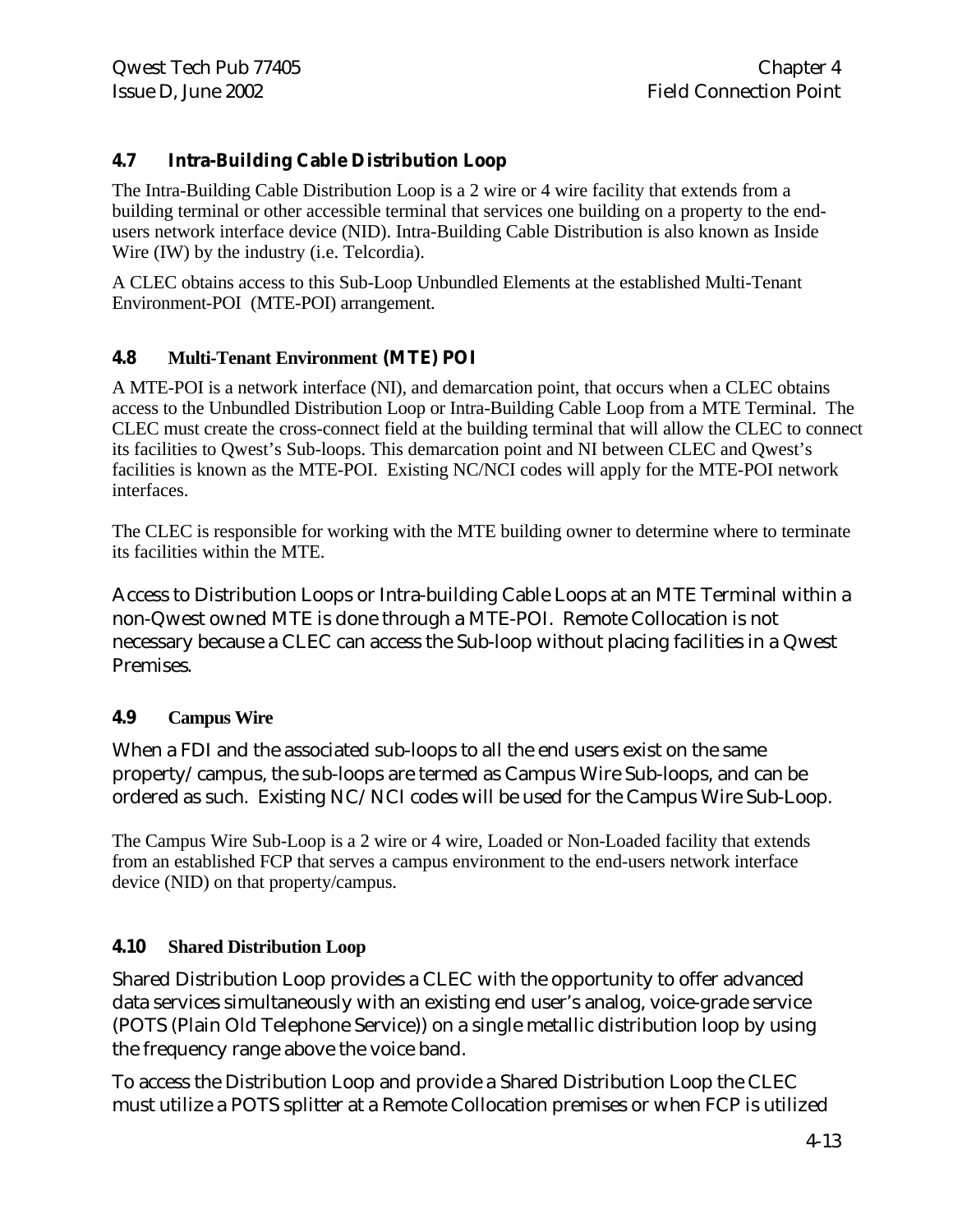at the CLEC's equipment location. A POTS splitter separates the voice and data traffic and allows the distribution loop to be used for simultaneous data transmission and POTS service. Shared Distribution Loop requires that the POTS service be provided to the end user by QWEST.

For information on Shared Loop products see the *Interconnection - Shared Loop* technical publication (Tech. Pub # 77406).

# **4.11 FCP Reclassification of spare terminations**

Reclassification of spare FCP terminations allows a CLEC to reclassify spare terminations after they have established their FCP and received Final Alternate Point of Termination (APOT). A CLEC can reclassify their spare voice terminations to voice and data terminations or reclassify their spare voice and data terminations to voice terminations. Reference the appropriate NC/NCI codes in chapter 3 when reclassifying the terminations to the new signal type.

#### **4.12 Sub-Loop Reservation**

The Sub-Loop Reservation product offering is available in Colorado only.

Sub-Loop Reservation allows a CLEC to reserve spare sub-loop elements while their associated Field Connection Point (FCP) is under construction. A CLEC can only reserve a maximum of 20% of the available spare facilities. Sub-Loop Reservation is not available in conjunction with IBC and Campus Wire Sub-Loops. See chapter 2 for additional information on Sub-Loops and chapter 3 for the applicable NC/NCI codes.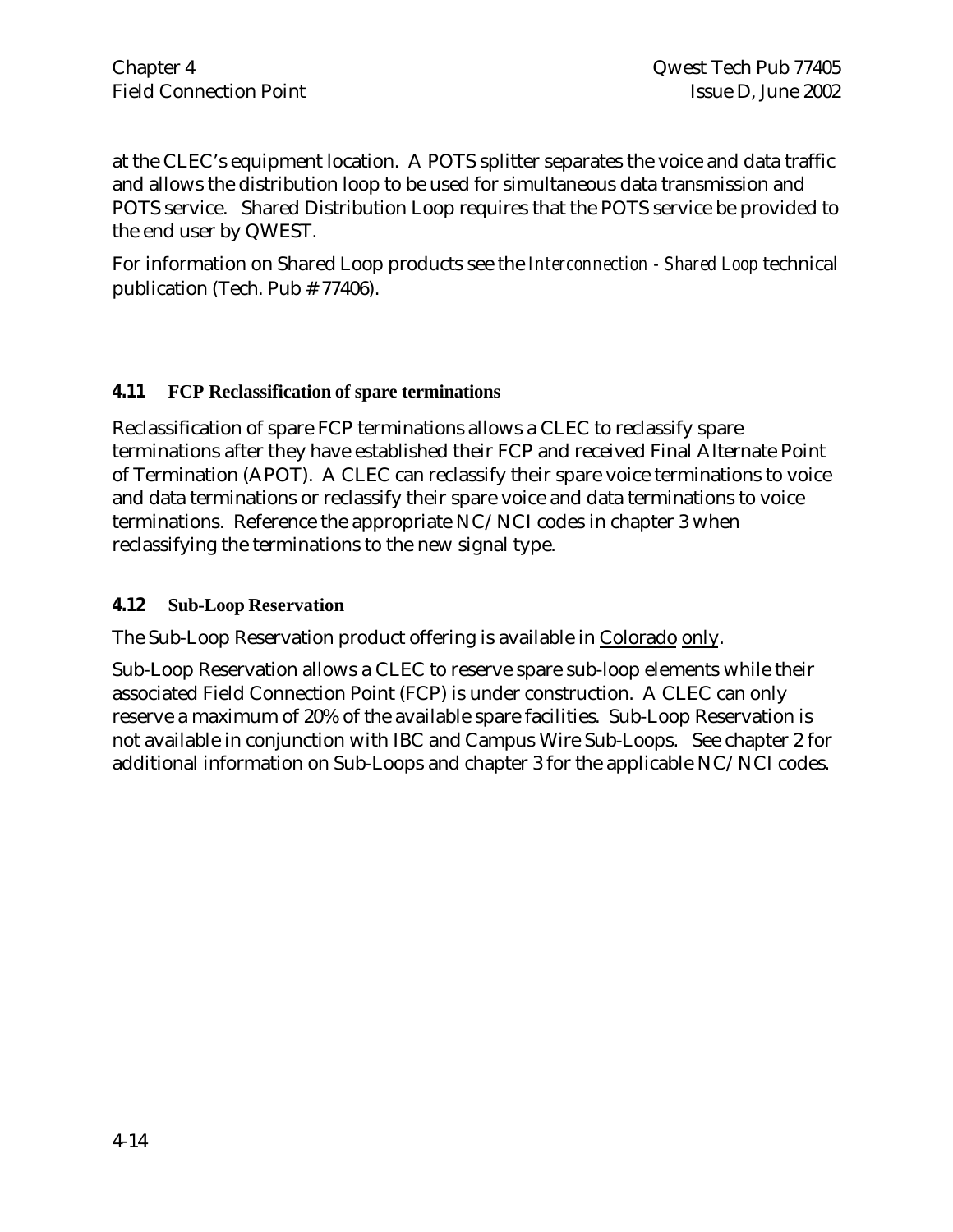#### **CONTENTS**

# **Chapter and Section**

#### 5.  $\textbf{Definitions} \textcolor{red}{.}\textcolor{blue}{.}\textcolor{blue}{.}\textcolor{blue}{.}\textcolor{blue}{.}\textcolor{blue}{.}\textcolor{blue}{.}\textcolor{blue}{.}\textcolor{blue}{.}\textcolor{blue}{.}\textcolor{blue}{.}\textcolor{blue}{.}\textcolor{blue}{.}\textcolor{blue}{.}\textcolor{blue}{.}\textcolor{blue}{.}\textcolor{blue}{.}\textcolor{blue}{.}\textcolor{blue}{.}\textcolor{blue}{.}\textcolor{blue}{.}\textcolor{blue}{.}\textcolor{blue}{.}\textcolor{blue}{.}\textcolor{blue}{.}\textcolor{blue}{.}\textcolor{blue}{.}\textcolor{blue}{.}\textcolor{blue}{.}\textcolor{blue}{.}\textcolor{$  $5 - 1$ 5.1  $5.2$

#### Page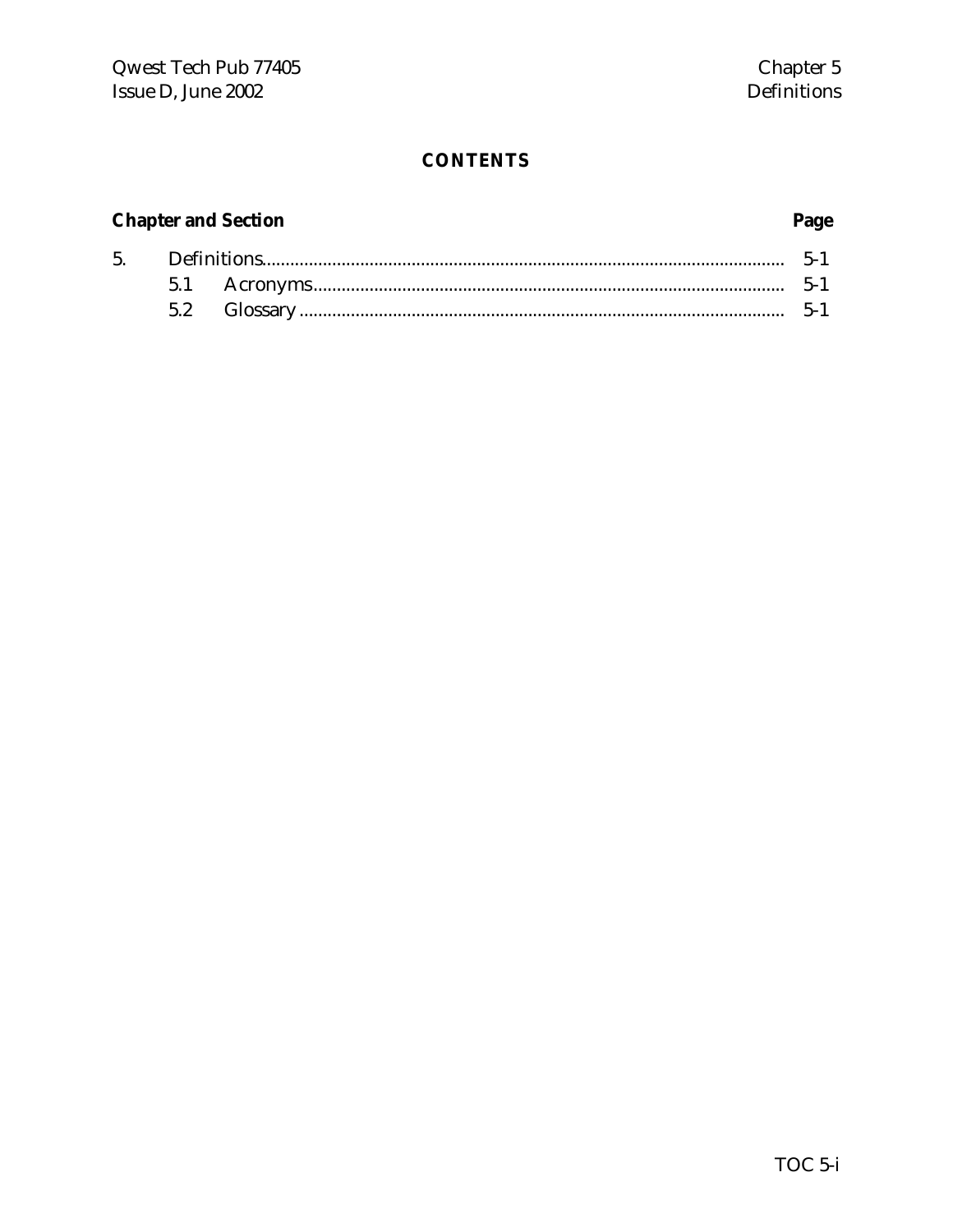# **5. Definitions**

# **5.1 Acronyms**

| AMI             | <b>Alternate Mark Inversion</b>                      |
|-----------------|------------------------------------------------------|
| <b>ANSI</b>     | <b>American National Standards Institute</b>         |
| <b>APOT</b>     | <b>Alternate Point of Termination</b>                |
| B8ZS            | <b>Bipolar with 8 Zero Substitution</b>              |
| <b>CEV</b>      | <b>Controlled Environment Vault</b>                  |
| <b>CLEC</b>     | <b>Competitive Local Exchange Company</b>            |
| DS <sub>0</sub> | Digital Signal Level 0 (64 kbit/s) (1 voice channel) |
| DS1             | Digital Signal Level 1 (1.544 Mbit/s)                |
| <b>DSL</b>      | Digital Subscriber Line/Loop                         |
| <b>DSLAM</b>    | Digital Subscriber Line Access Multiplexer           |
| $DSX-1$         | Digital Signal Level 1 Cross-connect                 |
| <b>EVC</b>      | <b>Environmentally Controlled Vault</b>              |
| <b>ESF</b>      | <b>Extended Super Frame</b>                          |
| FCP             | <b>Field Connection Point</b>                        |
| <b>FDI</b>      | Feeder/Distribution Interface                        |
| <b>HDSL</b>     | High-Bit Rate Digital Subscriber Line                |
| <b>IBC</b>      | <b>Intra-Building Cable</b>                          |
| <b>ICDF</b>     | <b>InterConnection Distribution Frame</b>            |
| MTE-            | <b>Multi-Tenant Environment</b>                      |
| <b>NC</b>       | <b>Network Channel</b>                               |
| <b>NCI</b>      | <b>Network Channel Interface</b>                     |
| <b>NEBS</b>     | <b>Network Equipment Building System</b>             |
| NI              | <b>Network Interface</b>                             |
| POI             | <b>Point of Interconnection</b>                      |
| <b>POTS</b>     | Plain Old Telephone Service                          |
| <b>RT</b>       | <b>Remote Terminal</b>                               |
| SAI             | <b>Serving Area Interface</b>                        |
| <b>SDL</b>      | <b>Shared Distribution Loop</b>                      |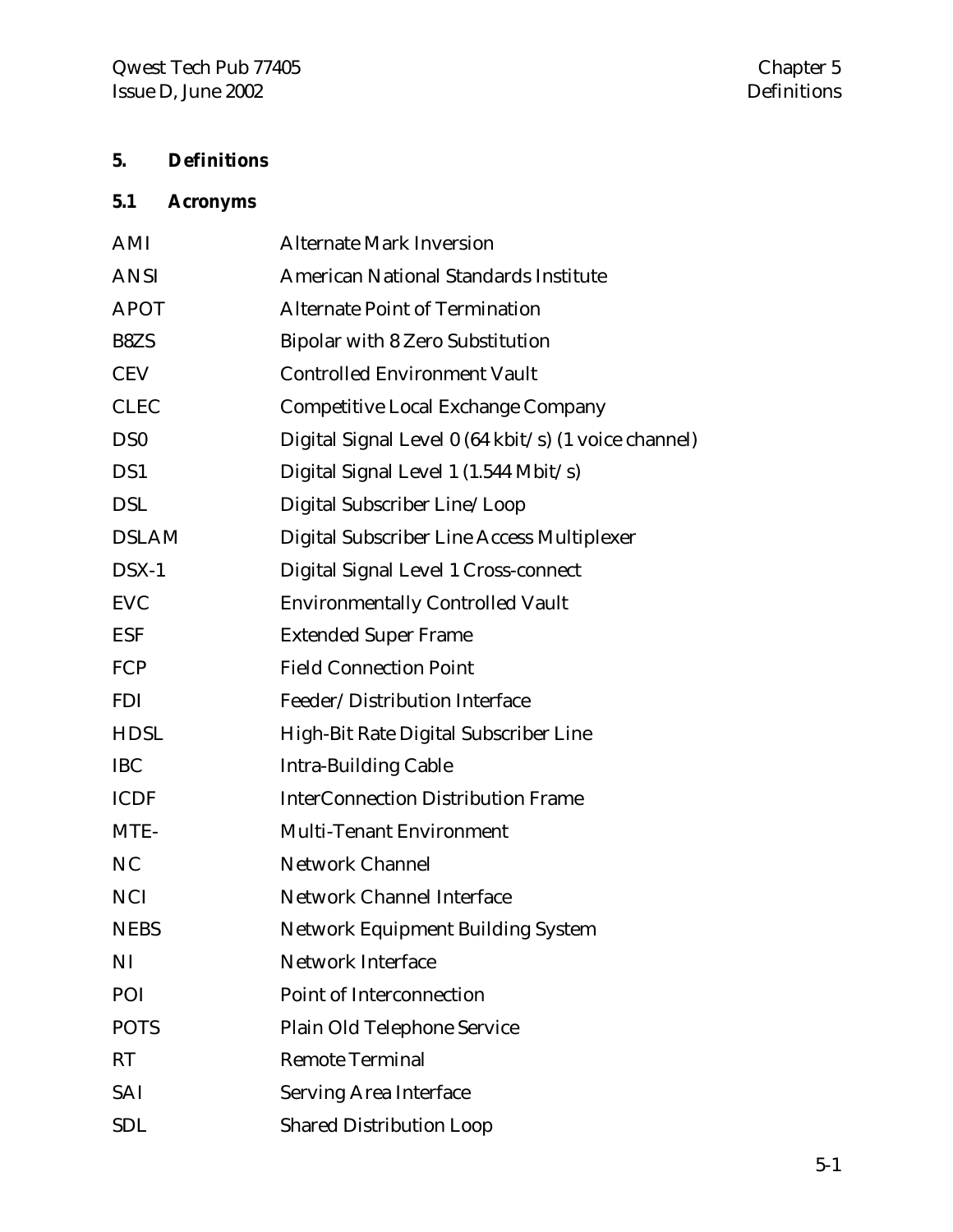| SF         | <b>Superframe Format</b>                    |
|------------|---------------------------------------------|
| <b>UDL</b> | Unbundled Distribution Loop                 |
| <b>UFL</b> | Unbundled Feeder Loop                       |
| <b>UNE</b> | <b>Unbundled Network Element</b>            |
| UNE-P      | <b>UNE-Platform</b>                         |
| VDSL       | Very-high-data-rate Digital Subscriber Line |

# **5.2 Glossary**

# **Alternate Mark Inversion (AMI)**

A one (mark) pulse which is the opposite polarity as its predecessor.

American National Standards Institute (ANSI)

An organization supported by the telecommunications industry to establish performance and interface standards.

# **Bipolar With 8 Zero Substitution (B8ZS)**

Bipolar 8 Zero Substitution is an application of BPRZ and is an exception to the Alternate Mark Inversion (AMI) line-code rule. It is one method of providing bit independence for digital transmission by providing a minimum 1s density of 1 in 8 bits.

# **Carrier**

An organization whose function is to provide telecommunications services. Examples are: Local Exchange Carriers, Interexchange Carriers, Cellular Carriers, etc.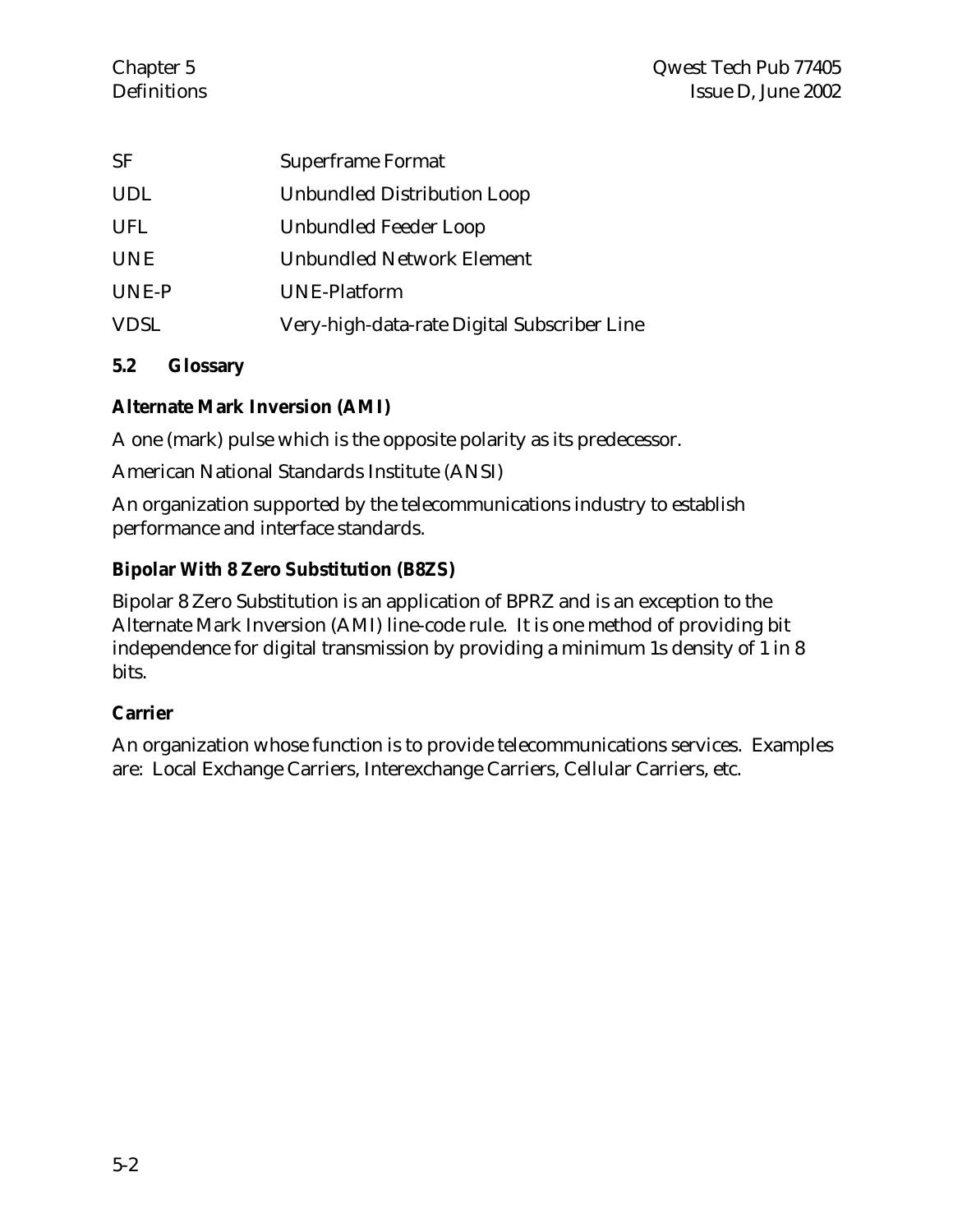# **Central Office (CO)**

A local switching system (or a portion thereof) and its associated equipment located at a wire center.

# **Channel**

An electrical or photonic, in the case of fiber optic based transmission systems, communications path between two or more points of termination.

# **Digital Hierarchy Level**

The level in the digital hierarchy. The levels and the respective bit rates are:

| <b>Level</b>      | <b>Bit Rate</b>       | <b>Level</b>    | <b>Bit Rate</b>  |
|-------------------|-----------------------|-----------------|------------------|
| D <sub>S0</sub>   | $64.0 \text{ kbit/s}$ | DS <sub>3</sub> | $44.736$ Mbit/s  |
| DS <sub>1</sub>   | $1.544$ Mbit/s        | DS4NA           | $139.264$ Mbit/s |
| DS <sub>1</sub> C | $3.152$ Mbit/s        | DS4             | $274.176$ Mbit/s |
| DS <sub>2</sub>   | $6.312$ Mbit/s        |                 |                  |

# **Extended Superframe (ESF) Format**

An Extended Superframe consists of twenty-four consecutive DS1 frames. Bit one of each frame (the F-bit) is time shared during the 24 frames to describe a 6 bit frame pattern, a 6 bit Cyclic Redundancy Check (CRC) remainder, and a 12 bit data link. The transfer rate of each is 2 kbit/s, 2 kbit/s, and 4 kbit/s respectively.

# **Facilities**

Facilities are the transmission paths between the demarcation points serving customer locations, a demarcation point serving a customer location and a Qwest Central Office, or two Qwest offices.

# **Impedance**

The total opposition offered by an electric circuit to the flow of an alternating current of a single frequency. It is a combination of resistance and reactance and is measured in ohms.

# **Multiplexer (Mux)**

An equipment unit to multiplex, or do multiplexing: Multiplexing is a technique of modulating (analog) or interleaving (digital) multiple, relatively narrow bandwidth channels into a single channel having a wider bandwidth (analog) or higher bit-rate (digital). the term Multiplexer implies the demultiplexing function is present to reverse the process so it is not usually stated.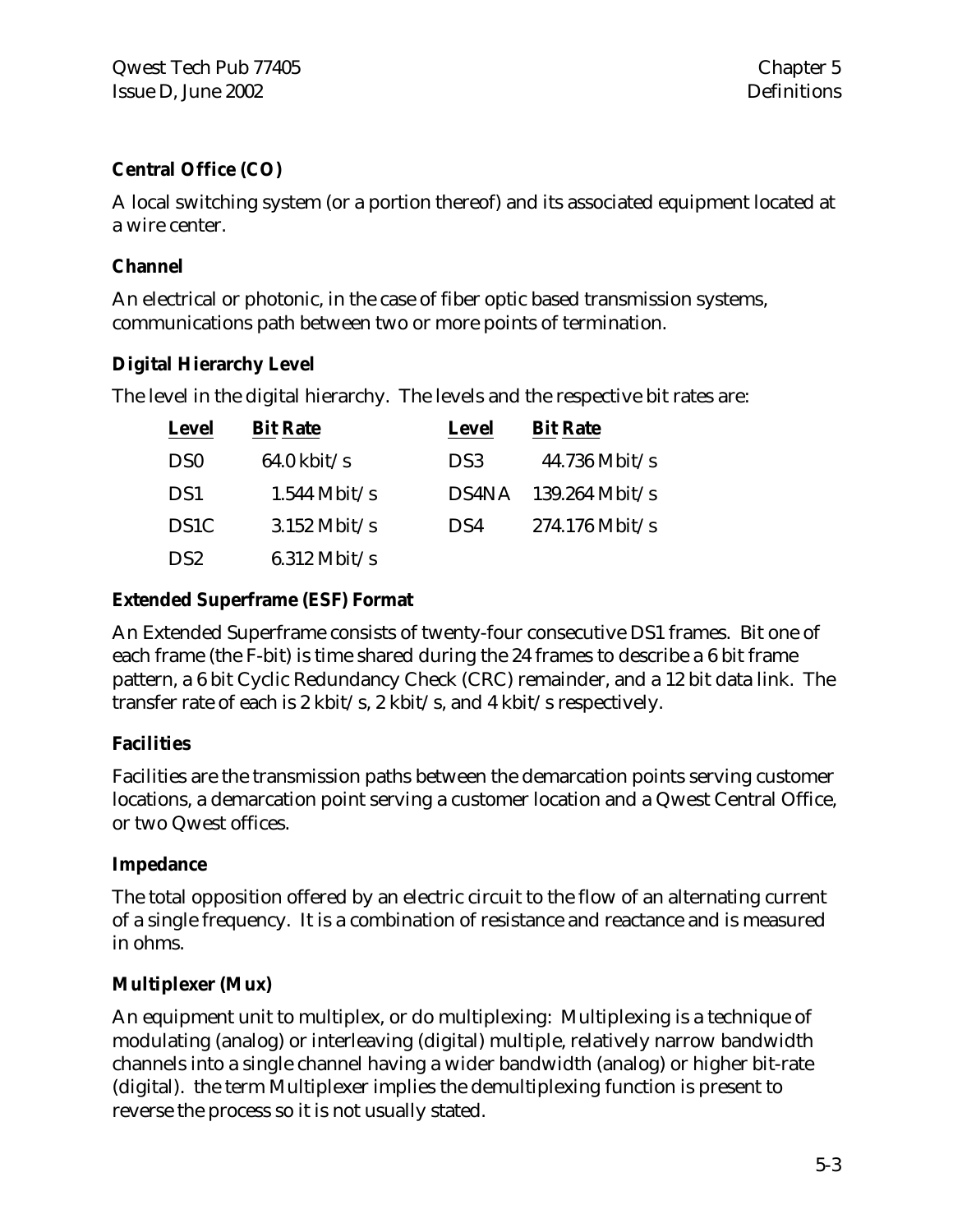# **Network Channel (NC) Code**

The Network Channel (NC) code is an encoded representation used to identify both switched and non-switched channel services. Included in this code set are customer options associated with individual channel services, or feature groups and other switched services.

# **Network Channel Interface (NCI) Code**

The Network Channel Interface (NCI) code is an encoded representation used to identify five (5) interface elements located at a Point of Termination (POT) at a central office or at the Network Interface at a customer location. The Interface code elements are: Total Conductors, Protocol, Impedances, Protocol Options, and Transmission Level Points (TLP). (At a digital interface, the TLP element of the NCI code is not used.)

# **Premises**

Denotes a building or portion(s) of a building occupied by a single customer or End-User either as a place of business or residence.

# **Superframe Format (SF)**

A superframe consists of 12 consecutive DS1 frames. Bit one of each frame (the F-bit) is used to describe a 12-bit framing pattern during the 12 frames.

# **Wire Center**

A building in which one or more central offices, used for the provision of local exchange services, are located.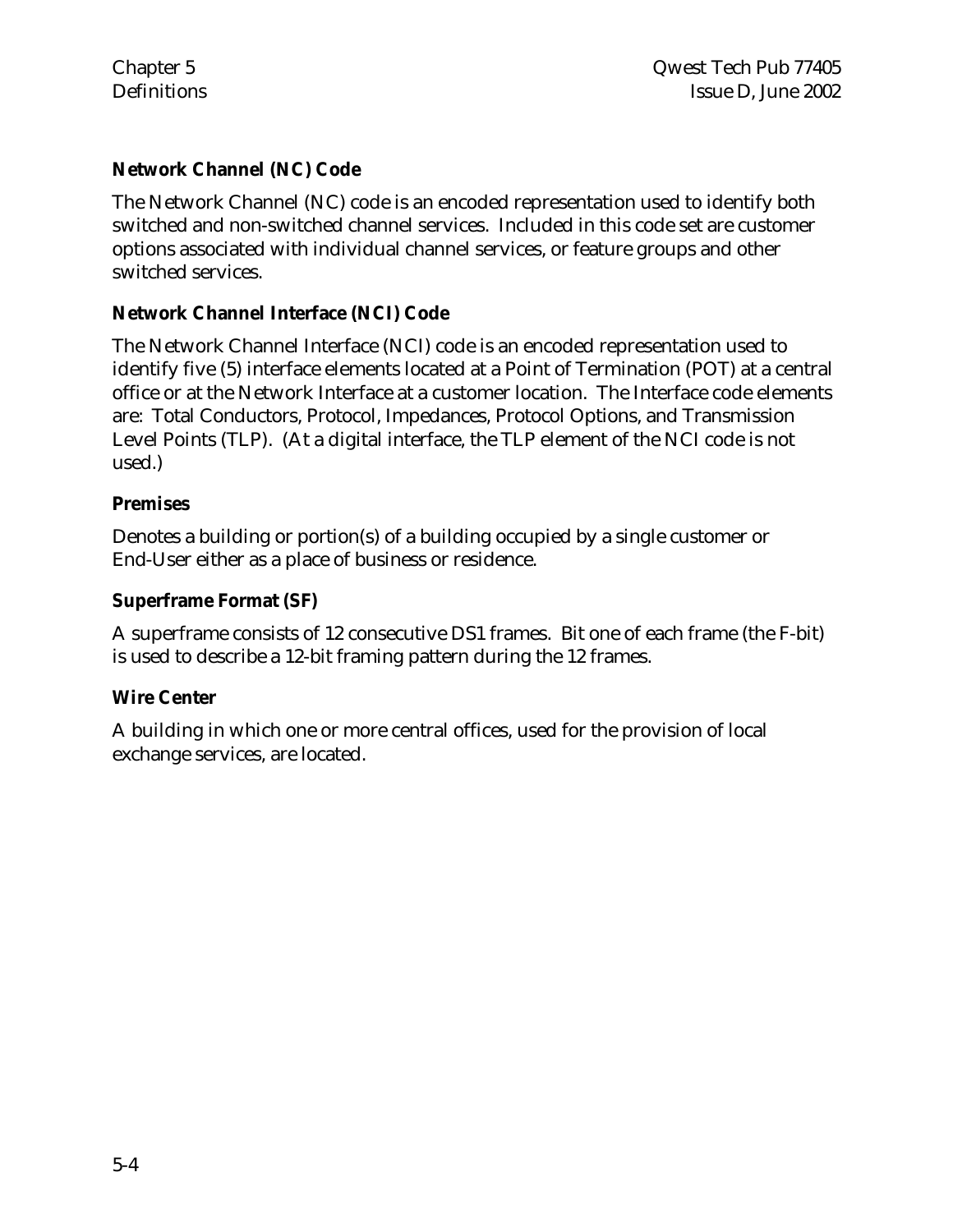# **CONTENTS**

# **Chapter and Section Page**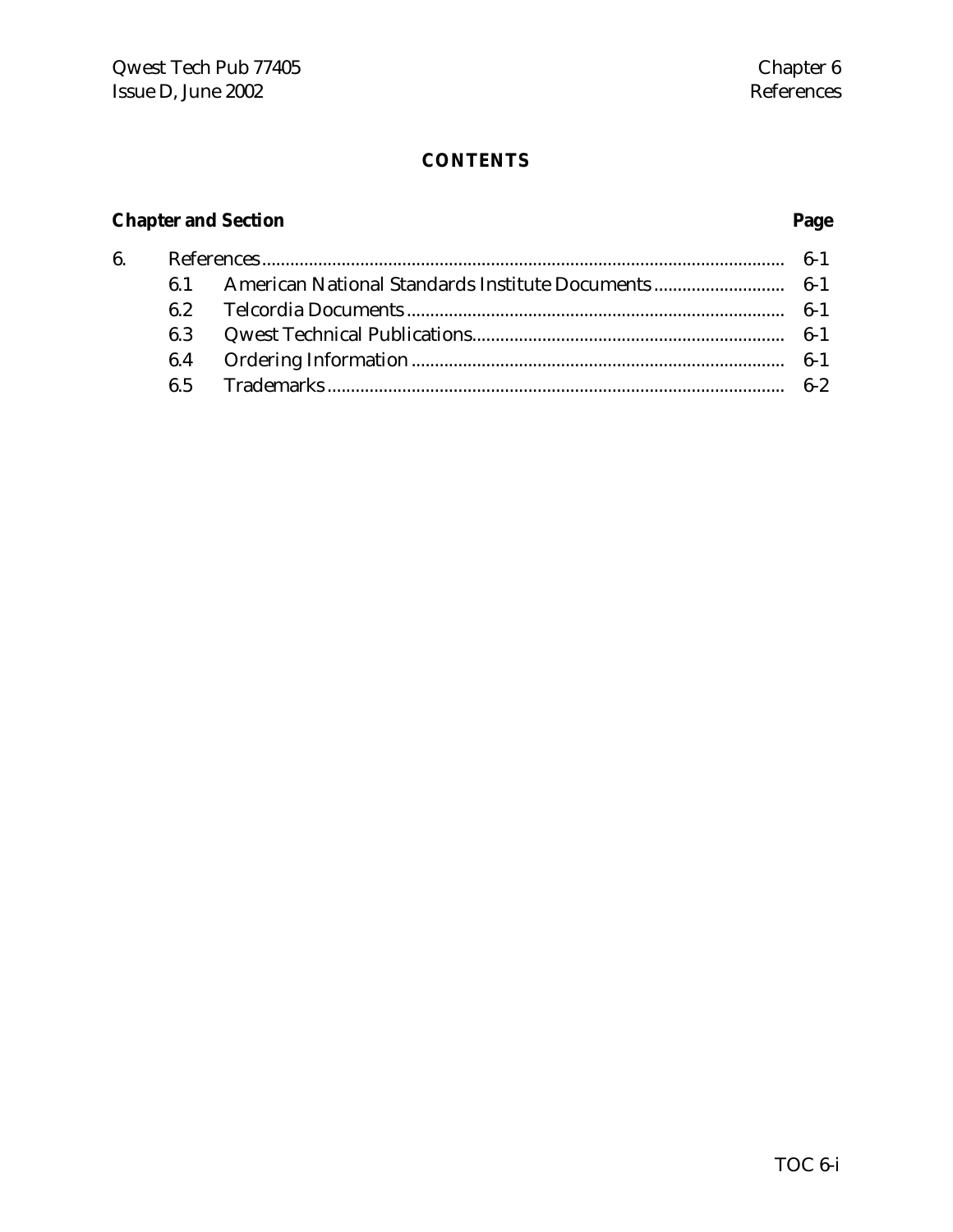#### **6. References**

#### **6.1 American National Standards Institute Documents**

- ANSI T1.102-1993 *Digital Hierarchy Electrical Interfaces.*
- ANSI T1.107-1995 *Digital Hierarchy Formats Specifications.*
- ANSI T1.223-1997 *Information Interchange Structure and Representation of Network Channel (NC) and Network Channel Interface (NCI) Codes for the North American Telecommunications System.*
- ANSI T1.403-1999 *Network-to-Customer Installation DS1 Metallic Interface.*
- ANSI T1.510-1999 *Network Performance Parameters for Dedicated Digital Services for Rates Up to and Including DS3 - Specifications.*

#### **6.2 Telcordia Documents**

GR-342-CORE *High-Capacity Digital Special Access Service Transmission Parameter Limits And Interface Combinations.* Issue 1, December 1995.

#### **6.3 Qwest Technical Publications**

| <b>PUB 77375</b> | 1.544 Mbit/s Channel Interfaces. Issue D, October 1995.                                                                           |
|------------------|-----------------------------------------------------------------------------------------------------------------------------------|
| <b>PUB 77384</b> | Interconnection - Unbundled Loop. Issue I, June 2001.                                                                             |
| <b>PUB 77386</b> | Interconnection and Collocation for Transport & Switched Unbundled<br>Network Elements and Finished Services. Issue E, June 2001. |

#### **6.4 Ordering Information**

All documents are subject to change and their citation in this document reflects the most current information available at the time of printing. Readers are advised to check status and availability of all documents.

Those who are not Qwest employees may order:

American National Standards Institute (ANSI) documents from:

American National Standards Institute Attn: Customer Service 11 West 42nd Street New York, NY 10036 Phone: (212) 642-4900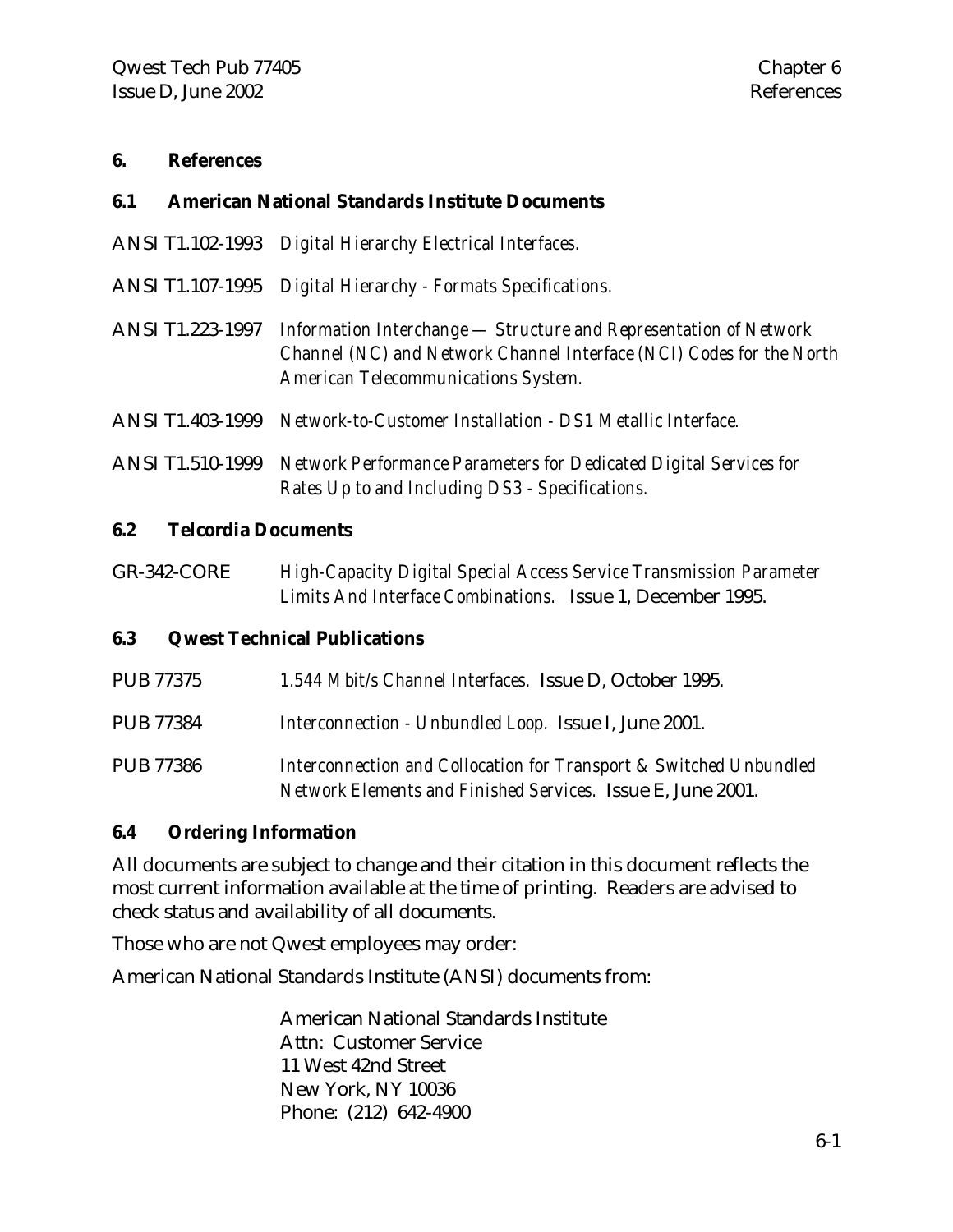Fax: (212) 302-1286 Web: web.ansi.org/public/search.asp

ANSI has a catalog available which describes their publications.